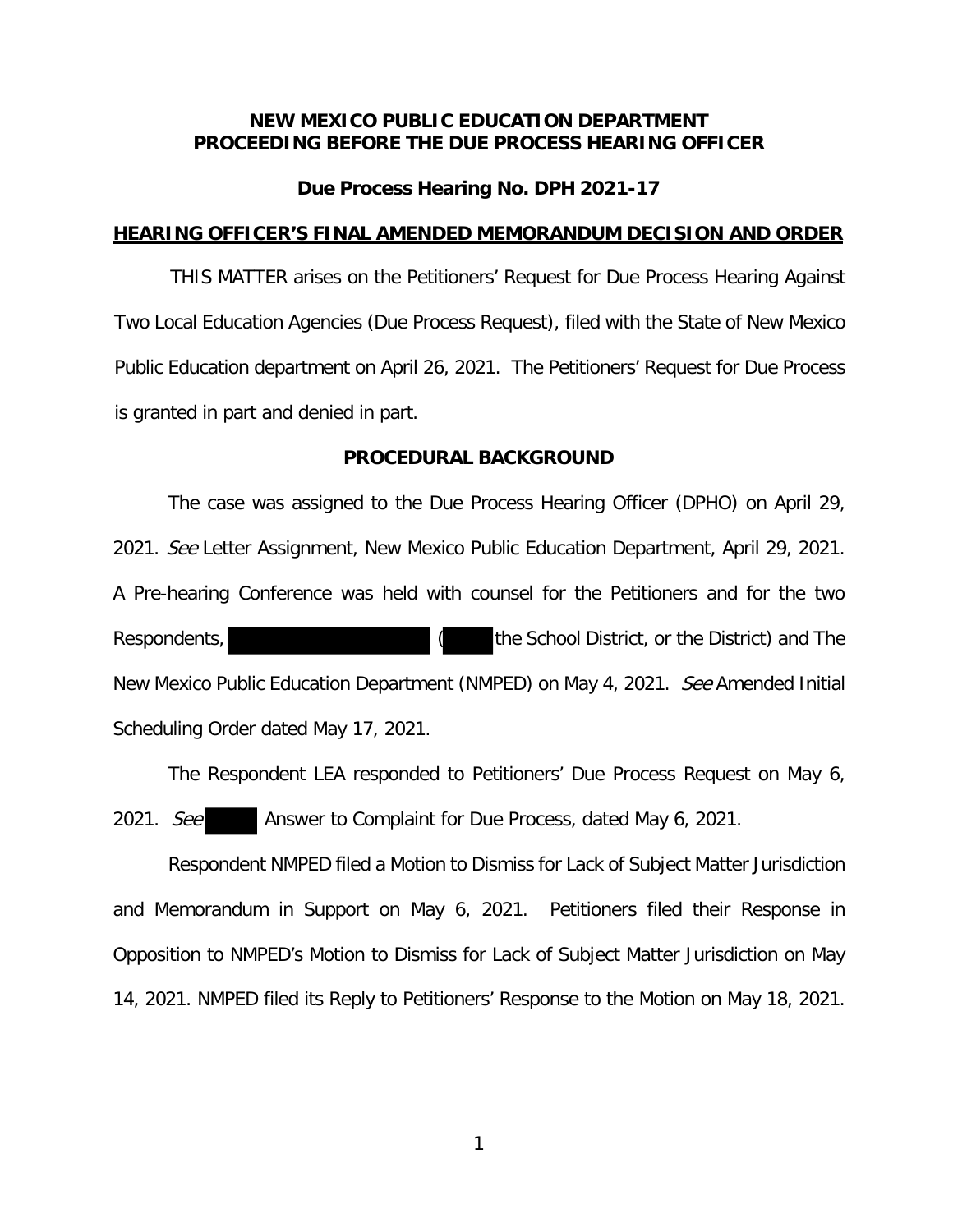The DPHO issued an Order Granting NMPED's Motion to Dismiss for Lack of Subject Matter Jurisdiction on May 25, 2021, finding that there is no administrative subject matter jurisdiction to adjudicate Petitioners' claims against NMPED, and dismissing the claims made against NMPED.

 On May 28, 2021, Petitioners filed a Motion for Reconsideration and Reinstatement of NMPED as a Respondent. NMPED filed its Response to the Motion for Reconsideration and Reinstatement on June 2, 2021. Petitioners filed a Reply to the Response on June 3, 2021. The DHPO issued an Order Granting Petitioners' Motion for Reconsideration and Reinstatement of NMPED as Respondent on June 4, 2021. The Order reinstated NMPED as a Respondent in this case.

 On June 10, 2021, NMPED filed a Motion for Clarification and Amendment of the June 4, Order Granting Motion for Reconsideration and Reinstatement of NMPED as a Respondent. The Petitioners' filed Parents' Response to NMPED's Motion for Clarification and Amendment on June 12, 2021. NMPED filed a Reply to the Parents' Response on June 14, 2021. The DPHO issued an Order Granting NMPED's Motion for Clarification and Amendment of June 4, 2021, Order Granting Motion for Reconsideration and Reinstatement of NMPED as a Respondent. The DPHO ruled therein that (1) the claims in the Petitioners' Complaint against NMPED remain dismissed for lack of jurisdiction; (2) the only claims to be litigated in the case are the claims asserted against  $\Box$ ; and (3) NMPED has been added as a party only because NMPED presently has legal authority for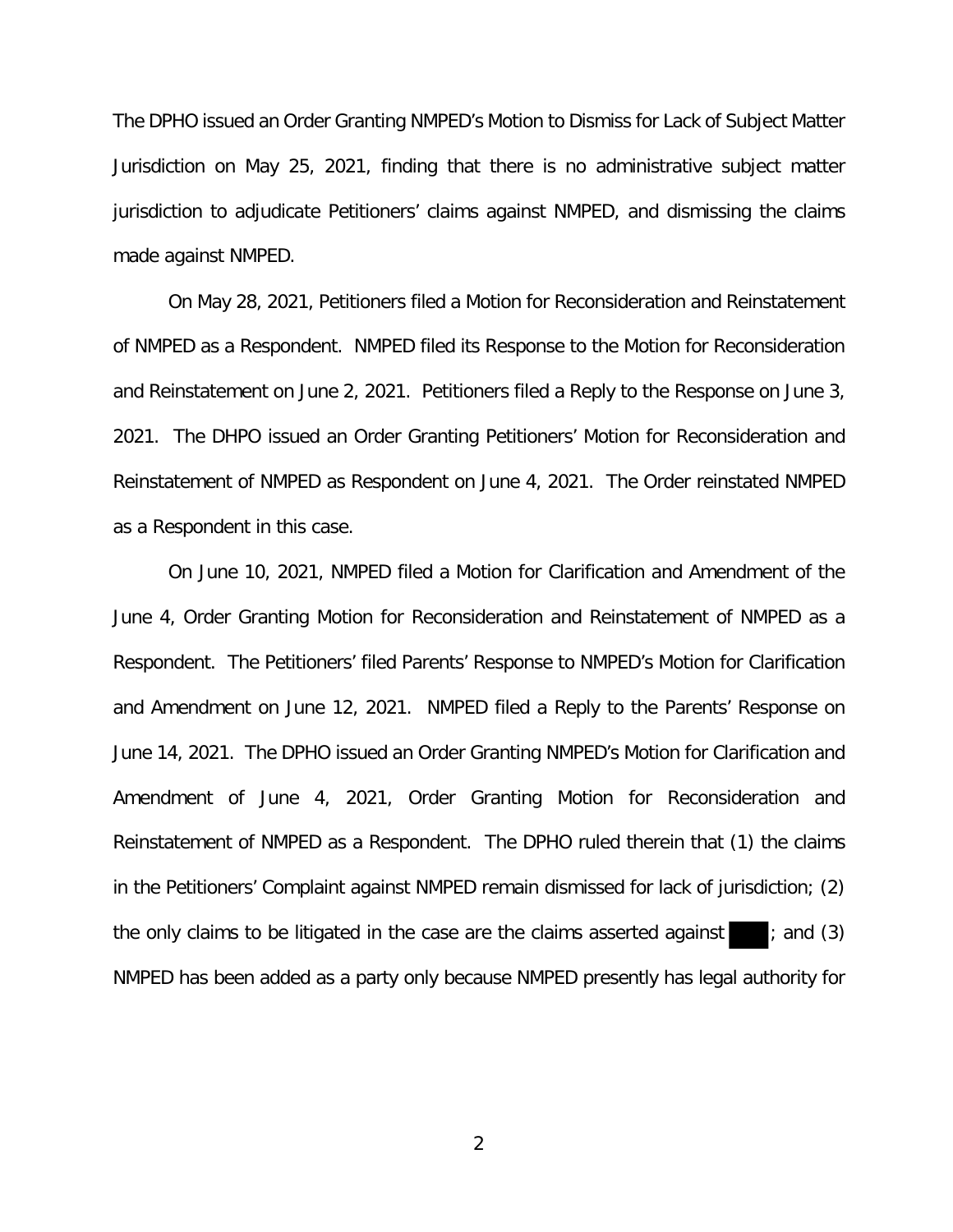due to the suspension of the  $\blacksquare$  School Board and to ensure provision of a remedy, if any, for denial of FAPE to the Student.

The parties timely filed their Witness Lists on June 18, 2021.

 The parties timely filed their Exhibit Lists on June 18, 2021. Exhibit binders were also timely exchanged and provided to the DPHO.

The Petitioners and timely filed their respective Statements of Issues for the due process hearing on June 18, 2021.

 The Due Process Hearing took place on June 28 through July 1, 2021, as a virtual hearing. All parties were by their respective counsel at the hearing.

 Petitioners submitted Parents' Opening Statement of Law on June 27, 2021. This was not submitted at the DPHO's request. However, was given the opportunity to file a response. It did not submit a separate response, but it did submit a written Closing Argument on August 16, 2021. On that date Petitioners also timely submitted a written Closing Argument, as did the NMPED. All parties also timely submitted Proposed Findings of Fact and Conclusions of Law on August 16, 2021. In addition, the parties submitted Stipulations of Fact on August 16, 2021.

 This decision pursuant to the DPHO's August 16, 2021, Order Extending Post-Hearing Deadlines, was due on or before September 17, 2020. The DPHO's Memorandum Decision and Order was filed and served on counsel for the parties on September 17, 2021. There were two post-Decision motion filed thereafter. On September 21, 2017 Petitioners filed a Motion for Modification of Decision. The Motion asked the DPHO to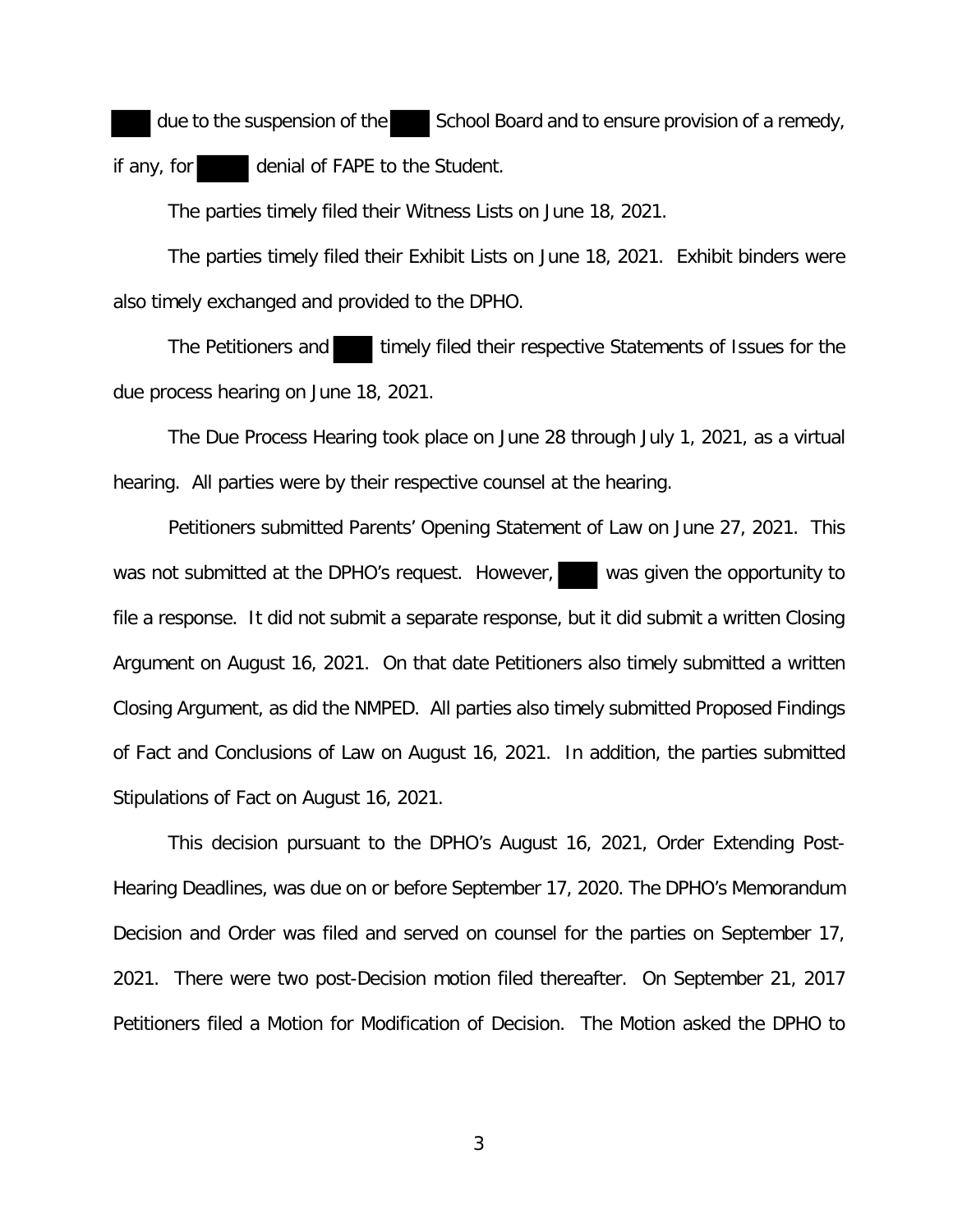remove the remove the final paragraph of the Memorandum Decision and Order, which advised the parties of their right to appeal, on the grounds that the Decision was not a final order. The DPHO granted that Motion in his Order Granting Petitioners' Motion for Modification of Decision, dated September 22, 2021, on the grounds that the Memorandum Decision and Order was not a final order for appeal. The DPHO issued his Amended Memorandum Decision and Order on September 22, 2021, with the paragraph regarding the right to appeal removed.

 filed a Motion for Clarification on September 22, 2021, seeking clarification of the basis for continuing jurisdiction on the case following the issuance of the Memorandum Decision and Order, and arguing that either the basis for such jurisdiction be provided or seeking the issuance of a final decision. Petitioners filed their Response to LEA's Motion for Clarification just prior to a telephonic status conference that occurred on September 24, 2021. After hearing the argument of counsel for on the Motion, Petitioners' counsel requested an opportunity to file an Amended Response to LEA's Motion for Clarification. That request was granted and the Petitioners' filed their Amended Response on September 29, 2021. S filed Responded School Board of Education's Reply on October 1, 2021. NMPED also filed its Reply to Petitioners' Response to District's Motion for Clarification and Request that DPHO Enter a Final Decision on October 1, 2021. The DPHO granted the Motion for Clarification on October 5, 2021 and agreed with the arguments of and NMPED that the relevant legal authorities do not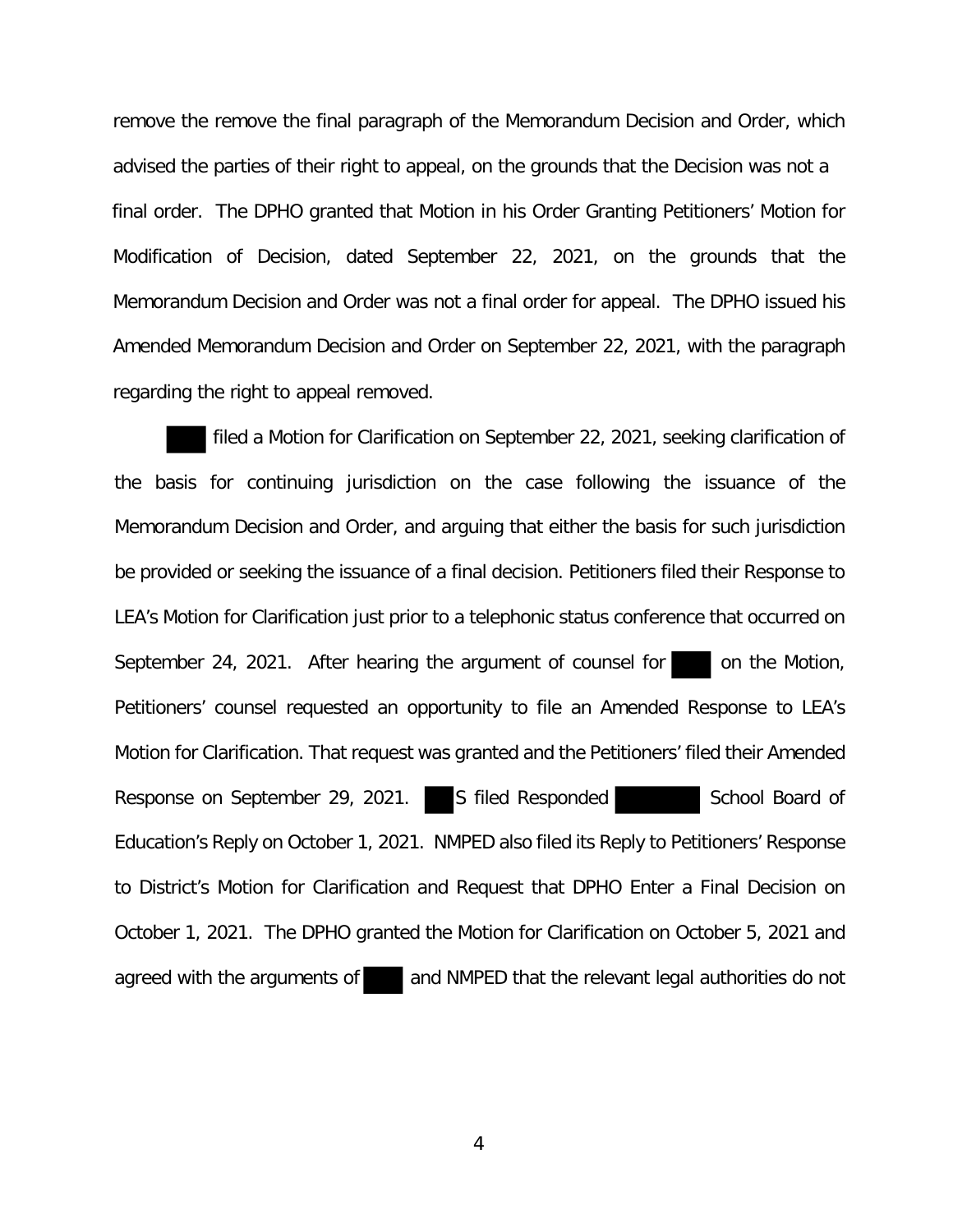provide a basis for the continuing jurisdiction of the DHPO after the date set for issuing a final decision on September 17, 2021.

 After issuing the Order Granting the Motion for Clarification on October 5, counsel for Petitioners reminded the DPHO that she was given a deadline of October 5 to file a response to NMPED's Reply. See email from the DPHO dated September 30, 2021, in which Petitioners were allowed that opportunity. The deadline was overlooked because it had not been placed on the DPHO's calendar. The DPHO apologized to Petitioners' counsel for the oversight, and gave her the opportunity to file a response, and told her he would consider the additional brief. She chose not to file another brief.

#### **EXHIBITS**

The following exhibits were admitted into evidence at hearing:

- Petitioners' Exhibit Nos. 2, 3, 4, 5, 6, 8, 9, 10, 11, 12, 13, 14, 15, 16, 17, 18, 19, 20, 21, 22, 24, 25, 26, 27, 28, 29, 30, 31, 32, 33, 34, 36, 38, 39, 41, 42, and 44.
- Respondent Exhibit Nos. 4, 13, 14.

Any other exhibits which appeared on the parties' Exhibit Lists which are not included above were either withdrawn, not offered, or rejected in evidence, and have been removed from the parties' Exhibit Binders.

### **ISSUES1**

<sup>&</sup>lt;sup>1</sup> Issue No. 1 is taken from Petitioners' Closing Argument. Issue Nos. 2-13 are taken from Petitioners' Requested Findings of Fact and Conclusions of Law. Issues Nos. 14-23 are taken from Statement of Issues.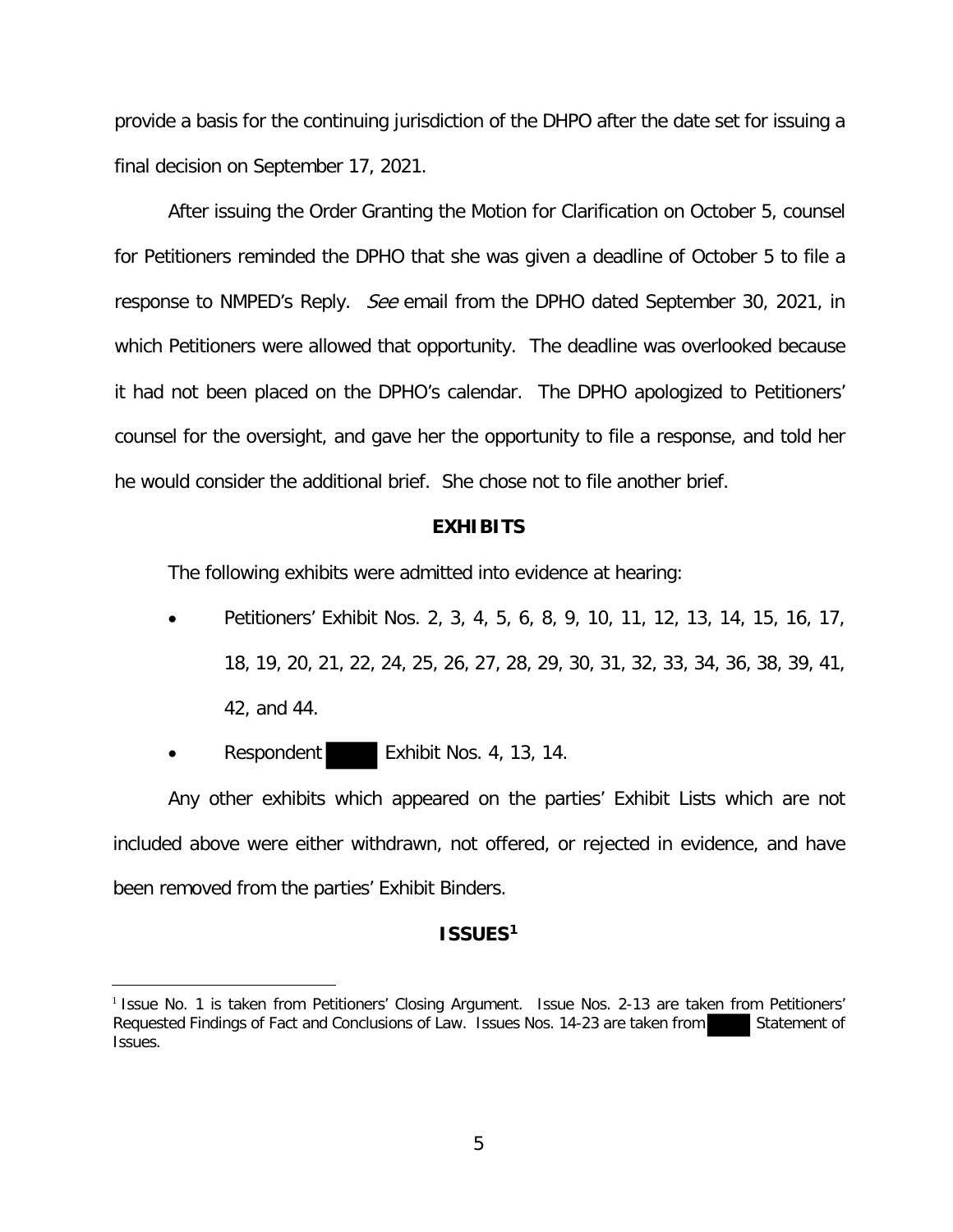1. Whether Petitioners' claims related to events prior to April 26, 2019, when Petitioners filed their due process Request are time-barred by the statute of limitations for IDEA cases found in 20 U.S.C.  $1415(f)(3)(C)$ .

2. Whether, during the period from October 2017 and continuing, the LEA provided the Student with IEP goals for academics, specialized instruction, and access to the general curriculum.

3. Whether, during the period from October 2017 and continuing, the LEA provided the Student with education which met state standards, including the failure to provide him with full day/full week/full school year education.

4. Whether the LEA failed to write IEPs which met the Student's unique needs or which described present levels of performance for the period of October 2017 to present.

5. Whether the LEA failed to provide the Student with sufficient hours of speech language therapy (direct and consult) for the period from October 2017 to present.

6. Whether the LEA failed to acquire knowledge and understanding about mosaic Angelman Syndrome necessary for its staff to meet the Student's unique needs for special education for the period from October 2017 to present.

7. Whether the LEA failed to provide education which is "free" and instead depended entirely on a Parent's continuous participation for the period from October 2017 to present.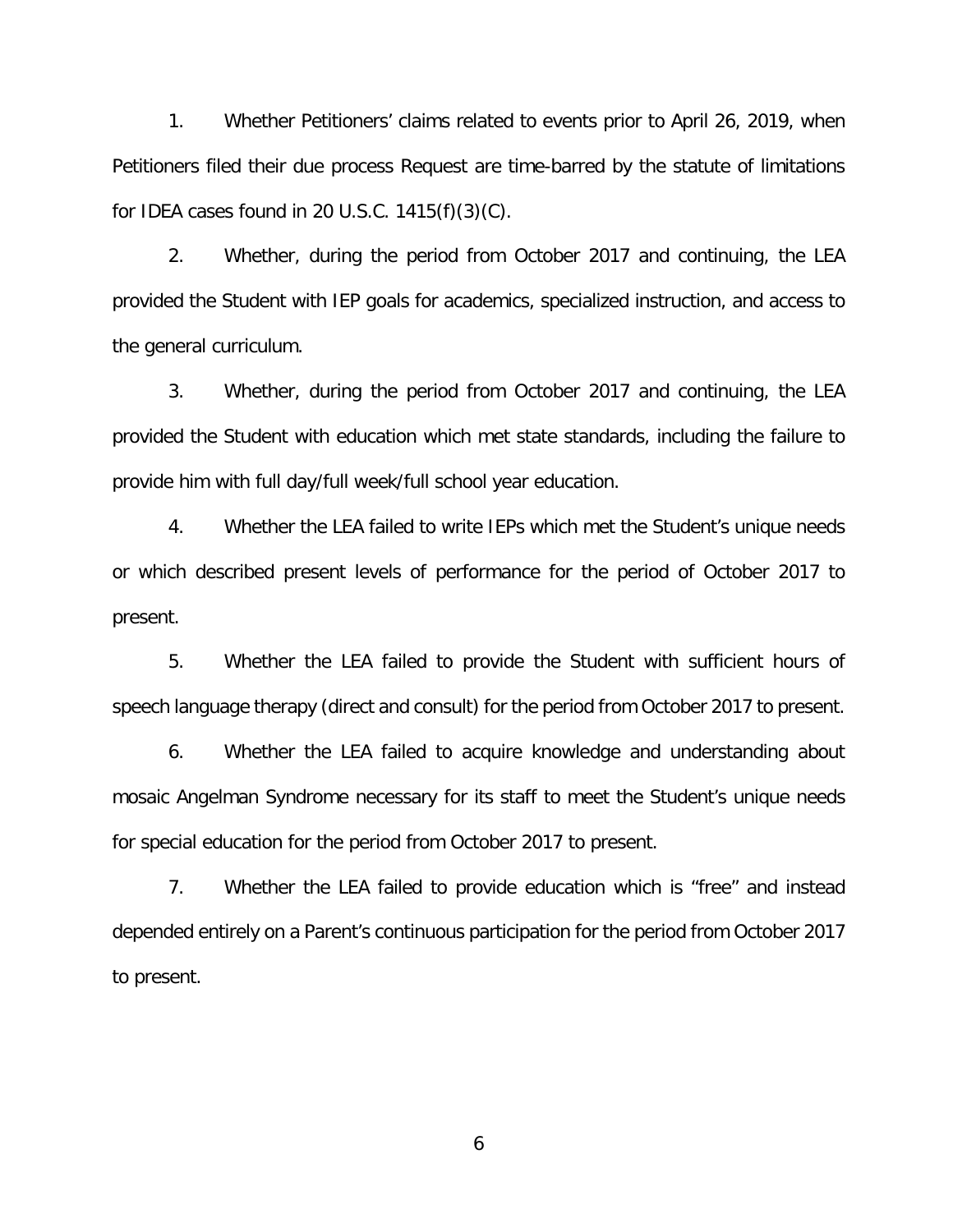8. Whether the LEA wrote inaccurate and incomplete IEPs and PWN, which impaired the Parent's ability to participate in the IEP team and enforce the Student's rights to FAPE for the period from October 2017 to present.

9. Whether the LEA failed to provide the Student with education in his LRE and excluded him from contact with age peers for the period from October 2017 to present.

10. Whether the LEA falsified IEP documents to disguise its failure to provide the Student with education from October 2017 to present.

11. Whether the LEA failed to implement an appropriate IEP for the Student for the period from October 2017 to present.

12. Whether the LEA failed to conduct timely three-year reevaluations for the Student even though it claimed ignorance about his present levels of performance for the period from October 2017 to present.

13. Whether there has been interference with the efforts of the school district to provide educational services to the Student.

14. Whether the IEP's developed by the District for the relevant time are designed to confer educational benefit under Endrew F. v. Douglas County School Dist. RE-1, 137 S. Ct. 988 (2017).

15. Whether the IEP's implemented by the District during the relevant time did confer more than a modicum of educational benefit in light of the Student's disabilities.

16. Whether the immediate return of the student to a full school schedule is appropriate given his response to the services provided.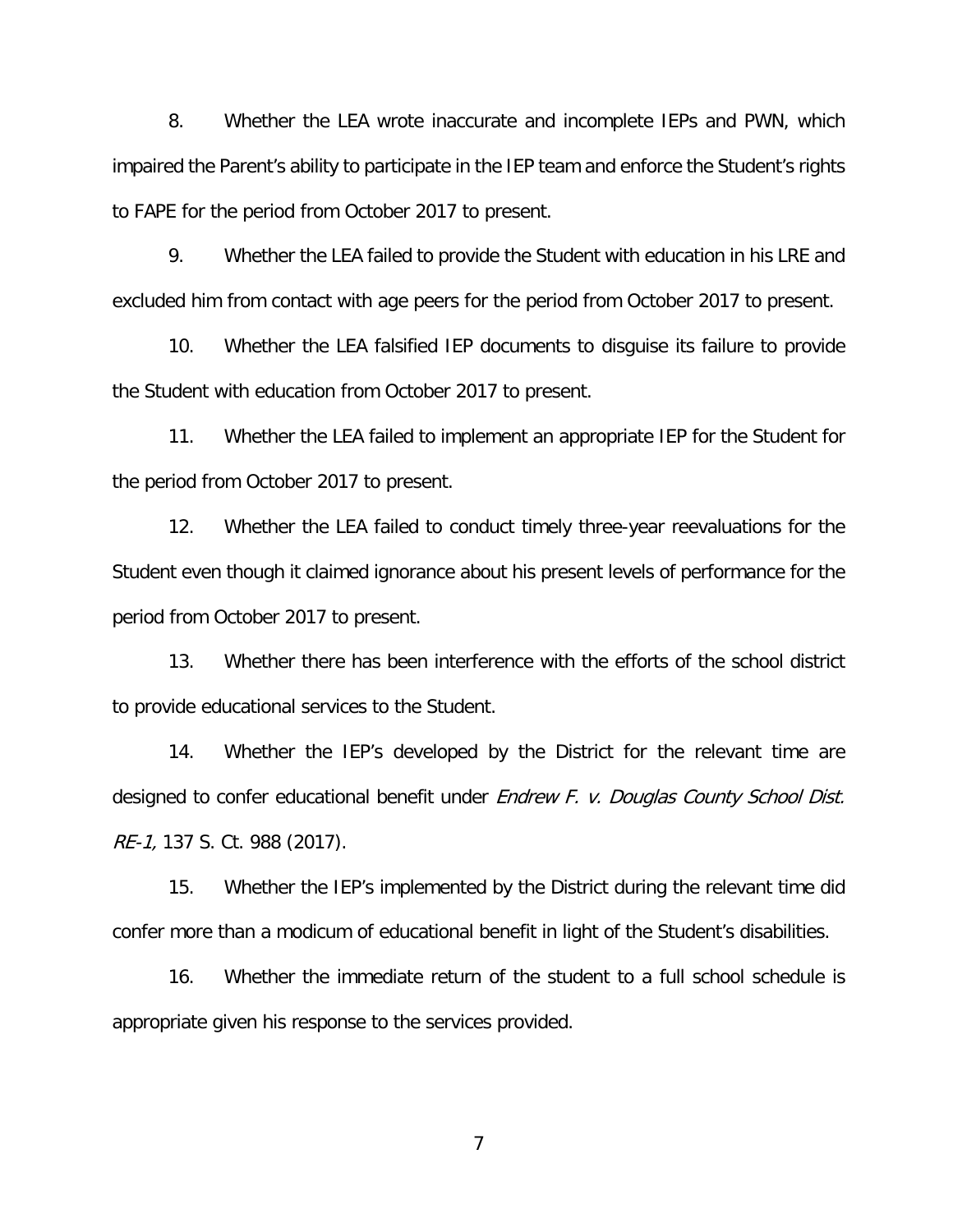17. Whether the gradual reintegration of the student into a school setting with the supports of a BCBA and other ancillary services providers is the appropriate placement consideration in light of the student's present levels of performance.

18. Whether based on previous behavior of the Student towards staff and students in a school setting poses a danger to the safety and well-being of the Student and others.

19. Whether the qualifications including training and licensure by the state of New Mexico are the standard of required experience and ability to provide services in an educational setting to any child with a disability.

20. Whether a full day of attendance at school is mandatory in all circumstances.

21. Whether compensatory services are warranted given the facts of this case.

22. Whether compensatory services would benefit the Student. If so, to what degree?

#### **RELEVANT LEGAL OVERVIEW**

The burden of proof rests with the party challenging the IEP. See Schaffer v. Weast, 546 U.S. 49 (2005); Johnson v. Indep. Sch. Dist. No. 4, 921 F.2d 1022 (10<sup>th</sup> Cir. 1990). In this action, therefore, the burdens rest, with the Petitioners.

 A twofold inquiry is demanded to determine if a child has been provided with a free appropriate public education. Bd. of Educ. of Hendrick Hudson Cent. Sch. Dist. v. Rowley, 458 U.S. 176, 207, 102 S.Ct. 3034, 73 L.Ed. 690 (1982). The initial inquiry is whether the State has complied with the procedures set forth in the Act. The second inquiry is whether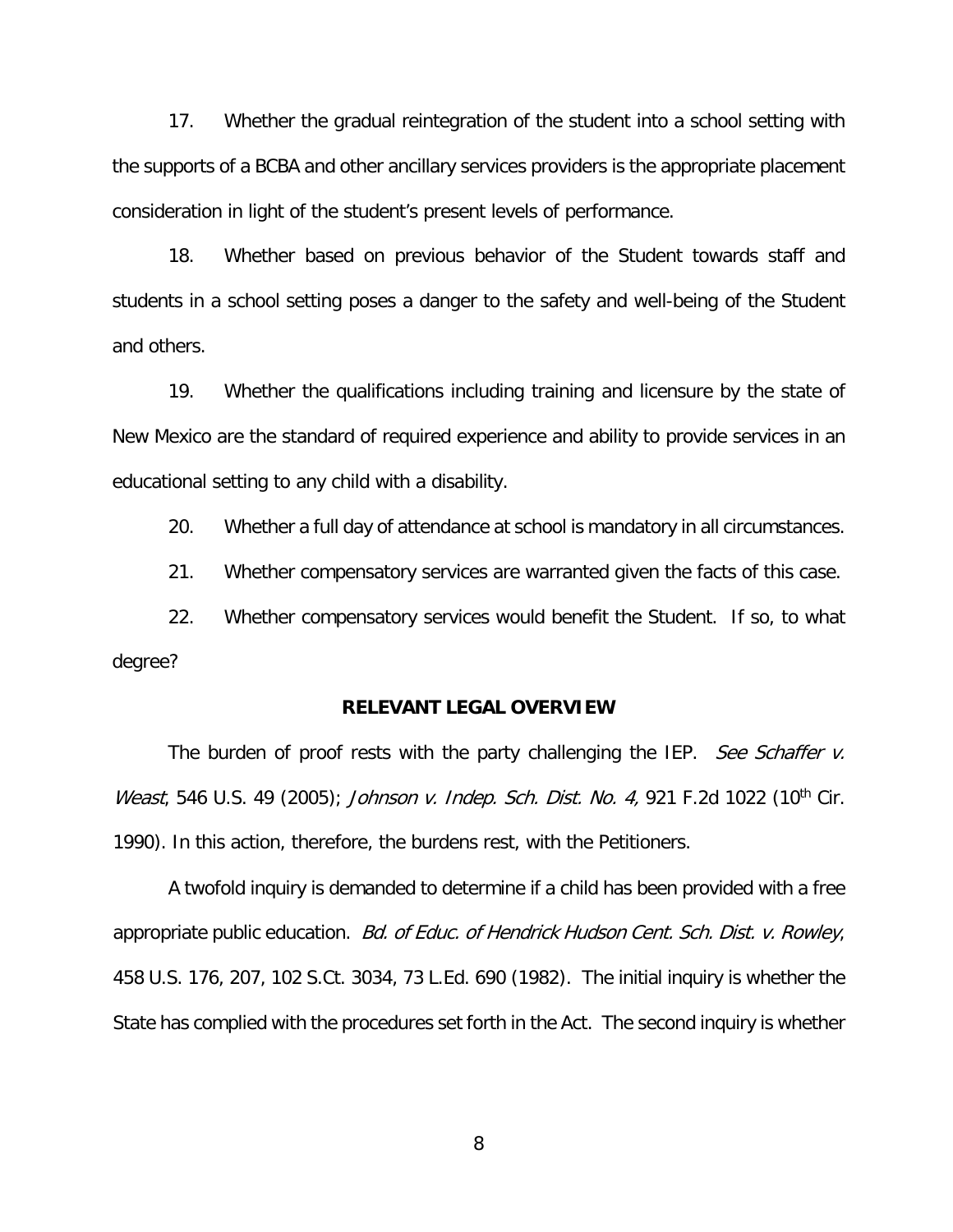the individualized educational program developed through the procedures of the Act is reasonably calculated to enable the child to receive educational benefits. *Id.*, 458 U.S. at 207. "The IDEA contains both extensive procedural requirements designed to ensure that an IEP is properly developed for each child and that parents or guardians have significant involvement in the educational decisions involving their children, as well as substantive requirements designed to ensure that each child receives the 'free appropriate public education' mandated by the Act." Murray v. Montrose County Sch. Dist. RE-1J, 51 F.3d 921, 925 (10<sup>th</sup> Cir. 1995). "[A] child is entitled to 'meaningful' access to education based on her individual needs." Fry v. Napoleon Cmty. Sch., 580 U.S. \_\_\_, 137 S.Ct. 743, 753-754 (2017).

 "To meet its substantive obligation under the IDEA, a school must offer an IEP reasonably calculated to enable a child to make progress appropriate in light of the child's circumstances." Endrew F. v. Douglas County Sch. Dist. RE-1, 580 U.S. \_\_\_, 137 S.Ct. 988, 999 (2017). The educational program offered by the IEP must be "appropriately ambitious in light of [the child's] circumstances." *Endrew*, 137 S.Ct. at 1000. The "unique circumstances" of the child for whom the IEP was created determine the adequacy of the offered IEP. *Endrew*, 137 S.Ct. at 1001. Deference is given to the expertise and exercise of judgment by the school authorities, with parents and school representatives to be given the opportunity to fully air their opinions regarding how an IEP should progress. *Endrew*, 137 S.Ct. at 1001. The issue for review is to determine if the IEP is reasonable, not whether it is regarded as ideal. *Endrew*, 137 S.Ct. at 999.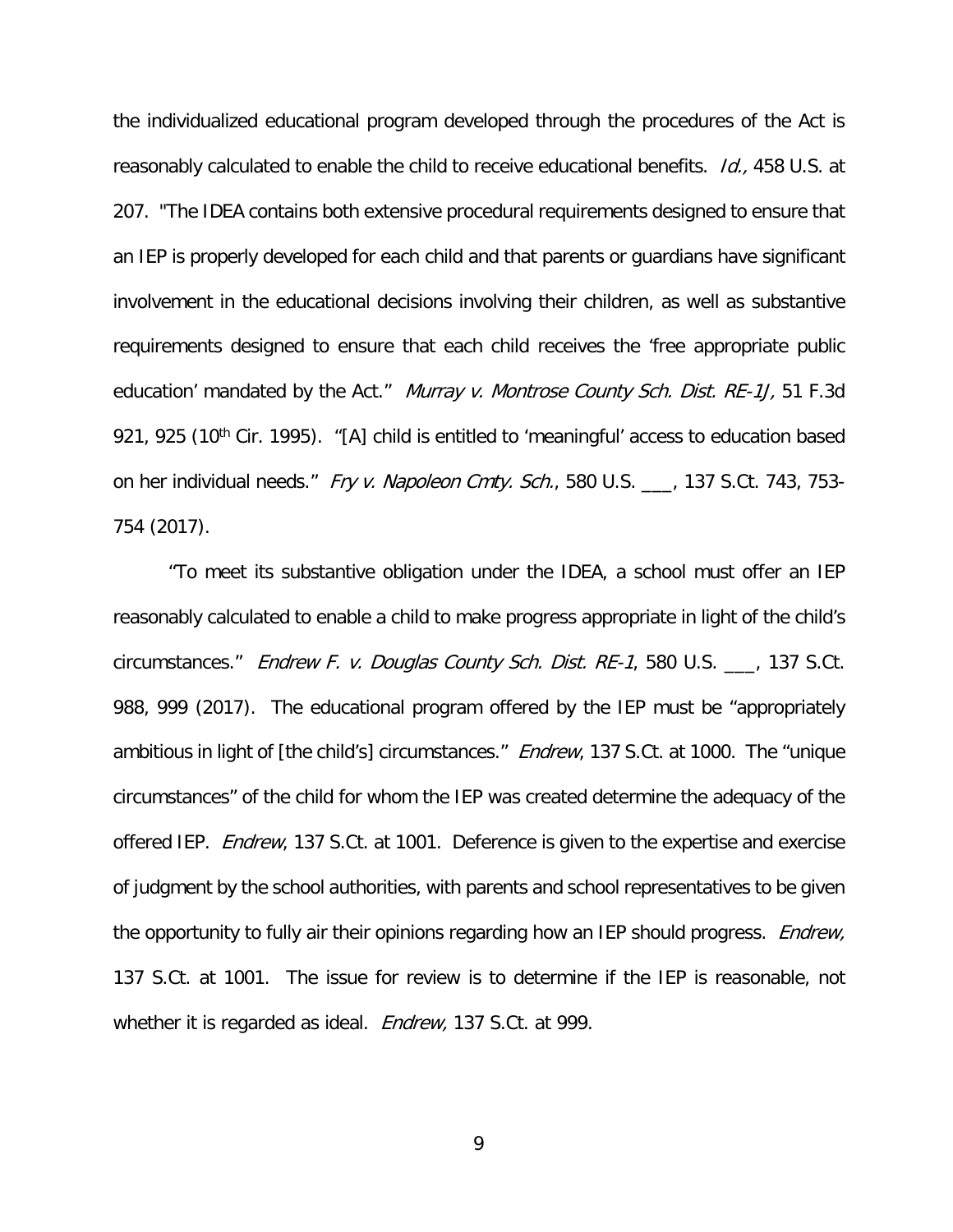Further, "[t]he IEP must aim to enable the child to make progress. After all, the essential function of an IEP is to set out a plan for pursuing academic and functional advancement." Endrew, 137 S.Ct. at 999. "The goals may differ, but every child should have the chance to meet challenging objectives." *Endrew*, 137 S.Ct. at 1000. The U.S. Supreme Court has stated that there is no formula for analyzing an IEP. Id. However, "the standard is markedly more demanding that the 'merely more than *de minimis'* test applied by the Tenth Circuit." Id.

 Academic progress is an important factor in determining if an IEP was reasonably calculated to provide educational benefits. See CJN v. Minneapolis Pub. Sch., 323 F.3d 630, 638 (8<sup>th</sup> Cir. 2003) (persuasive, citing *Rowley*, 458 U.S. at 202). Although not dispositive of whether an IEP was reasonably calculated to confer educational benefit, past progress is strongly suggestive that the current IEP continues to provide that trend. Thompson R2-J Sch. Dist. v. Luke P. ex rel. Jeff P, 540 F.3d 1143, 1153 (10<sup>th</sup> Cir. 2008). Educational benefit is to be provided to the child, although that means neither maximizing the potential of the child nor minimizing the benefit provided.  $O'Toole$  v. Olathe Dist. Unified Sch. Dist. No. 233, 144 F.3d 692, 702 (10<sup>th</sup> Cir. 1998). But see Endrew, 137 S.Ct. 999 (appropriate in light of the child's circumstances). Some educational benefit is required. Sytsema v. Acad. Sch. Dist. No. 20, 538 F.3d 1306 (10<sup>th</sup> Cir. 2008). But see Endrew, 137 S.Ct. at 999 (appropriate in light of the child's circumstances). IDEA's statutory goal is "to provide each child with meaningful access to education by offering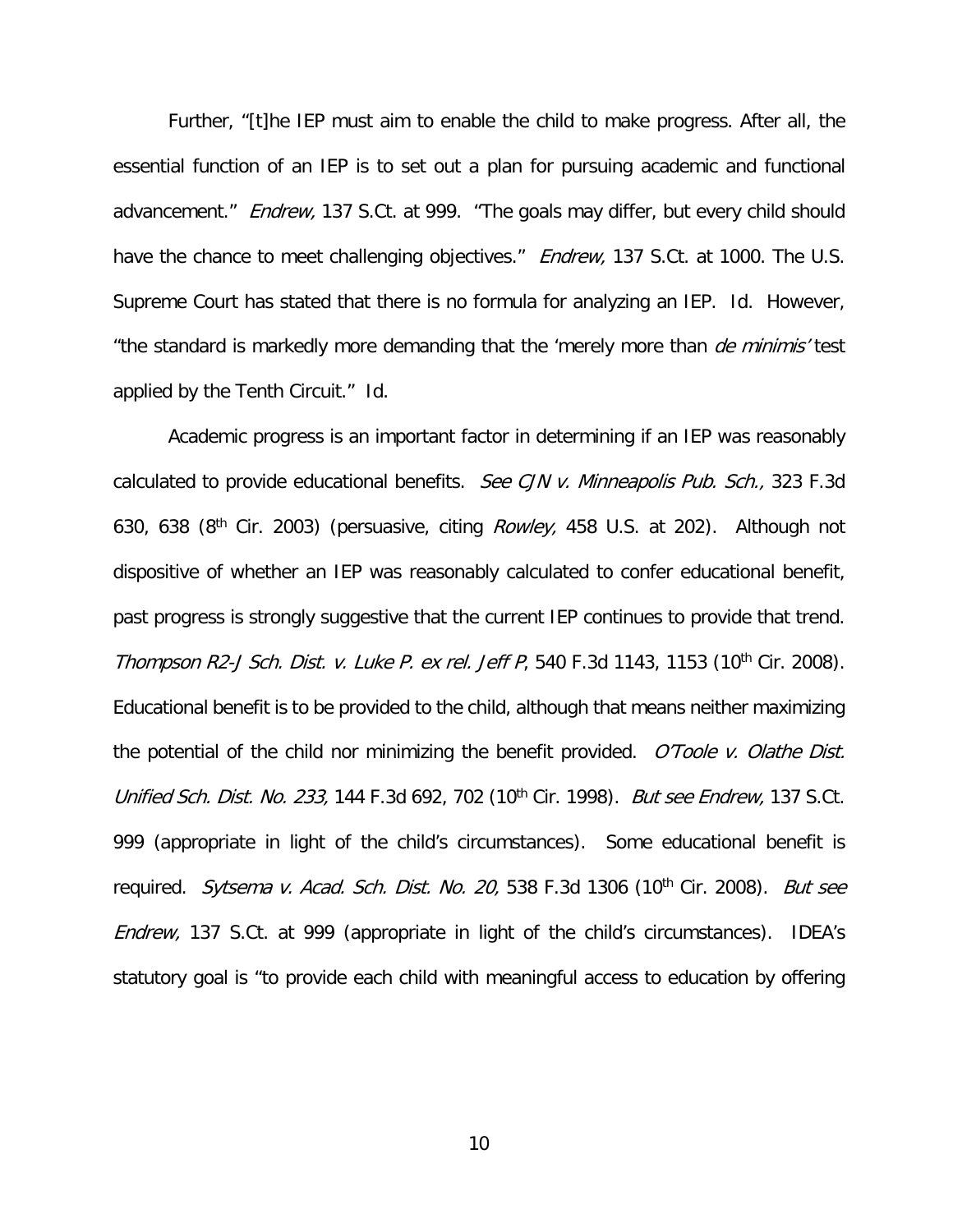individualized instruction and related services appropriate" to meet the students' "unique needs." Fry, 137 S.Ct. at 755.

 Pursuant to 20 U.S.C. § 1415(b)(3), "a school district must give prior written notice whenever it proposes to change, or it refuses to change, any aspect of a child's education." *Murray*, 51 F.3d at 925. As a result, a "parent wishing to challenge a school district decision is entitled to an impartial due process hearing conducted by a state, local or intermediate educational agency." Id.

An IEP is to be in place at the beginning of each school year. *See* 34 C.F.R. § 300.323(a). The IEP team for a child with a disability includes: The parents of the child, not less than one general education teacher of the child (if the child is or may be participating in the general education environment), not less than one special education teacher of the child, or, where appropriate, not less than one special education provider of the child, a district representative who: (i) is qualified to provide, or supervise the provision of, specially designed instruction to meet the unique needs of children with disabilities; (ii) is knowledgeable about the general education curriculum; and (iii) is knowledgeable about the availability of district resources, an individual who can interpret the instructional implications of evaluation results, at the discretion of the parent or the district, other individuals who have knowledge or special expertise regarding the child, included related services personnel as appropriate, and, whenever appropriate, the child. 34 C.F.R. § 300.321.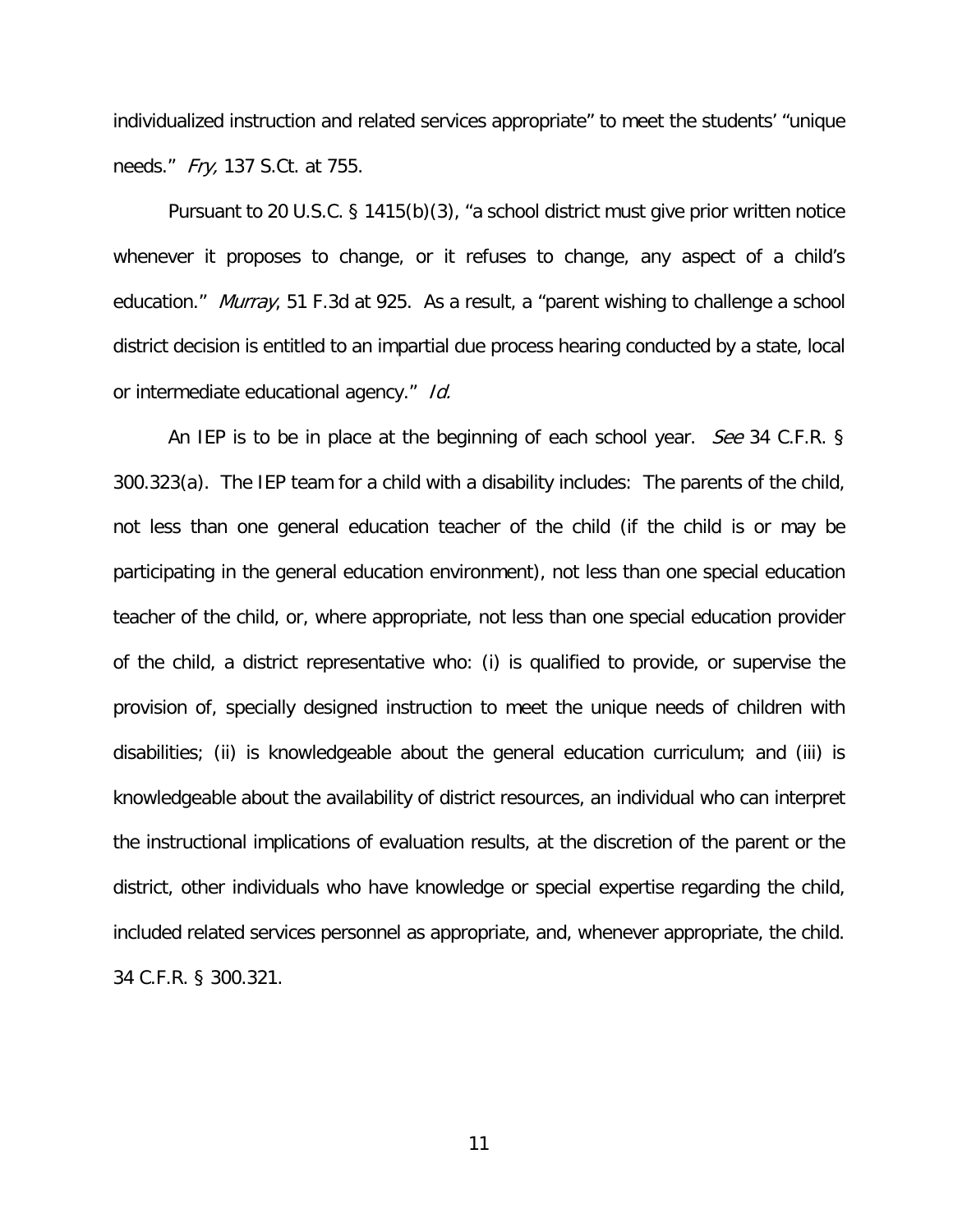An appropriate plan considers the (1) strengths of the child; (2) the concerns of the parents for enhancing the education of their child; (3) the results of the initial or most recent evaluation of the child; and (4) the academic, developmental, and functional needs of the child. 34 C.F.R. § 300.324(a). Communication needs and the use of assistive technology must be considered, as well. *Id.* Related services are such "developmental, corrective, and other supportive services as are required to assist a child with a disability to benefit from special education . . ." 34 C.F.R. § 300.34(a). See Irving Ind. Sch. Dist. v. Tatro, 468 U.S. 883 (1984) (services to aid student to benefit from special education).

 A child's unique needs in obtaining a free appropriate education, as well as the services to meet those needs, are developed through the IEP. See 20 U.S.C. § 1410(20). The setting is to be in the least restrictive environment. *Murray*, 51 F.3d at 926. Mainstreaming to the maximum extent possible should take place if the child cannot be educated full-time in a regular education classroom with supplementary aids and services. See L.B. v. Nebo, 379 F.3d 966, 976-978 (10<sup>th</sup> Cir. 2004). Parents do not have the right to compel a school district to employ a specific methodology, provide a specific teaching program, or assign a particular teacher. Rowley, 458 U.S. at 207-208.

 All children with disabilities who are in need of special education and related services are to be identified, located, and evaluated. 20 U.S.C. § 1412(a)(3); 34 C.F.R. § 300.111(a)(i) ("child find"). The school district "bears the burden generally in identifying eligible students for the IDEA." Cudjoe v. Ind. Sch. Dist. No. 12, 297 F.3d 1058, 1066  $(10^{th}$  Cir. 2002).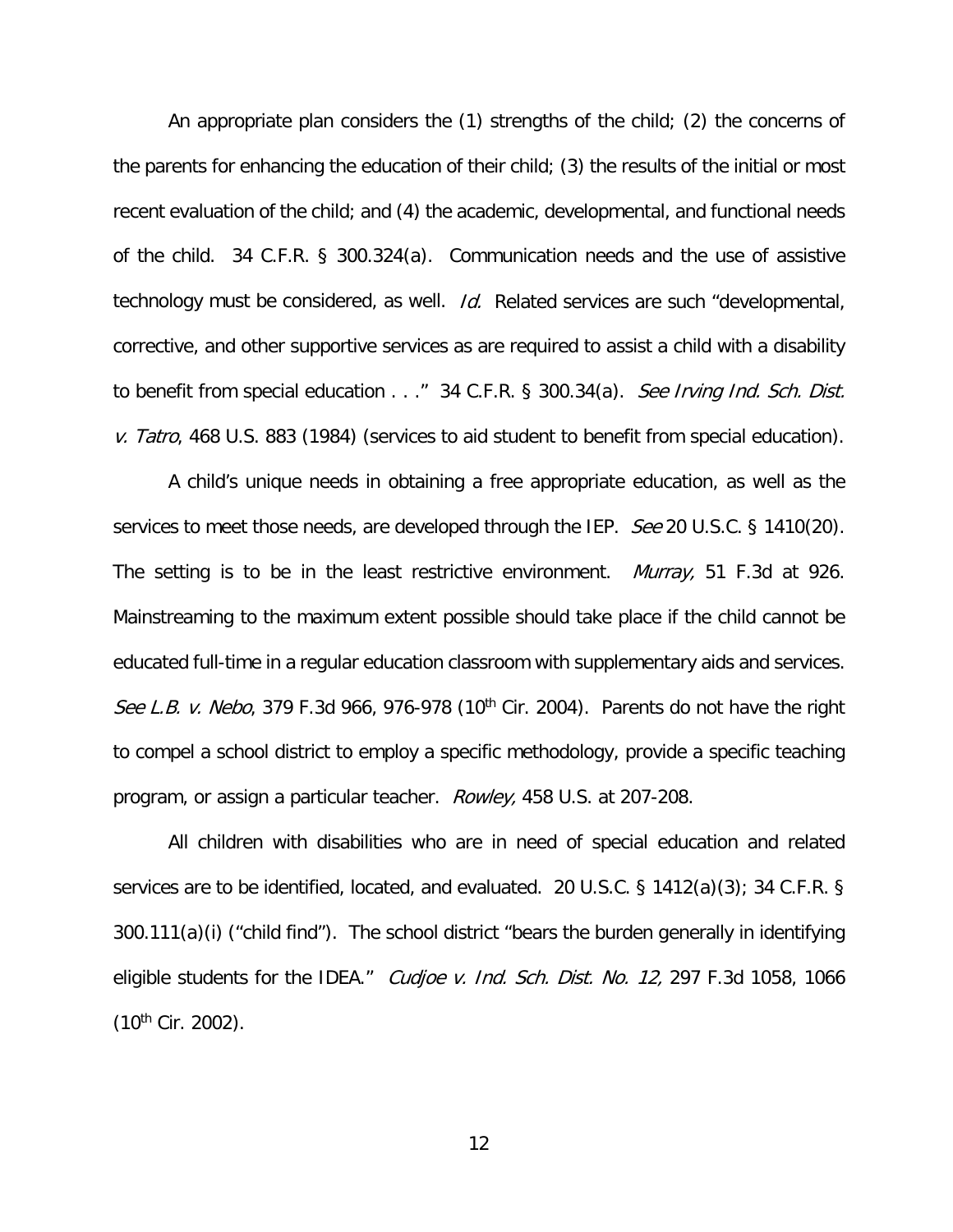Written notice is required regarding issues for the identification, evaluation, or placement of a child. See 34 C.F.R. § 300.503; § 6.31.2.13(D) NMAC. Parents are afforded an opportunity to participate in the IEP meetings by ensuring the district provides them with a notice of the meeting, which is to include, among other things, the purpose, time, and location of the meeting, as well as who will be present. *See* 34 C.F.R. § 300.345(a). In the context of requiring meaningful involvement and input from a student's parents in the IEP, the parents must be provided with prior written notice of any change in the provisions of a student's free appropriate public education. See Loque v. Unified Sch. Dist. No. 512, 153 F.3d 727 (10<sup>th</sup> Cir. 1998). The IDEA requires notice of a proposed change before the change is made – not notice of the proposed change prior to commencement of the IEP meeting where the change will be discussed. See Masar v. Bd. of Educ. of the Fruitport Cmty. Schs., 39 IDELR 239, 103 LRP 37950 (W.D. Mich. 2003). See also Tenn. Dept. of Mental Health and Mental Retardation v. Paul B., et al., 88 F.3d 1466 (6<sup>th</sup> Cir. 1996) (failure to provide notice of "stay-put" not prejudicial for summary judgment proceedings). Nonetheless, a predetermination by the district of the student's placement and services does not allow the student's parents to meaningfully participate in the process and results in substantive harm to the student. See Deal v. Hamilton County Bd. of Ed., 42 IDELR 109, 104 LRP 59544 (6<sup>th</sup> Circ. 2004).

 The IEP is to be implemented as soon as possible after the IEP meeting. 34 C.F.R. § 300.323(c)(2). Various steps must be followed not only to design an IEP, but to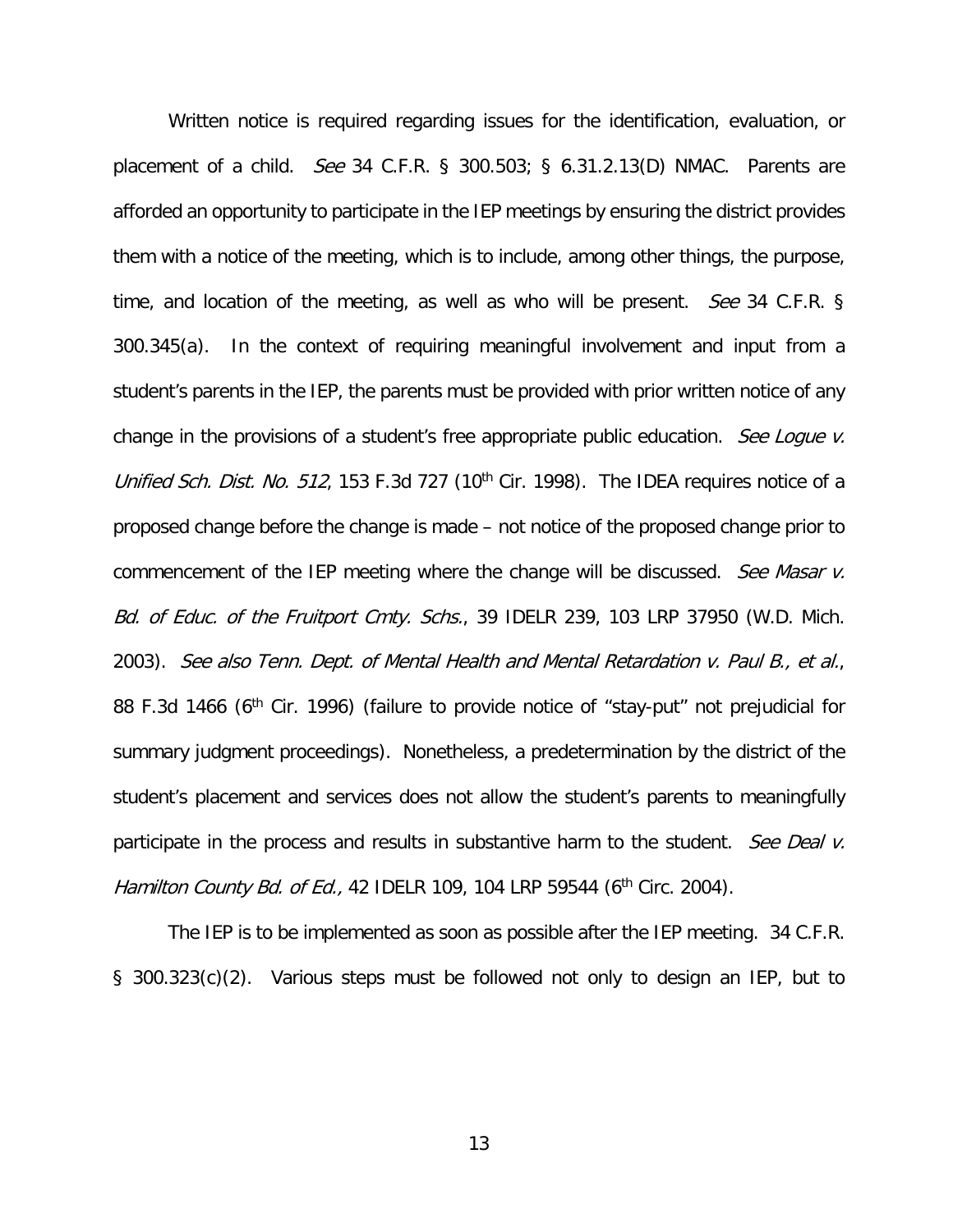implement it as well. See Johnson v. Olathe Dist. Unified Sch. Dist. No. 233, 316 F. Supp. 960 (D. Kan. 2003).

 The cornerstone for analysis of whether a free appropriate public education has been or is being provided is within the four corners of the IEP itself. See Sytsema v. Acad. Sch. Dist. No. 20, 538 F.3d 1306 (10<sup>th</sup> Cir. 2008). The focus of the IEP is to be on the text of the document developed, so to avoid possible factual disputes later. See Id.

 A hearing officer's determination must generally be based on substantive grounds as to whether a child received a free appropriate public education. 34 C.F.R. § 300.513(a). if a procedural violation occurs, then it results in a denial of a free appropriate public education only if the procedural inadequacies: (1) impeded a child's right to a free appropriate public education, (2) significantly impeded the parent's opportunity to participate in the decision-making process for a provision of a free appropriate public education; or (3) caused deprivation of educational benefit.  $Id$ . at (a)(2). Procedural defects are insufficient to set aside an IEP unless a rational basis exists to believe the procedural errors seriously hampered the parents' opportunity to participate in the decision process, comprised the student's right to an appropriate education, or caused a deprivation of educational benefits. O'Toole, 144 F.3d at 707. In other words, technical deviations alone are insufficient to establish a denial of free appropriate public education. Urban v. Jefferson County Sch. Dist. R-1, 89 F.3d 720 (10<sup>th</sup> Cir. 1996). Procedural defects must amount to substantive harm for compensatory services. Garcia v. Bd. of Educ. of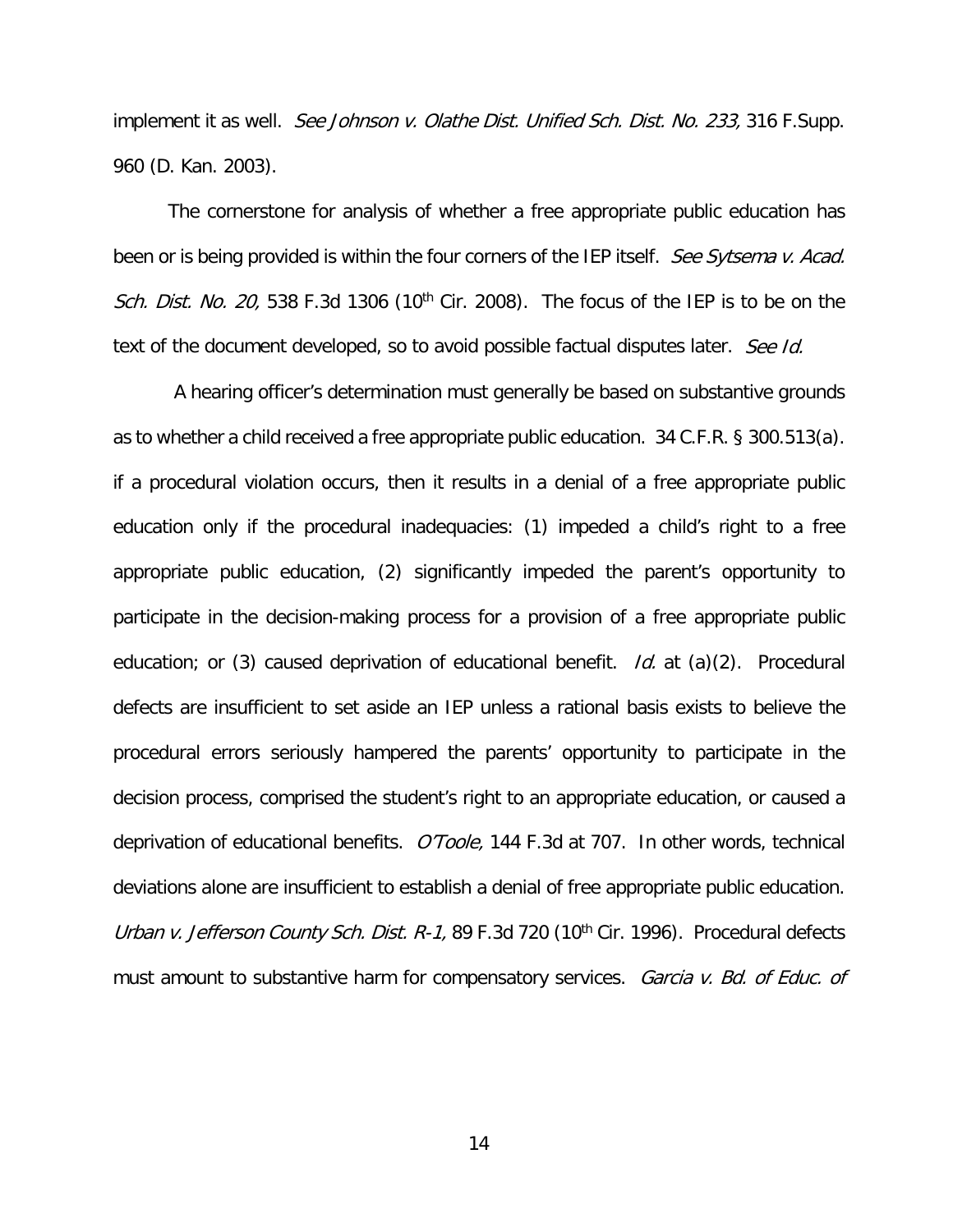Albuquerque Pub. Sch., 520 F.3d 1116 (10<sup>th</sup> Cir. 2008). "The only relief that an IDEA officer can give . . . is relief for the denial of a FAPE." Fry, 137 S.Ct. at 753.

 Hearing Officers have authority to grant relief as deemed appropriate based on their findings. 34 C.F.R. § 300.511, 300.513. Equitable factors are considered in fashioning a remedy, with broad discretion allowed. See Florence County Sch. Dist. v. Carter ex rel. Carter, 510 U.S. 7, 16 (1993). The form of compensatory education as a remedy is intended to cure the deprivation of the student's rights while reviewing the length of the inappropriate placement. See Murphy v. Timberlane, 973 F.2d 13 (1st Cir. 1992). As to the compensatory education component of the remedy, under persuasive authority for a qualitative approach, compensatory education awards should be reasonably calculated to provide the student with the education benefits which the student should have received had the district provided the services in the first place. See Reid ex rel. Reid v. Dist. of Columbia, 401 F. 3d 516 (D.C. Cir. 2005). There must be evidence to allow an accounting or explanation to tie a compensatory education award to past violations. See Meza v. Bd. of Educ. of the Portales Mun. Schs., D.N.M. Nos. 10-0963, 10-0964 (2011). Indeed, even with a free appropriate public education denial, subsequent placement may remedy the prior violation. Wheaten v. Dist. of Columbia, 55 IDELR 12 (D.D.C. 2010). A student's behavior, attitude, bad habits, and attendance may be considered when addressing an equitable remedy. Garcia Albuquerque Pub. Schs., 520 F.3d 1116 (10<sup>th</sup> Cir. 2008).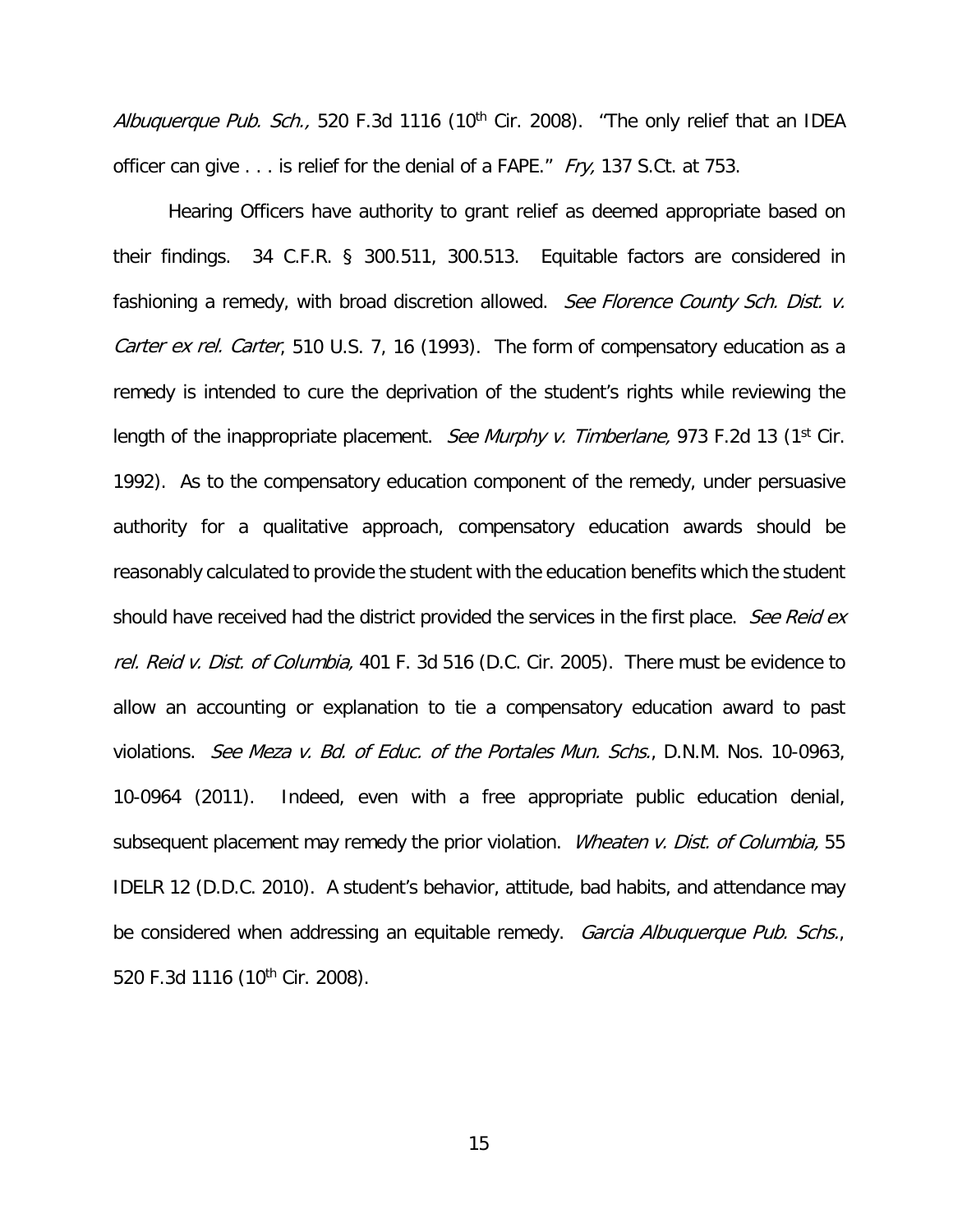Wide discretion to fashion equitable relief includes the ability to decline to award any equitable relief at all, due, for instance to insufficient evidence to adequately catalogue services and expenses, and particularly if the proposed relief would have no effect on the student's education. Chavez v. N.M. Pub. Educ. Dep't., 621 F.3d 1275, 1284  $(10^{th}$  Cir. 2010).

#### **FINDINGS OF FACT**

1. **1. are the parents of the Student, a 10<sup>th</sup> grade** student who is assigned to School in the Schools. Stipulations of Fact No. 1; Request for IDEA Due Process Hearing (Request) at ¶ 1; Board of Education Answer to Complaint for Due Process (Answer) at ¶ 1.

2. Student was born in **Example 2.** Stipulations of Fact No. 1; Request at  $\P$  2; Answer at  $\P$  1.

3. Student has Angelman Syndrome and has been identified as a student with a disability eligible under IDEA for special education since preschool. Stipulations of Fact No. 3; Request at ¶ 3; Answer at ¶1.

4. Student was diagnosed with Angelman's Syndrome after parent's noticed that he was not "meeting certain milestones of development" around the age of four. TR 1 at 41:1- 41:21; TR 1 at 90:25-91:1.

5. Angelman Syndrome (AS) is "a rare neuro-genetic disorder that occurs in one in 15,000 live births or 500,000 people worldwide. . . . AS shares symptoms and characteristics with other disorders including autism, cerebral palsy and Prader-Willi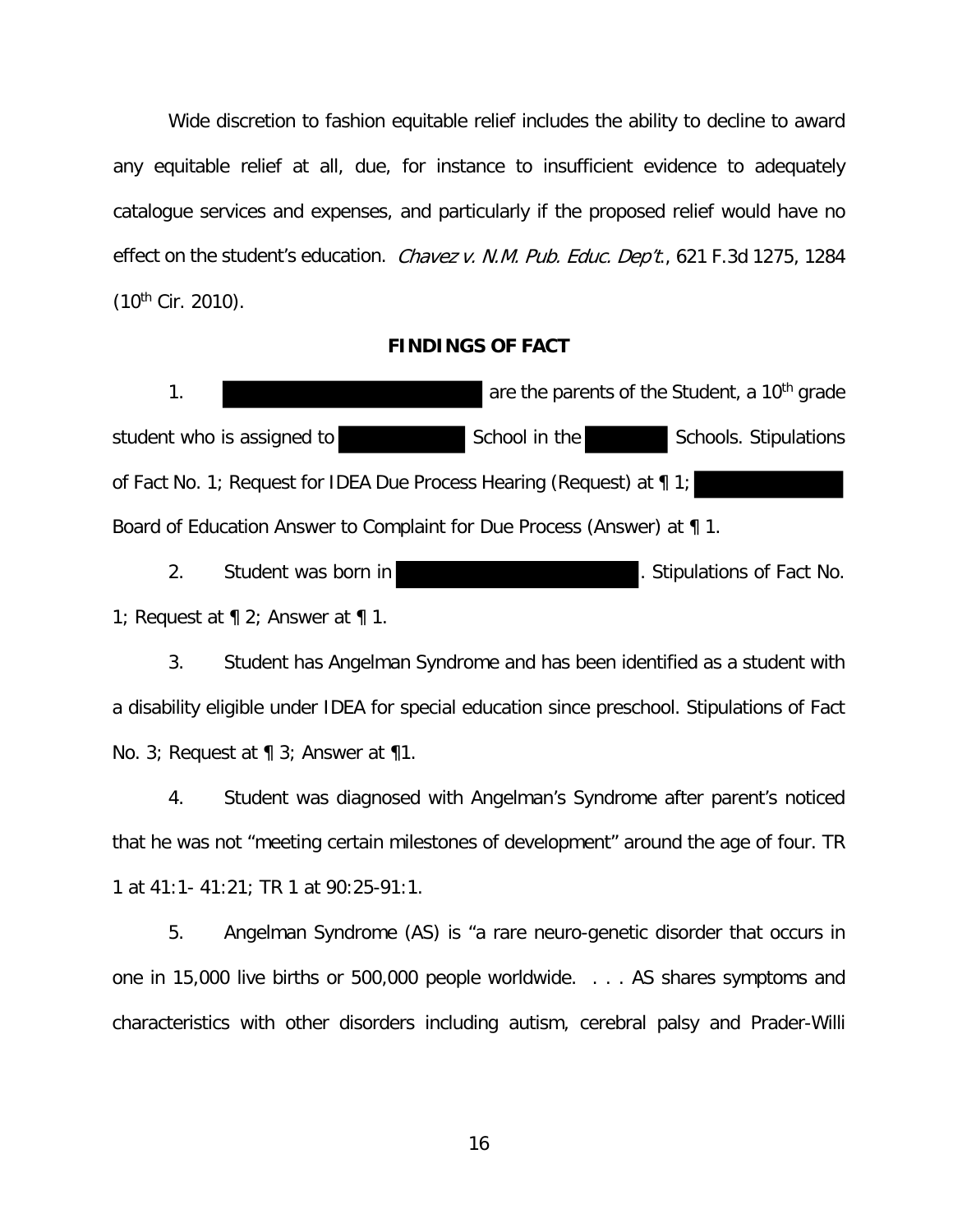Syndrome . . .. Common characteristics of AS include developmental delays, happy demeanor ("frequently laughing, smiling and easily excitable"), sleep problems and lack of speech. See "What is Angelman Syndrome" on the website for the Angelman Syndrome Foundation at https://www.angelman.org/what-is-as. Mosaic Angelman Syndrome signifies milder symptoms of AS. Stipulations of Fact No. 3; Request at  $\P$  4; Answer at  $\P$ 2.

6. L.S. was determined to be eligible for special education while in pre-school with eligibility of Other Health Impairment and Intellectual Disability. Petitioners' Exhibit 8 at 3.

7. Student is a nonspeaking individual who communicates with Augmented Alternative Communication (AAC), gestures, some signs, and use of technology, using an iPad or other portable device, loaded with Proloquo2Go, which allows him to combine icons and words to convey meaning, wants, and needs, as well as to answer questions. Stipulations of Fact No. 4; Request at ¶ 6; Answer at ¶ 1.

8. Student qualifies for related services of speech language therapy, occupational therapy, and physical therapy; he also has social work service listed on hit IEP. Request at ¶ 7; Answer at ¶ 1.

9. Student's parents, per the April 4, 2017, IEP Addendum, rejected services being provided in their home. The District subsequently offered "Homebound Services" for Student "Monday through Thursday at the Bosque Farms Tennis Courts." Petitioners' Exhibit 15 at 1.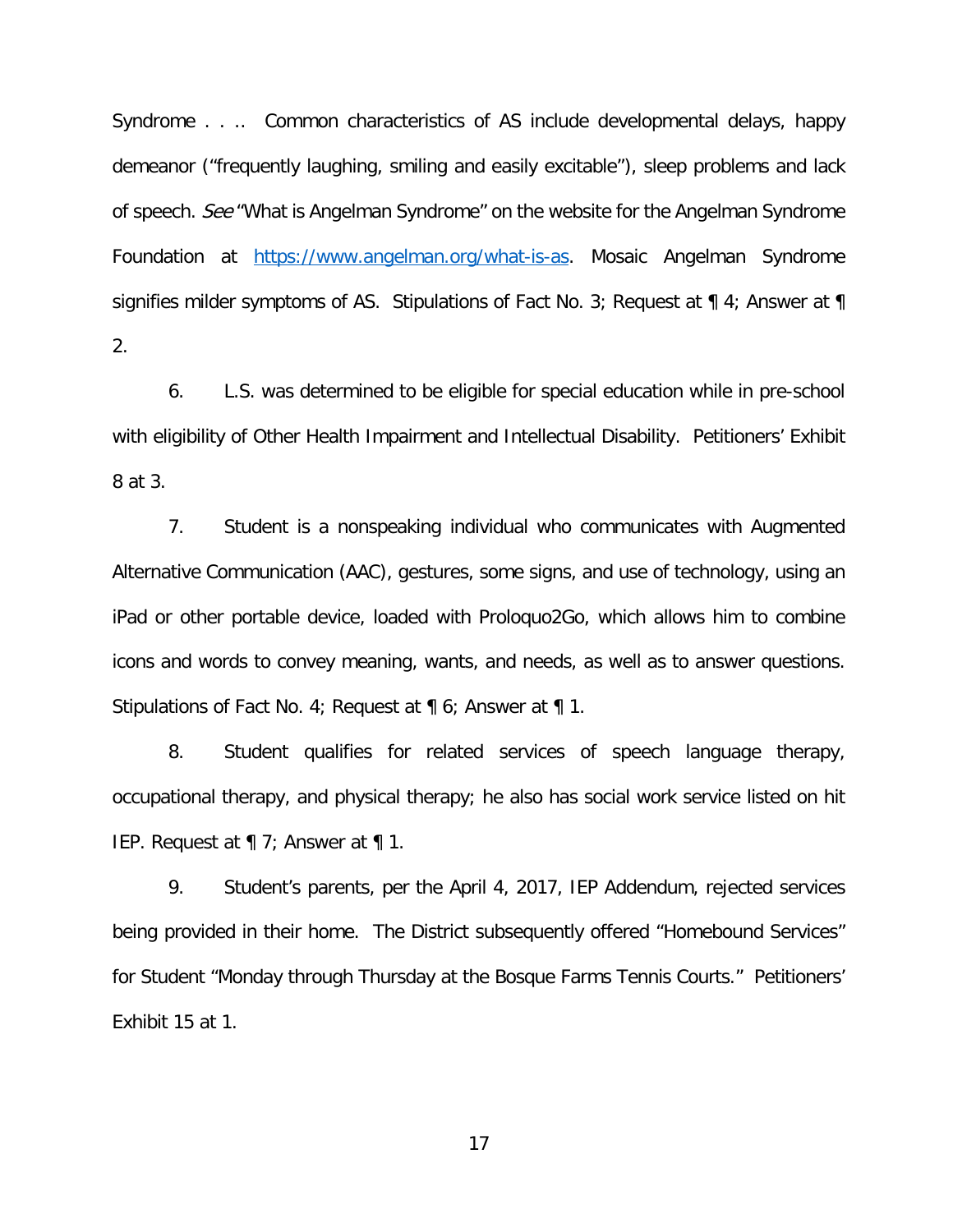10. Student was determined to be eligible for special education on while in Preschool with eligibility of Other Health Impairment and Intellectual Disability See Petitioner's Exhibit 8, Page 3.

11. The Parents filed an IDEA due process request against (DPH 1718-05) in September 2017 which was settled. Stipulations of Fact No. 5.

12. The Parents filed an IDEA state complaint (CR 1920-13) against in December 2019 which resulted in a determination of denial of FAPE and a Corrective Action Plan (CAP) in January 2020. Stipulations of Fact No. 6.

13. **is the Student's Local Educational Agency (LEA). Request at** 16; Answer at ¶ 1.

14. New Mexico school campuses were ordered closed by public health order at the end of March 2020. Request at ¶ 40; Answer at ¶ 1.

15. Student's assigned school, the state of the schedule during in Student's assigned school, the 2020-2021 school year for remote instruction for high school students from 8:00 a.m. to 2:30 p.m. Beginning April 6, 2021, "all" students had the option of returning to the campus for instruction from 7:40 to 2:30 each school day. Request at ¶ 44; Answer at ¶ 1.

16. Student's last IEP is dated May 1, 2020, along with an Addendum which was done on August 25, 2020, and a PWN done in April 2021. Stipulations of Fact No. 8; Request at ¶ 45; Answer at ¶ 1.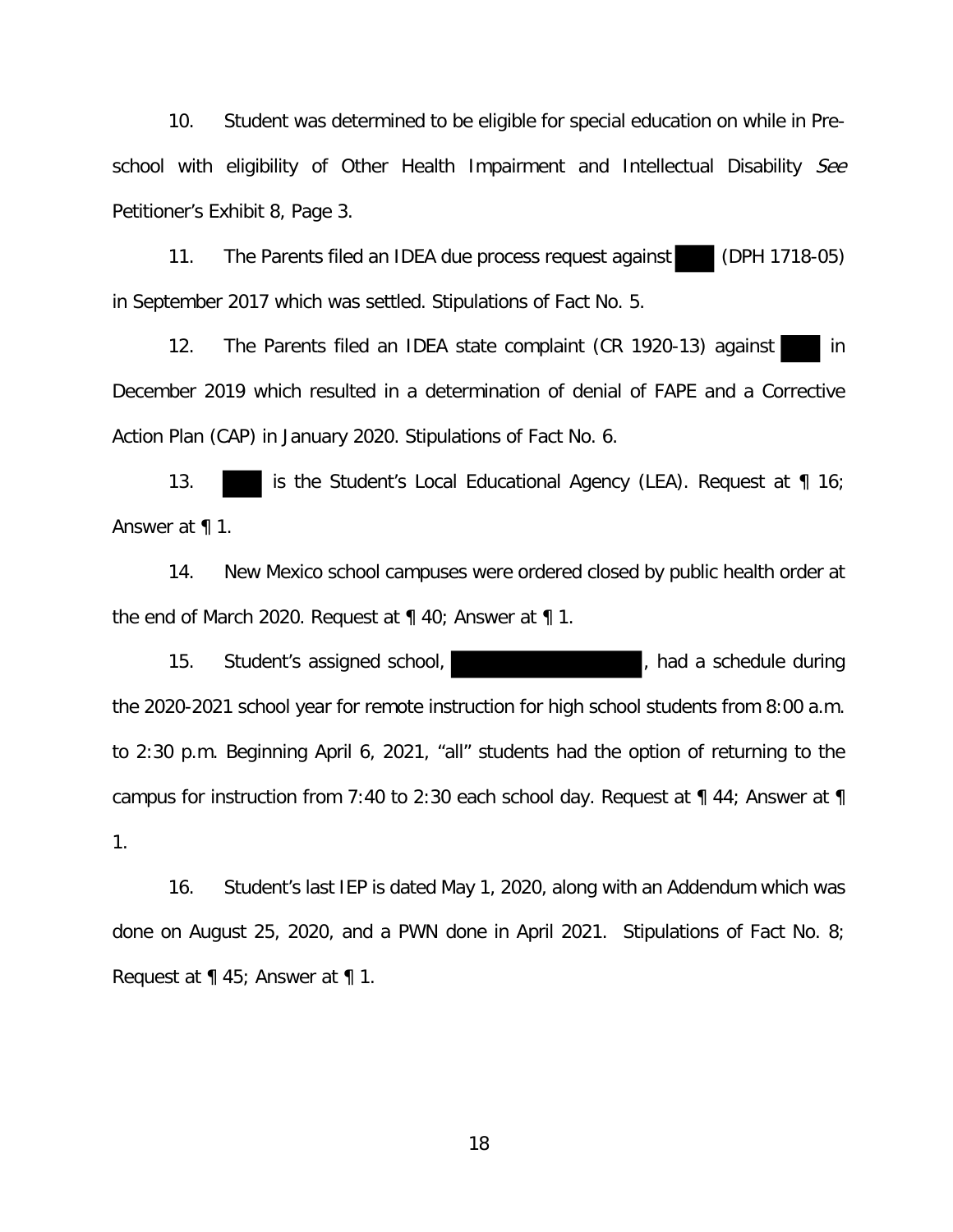17. Student's May 1, 2020, IEP provided for 360 minutes of Speech Language Pathology ("SLP"), Physical Therapy ("PT"), Occupational Therapy ("OT") and Social Work in a special education setting per semester. Student was also provided with and iPad with Proloquo2Go app, visual supports and a visual schedule as needed. Petitioner's Exhibit 22 at 1 and 8.

18. Student's May 1, 2020, Prior Written Notice ("PWN") indicated that District proposed to start supports for Student with a Board-Certified Behavior Analyst (BCBA) through a local agency for 300 minutes per week once the mandated social distancing ended. See Petitioner's Exhibit 23 at 4.

19. Student's May 1, 2020, PWN also indicated that District proposed to accept the schedule of services and parent requested that they notify the District "if they wished to begin services;" District agreed to that request. See Petitioner's Exhibit 23 at 5.

20. Student expresses himself primarily through sign language and his adaptive device, Proloquo2Go, software downloaded onto his iPad. TR 1 at 46:11- 47:1.

21. Student began pre-school at and remained there until middle school. Student was assigned to but never attended. He did however visit **on two separate occasions in August of 2018.** TR 1 at 98:2-98:23; and TR 1 at 107:15-108:5.

22. At various times throughout Student's education, Student's teachers and other school employees observed Student exhibiting behaviors that disrupted the classroom environment, such as, on one occasion, disrobing, defecating, and throwing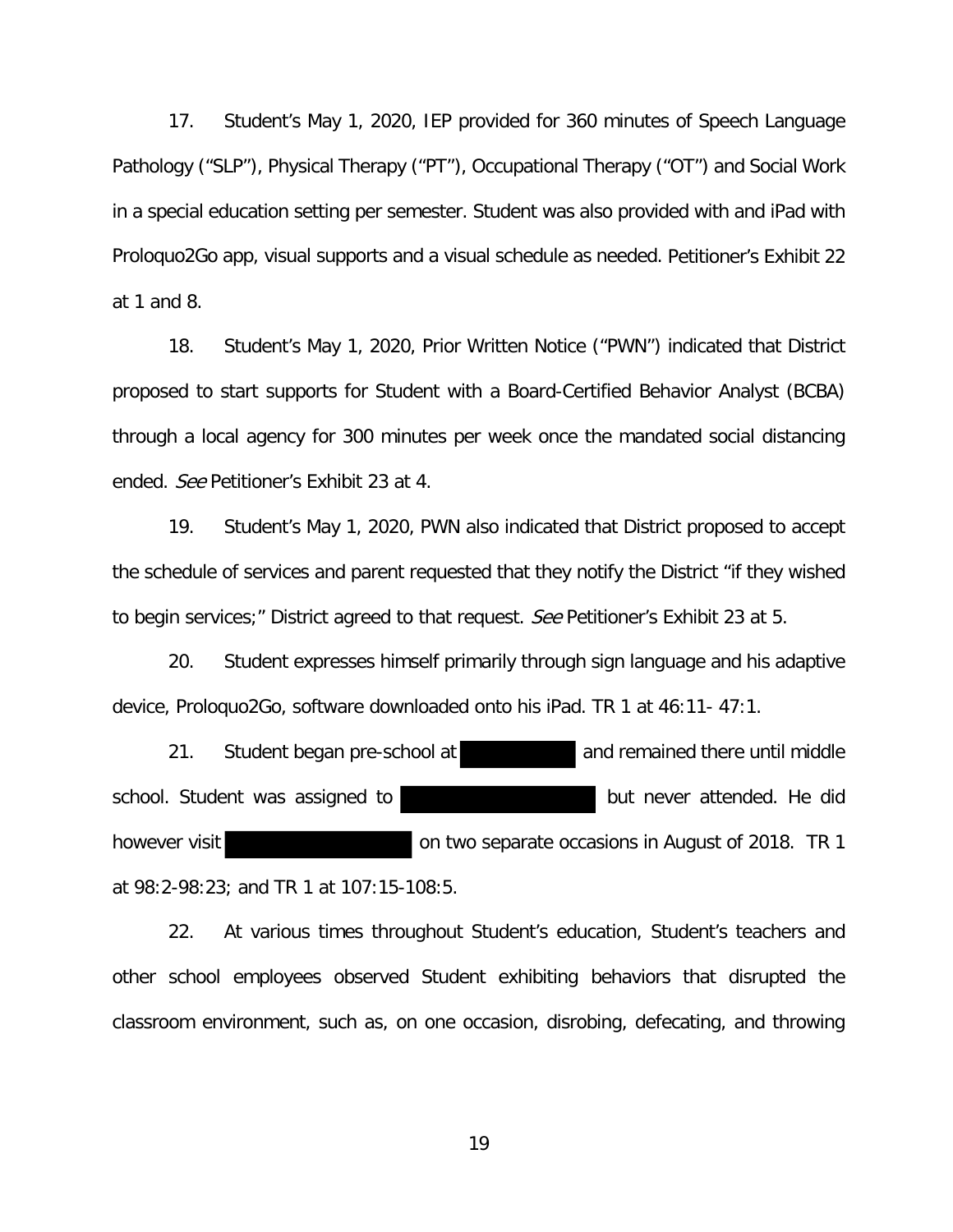feces over a file cabinet. TR 1 at 82:2-82:18; TR 1 at 235:26-236:1; and TR 4 at 891:13- 891:15.

23. The District contracted with Erin Sheldon, M. Ed. who had extensive experience with students diagnosed with Angelman Syndrome to provide training to teachers and staff on Angelman Syndrome. Ms. Sheldon provided a report of recommendations for Student. See Petitioner's Exhibit 11 at 6; Petitioner's Exhibit 31.

24. During the 2020-2021 school year, Student's IEP provided for 360 minutes of Social Work per semester for a total of 720 minutes for the year. Student was provided 1, 015 minutes total by his Social Worker, who co-treated Student in conjunction with the Speech Language Pathologist. Petitioner's Exhibit 22; Respondent's Exhibit 13; TR 3 at  $690:21 - 692:15$ .

25. The District contracted with an outside service provider, PRISM, to provide Student with services. TR 2 at 375:7-375:12.

26. Student missed a significant number of days of school and was automatically dis-enrolled, per school policy, after having missed ten (10) or more consecutive days. Student was dis-enrolled on October 10, 2017. TR 3 at 641:19-642:9; TR 2 at 583:16- 583:20.

27. Student only attended approximately half of his scheduled Physical Therapy sessions. TR 3 at 748:1-748:5.

28. Despite being provided the virtual class link and despite Student being unable to log into class on his own, Parent did not log him in stating that she had other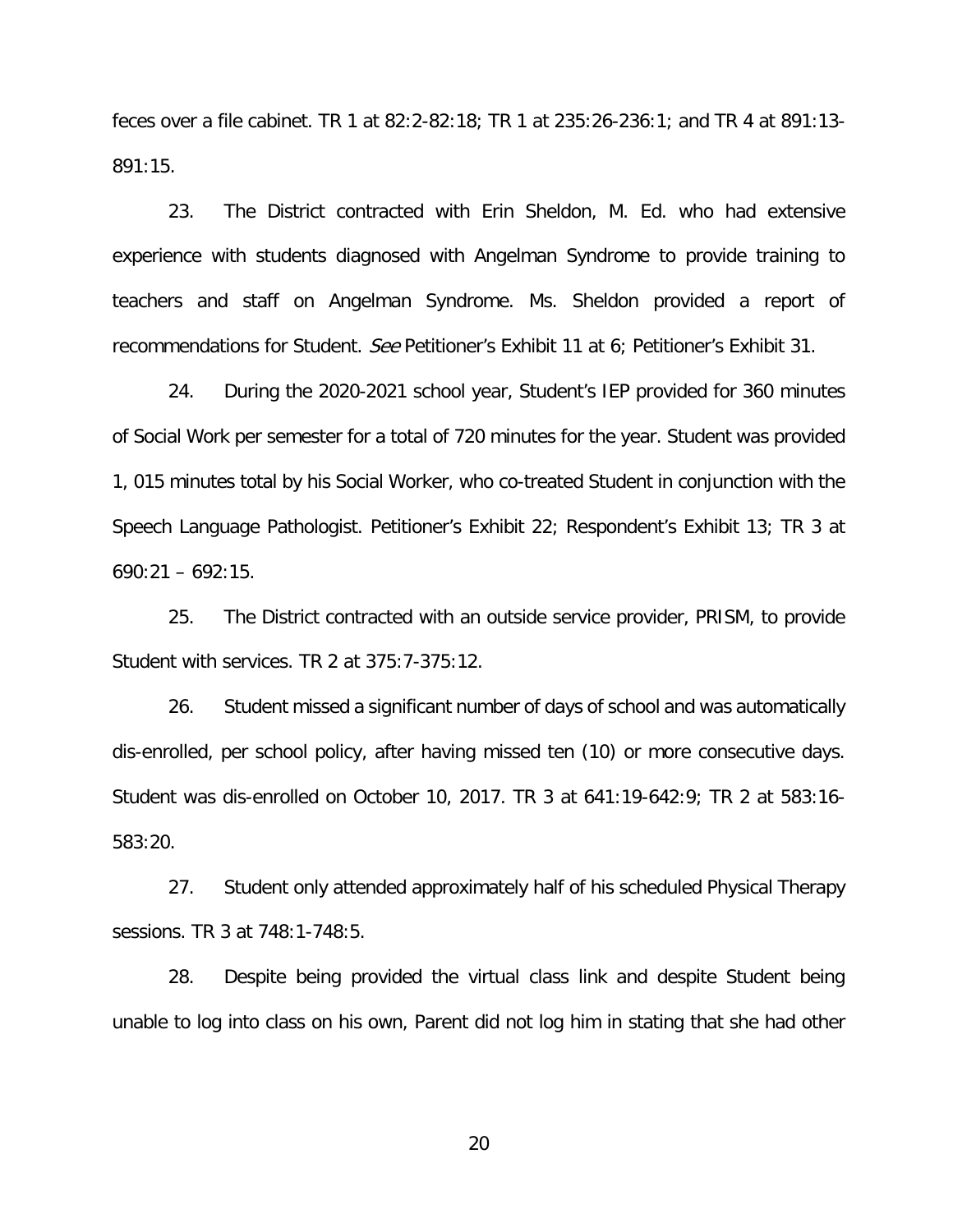things to do and that it was the Student's responsibility or his one-on-one aid or his teacher to sign him on to a remote class he was attending at home. TR 1 at 200:25-201:4; and TR 1 at 223:1-227:1.

29. 2021-2022 school year began on August 4, 2021. Stipulations of Fact No. 9.

30. Student has not received education on a school campus since the 2016-2017 school year. Stipulations of Fact No. 2.

31. L.S. has not been provided any education on a school campus for more than four school years (2017-18; 2018-19; 2019-20; 2020-21).

32. has no current IEP for L.S. and no plan for his receipt of education during the current (2021-22) school year which began in the District for other students on August 4, 2021.

33. In 2018, wrote an IEP for L.S. which provided for a shortened day/shortened school week based on his behaviors. Petitioners' Exhibit 21 at 37; TR 2 at 422-423.

34. Although schools in New Mexico were allowed to provide in-person small group instruction for students with disabilities during the entire 2020-21 school year, the

 Board of Education "would not let [schools] bring back students until the beginning of February [2021] in small groups" which referred to students in CEL (Community Enhanced Learning) classrooms. TR 2 at 424-427, 455-456, 458, 474-475; Petitioners' Exhibit 29 at 1.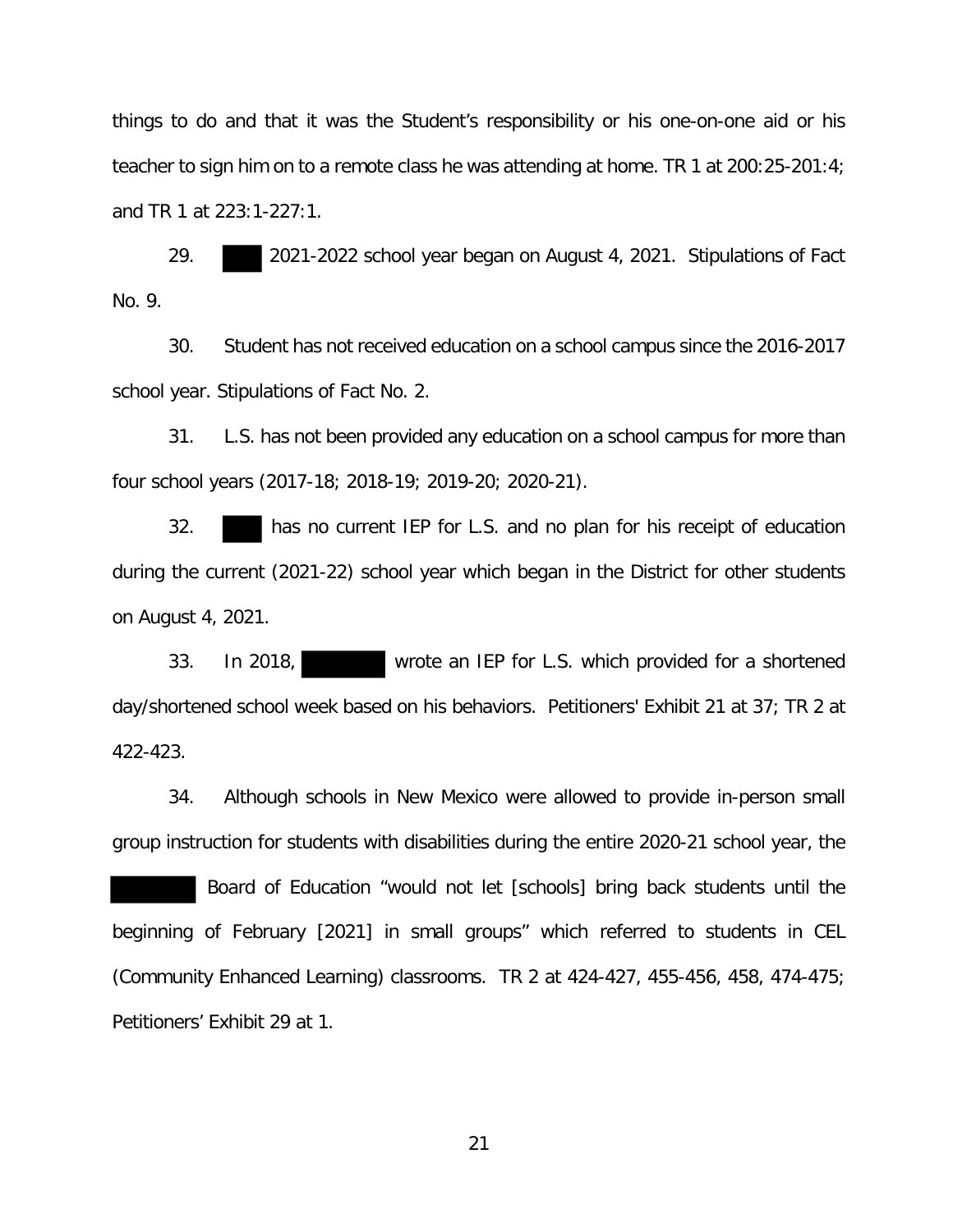35. All students in were allowed to return to in-person learning on April 6, 2021. TR 2 at 428, 474.

36. The District does not know which students with disabilities were not successful with remote learning and does not know what it will do for students who were not successful. TR 2 at 460-461.

37. This due process hearing, filed on April 26, 2021, is Parents' third attempt to obtain FAPE for L.S. using the dispute resolution mechanisms described by IDEA as made available in New Mexico through the SEA, NMPED. Petitioners' Exhibit 6; TR 1 at 58-62, 66; Petitioners' Exhibit 8; Petitioners' Exhibit 12.

38. The LEA's Director of Special Education, The Team of Tective May 1, 2021, a few days after this Request for Due process was filed on April 26, 2021. Petitioners' Exhibit 14 at 15; TR 2 at 381-382.

39. During all relevant years, was the Parents' main contact at and the designated administrator for L.S.'s education. TR 1 at 141-142; Petitioners' Exhibit 6 at 3; Petitioners' Exhibit 21 at 38; TR 1 at 157-158; TR 2 at 410-411, 415 ("all correspondence and all documentation definitely lay with ... (20), 422, 515-517. She was also the main contact for PRISM Therapy during the 2020-21 school year. TR 4 at 925.

40. The LEA maintained it did not know how to reach and she was not made available to testify at the 4-day hearing in June/July 2021. TR 1 at 13-15; TR 2 at 400-402, 510-512.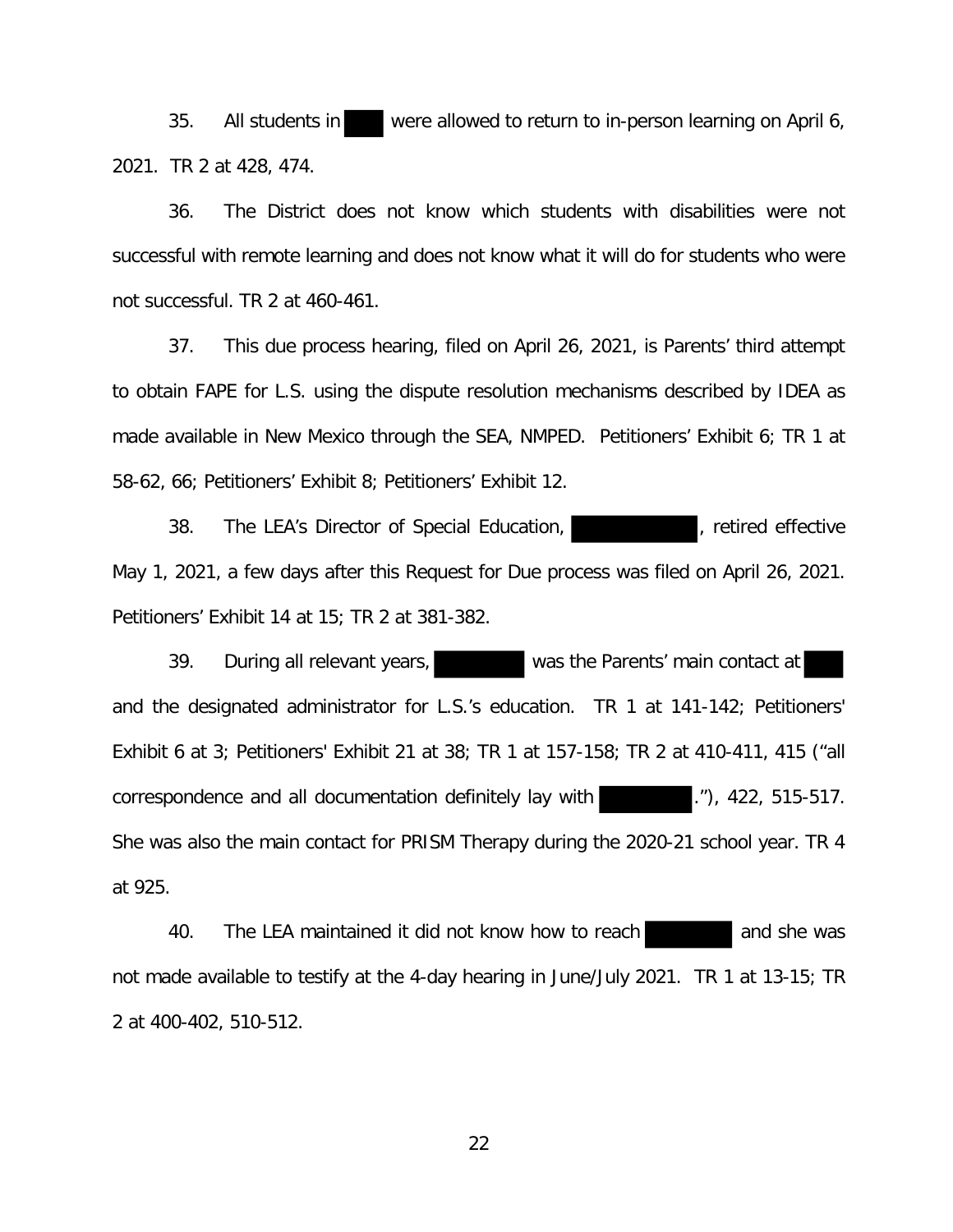41. The current Director, **Example 20 and The Current Director, include 20 and The May** 1, 2021, has not done any work on L.S.'s education except for attending a Zoom meeting with NMPED's CAP monitor and reading some documentation. TR 2 at 402-403. She is "curious to see and hear from PRISM about [L.S.'s] progress." TR 2 at 404, 406. She has not been assigned any particular role or duties with regard to his education. TR 2 at 408. However, apparently, she is currently responsible for being "the point of contact." TR 2 at 565-566. She has not tried to figure out what needs to happen for L.S. to return to school. TR 2 at 421-422. She thinks that the School District "has done the very best it can with [L.S.]." TR 2 at 505-506. She does not know if the District will need help if there is a finding against it in the DPH. TR 2 at 506.

42. The District's former superintendent, and the set of appear states of the District's former superintendent, and give testimony though a DPHO-issued Administrative Order to Appear. Through counsel, declined to appear and testify since the Administrative Order to Appear issued by the IDEA DPHO was unenforceable. TR 1 at 115-122; TR 2 at 297-298; Petitioners' Exhibit 44.

43. As a result of Angelman Syndrome, Student does not communicate orally with words, and instead communicates through use of an AAC device aided by gestures, vocalizations, and some use of signs. TR 1 at 51, TR 2 at 317; TR 3 at 803. He has good receptive language and "understands many, many things." TR 1 at 45. L.S.'s expressive communication is more limited.  $Id$ . However, he "talks all day long" through the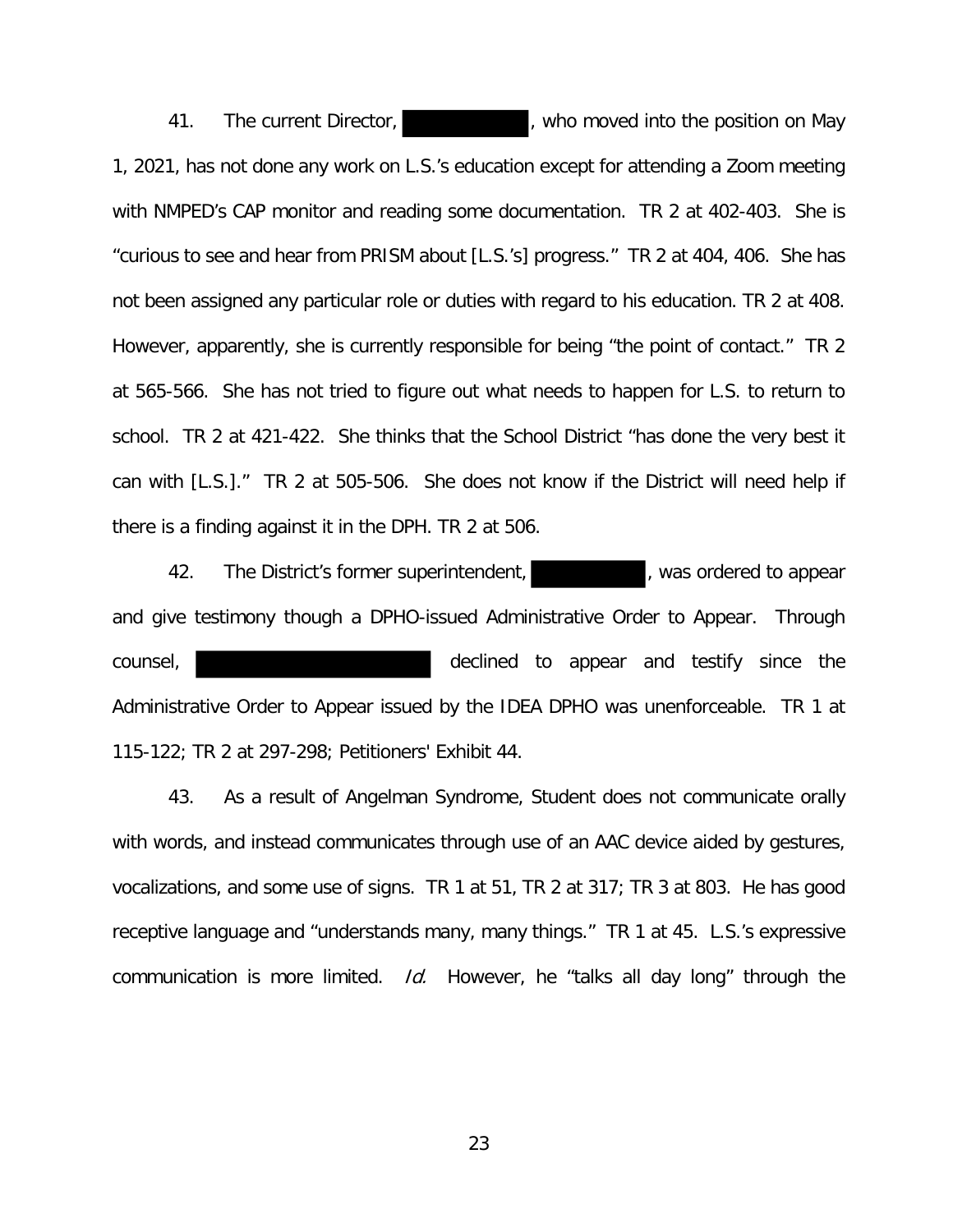Proloquo2Go device to his mother or anyone else who will slow down and "listen" and learn about how to encourage L.S.'s use of Prologuo2Go. TR 2 at 318.<sup>2</sup>

44. Two-way communication with L.S. can be slow and his conversation partners must be both patient and familiar with Prologuo2Go. See, e.g., TR 1 at 45-47. If the educator/adult is not educated in use of Proloquo2Go and/or is unwilling to use it, there is only one-way communication by L.S. who will feel ignored. TR 2 at 348. Ignoring L.S.'s communication, talking about him instead of to him, and failing to understand him, can lead to frustration for L.S., just as it would for anyone.

45. Parents have consistently emphasized that staff need to be supported by a BCBA in attendance with L.S. and that staff needs to "receive extensive training in the use of this augmentative communication device, his specific app, as well as augmentative communication and Angelman Syndrome." TR 2 at 332-333, 344. At least some of District administration understand that a BCBA at school needs to be in place for L.S. to attend, but the District has not contracted with any BCBA to work with L.S.'s staff during the 2021-22 school year. TR 2 at 486-487.

46. According to Andrea Montoya, CEO, BCBA and an SLP for PRISM, PRISM did not have a lot of ongoing communication with Schools after the contract was put in place; PRISM was never asked to provide any recommendations by the District and

 $2\pi$ [H]e tells me what his needs are. He tells he talks about feelings. He talks about things that are fun. He talks about his friends. He talks about places he'd like to go. He talks about things in books. He talks about anything. It's a robust communication system [Proloquo2Go]." Testimony of , TR 2 at 318.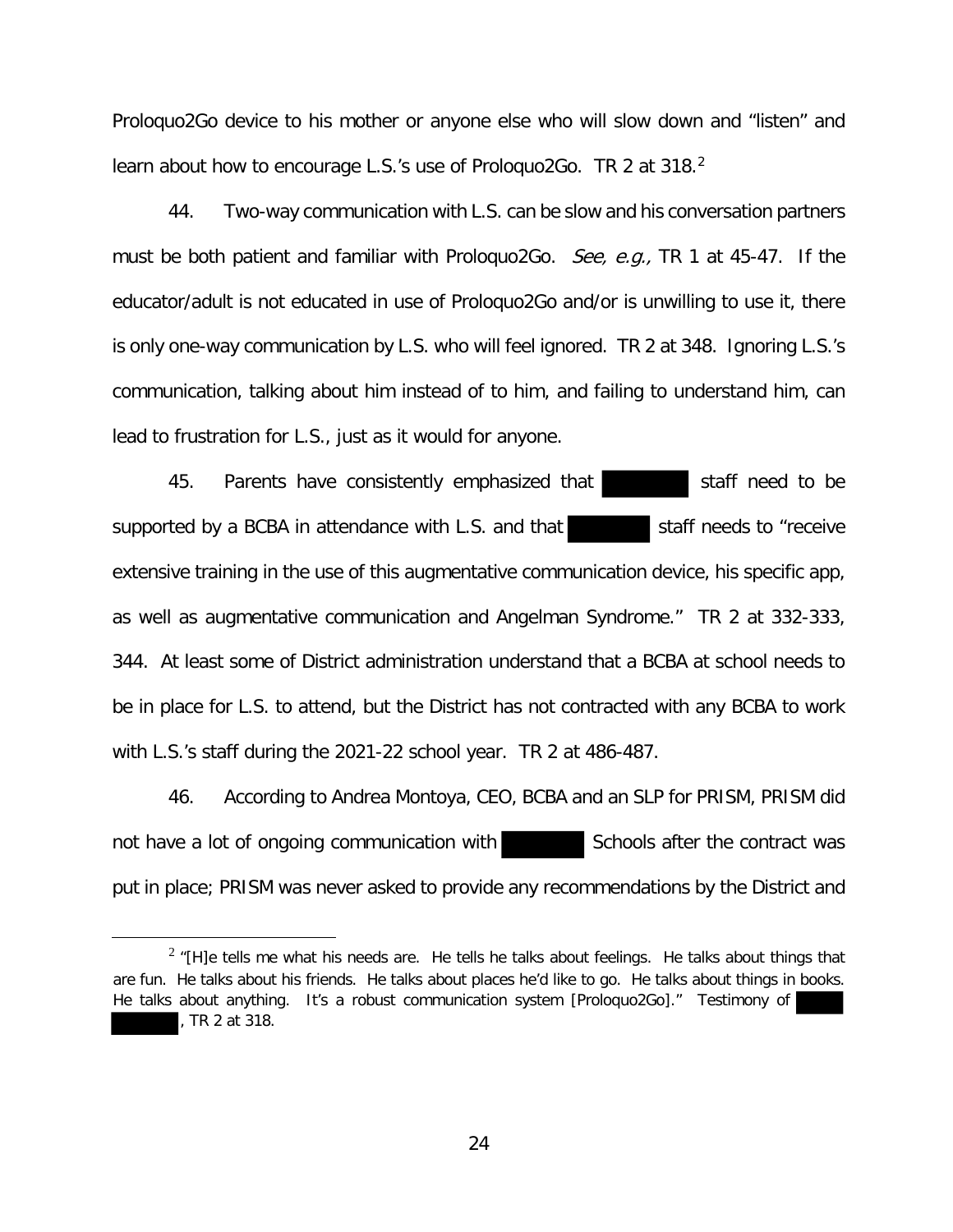understood the contract was in place because PRISM could provide some face-to-face service at its clinic during the period District's campuses were closed. TR 4 at 925-926. PRISM has never been asked to visit school campuses to identify an appropriate physical classroom space for L.S. TR 4 at 938-939.

47. According to **According to According to According to According to According to According to According to According to According to According to According to According to According to According to According to According** education to L.S., school staff would need to be supported by 1) a BCBA who knows L.S.; 2) expert(s) in Angelman Syndrome and 3) in work with persons who rely on augmentative communication devices. TR 2 at 346.

48. Of the staff who have worked with L.S. since some services were initiated in summer of 2020, the SLP, who originally worked with L.S. in 2013-15 and who received training on Proloquo2Go at that time and also has worked with other students who use the same program. TR 3 at 803-809.

49. Currently, L.S. has a strong vocabulary and the SLP is working with him on building of sentences. TR 3 at 810-815. L.S. may have difficulty sometimes using his device to show all of his knowledge due to lack of physical coordination in selecting/showing the correct answer. TR 3 at 814-816, 855-856.

50. The SLP uses visual schedules and cues with L.S. TR 3 at 820- 821. She believes L.S. needs a classroom with small group instruction (3 or fewer students) with a visual schedule, visual supports, motor breaks. TR 3 at 822-824. She does not know if the high school CEL classroom is an appropriate placement for L.S. TR 3 at 824.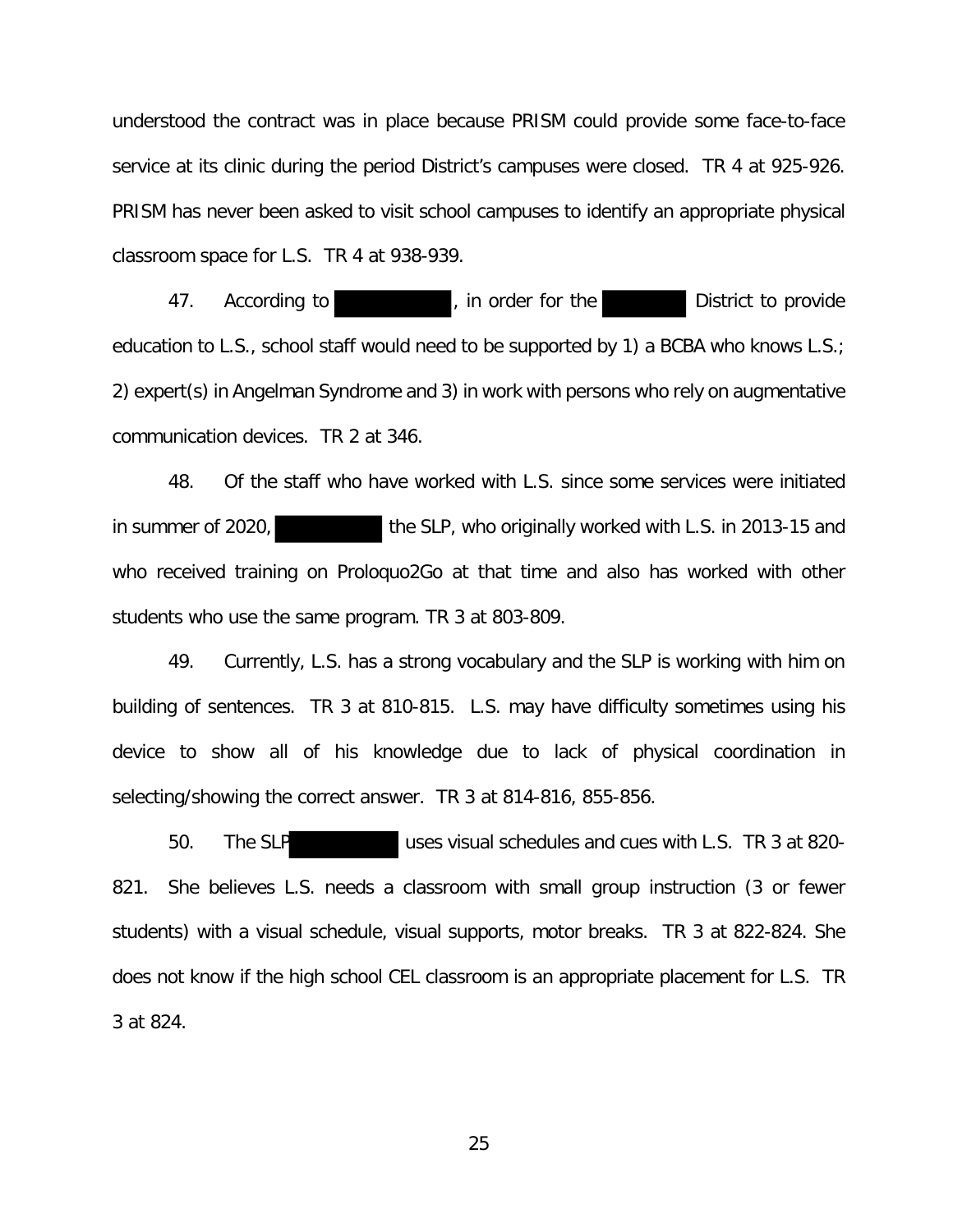51. states that small group instruction allows L.S. to use his communication device and have turn-taking with communication. TR 3 at 832-833.

 also states that it is very important that a 1/1 Educational Assistant assigned to work with L.S. receive training on use of Proloquo2Go. TR 3 at 841-842. further state that it is possible to teach nondisabled peers or peers who do not use AAC to use Proloquo2Go. TR 3 at 833-834.

52. According to **the contract of the use of the device requires a lot** of effort and concentration and time. TR 3 at 839-841.

53. The AAC device can voice L.S.'s communications to his conversation partner(s). TR 3 at 850-854.

54. According to **the set of the state of the important that when L.S. attends** school all staff who work with him have a device loaded with Proloquo2Go and that they receive training and support on how to use that to communicate with L.S. TR 3 at 828- 831. "[O]ne of the things we learn with the AAC is to be patient and provide a waiting time, which can be hard. It can be hard for a variety of people to provide the waiting time." TR 3 at 831. Proper use has to be practiced and encouraged. Id. Failing to wait for a student to respond can make the student "feel dismissed. They can feel not heard, frustrated." TR 3 at 831.

55. The School District's current Director of Special education, formerly the Director of Compliance,  $\blacksquare$ , has never had a special education teacher license;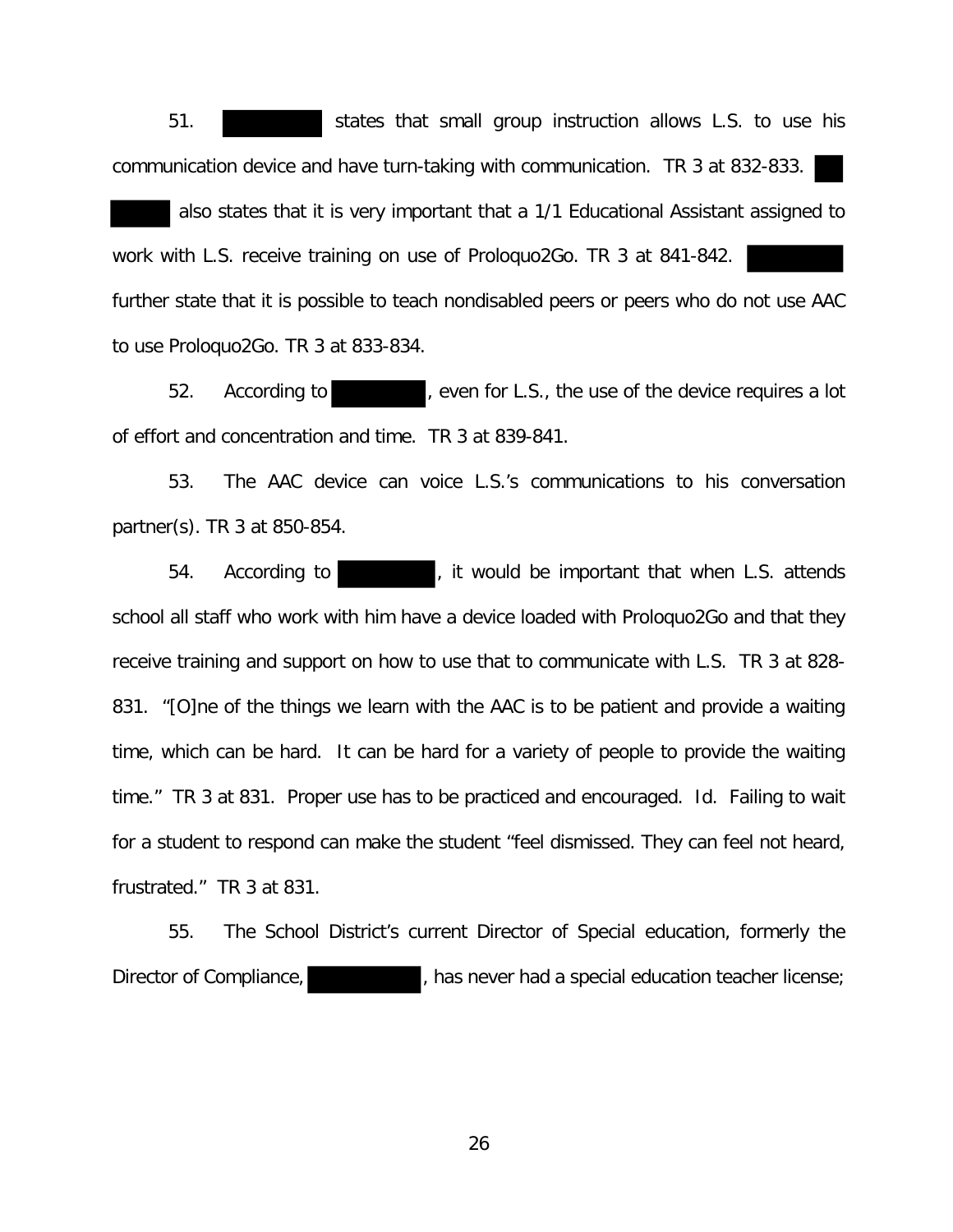at one time, she had an "alternative license", but she allowed that to expire. TR 2 at 398- 400.

56. According to **the Containty of the District asked for but never received any** progress notes from PRISM even though they contracted with PRISM to provide L.S. with BCBA services since October 2020. TR 2 at 404, 490-491, 518-520.

57. School has about 1200 students. TR 2 at 417-418.

58. Schools reported inaccurate information about which school L.S. was attending to NMPED through STARS about L.S.'s school attendance and services. See Petitioners' Exhibit 5 and TR 439-440.

59. According to Andrea Montoya, Applied Behavior Analysis (ABA) is a method of assisting in skill acquisition and the management of behavior (including but not limited to maladaptive behaviors). TR 4 at 885. Registered Behavior Technicians (RBT) provide the direct service of ABA overseen by the BCBA. TR 4 at 885-886. ABA is very systematic and dependent on school staff knowing the principles to prevent interventions which go against ABA and the student's program. TR 4 at 908.

60. Ms. Montoya further states that, for L.S., consistent implementation of services is a prerequisite to success. TR 4 at 915.

61. Ms. Montoya also states that any school staff who work with L.S. need "intensive training and ongoing support." TR 4 at 898. According to Ms. Montoya, the staff would need to be working alongside PRISM staff to be trained and learn strategies and that can happen concurrent with L.S. returning to school. TR 4 at 899-900. Before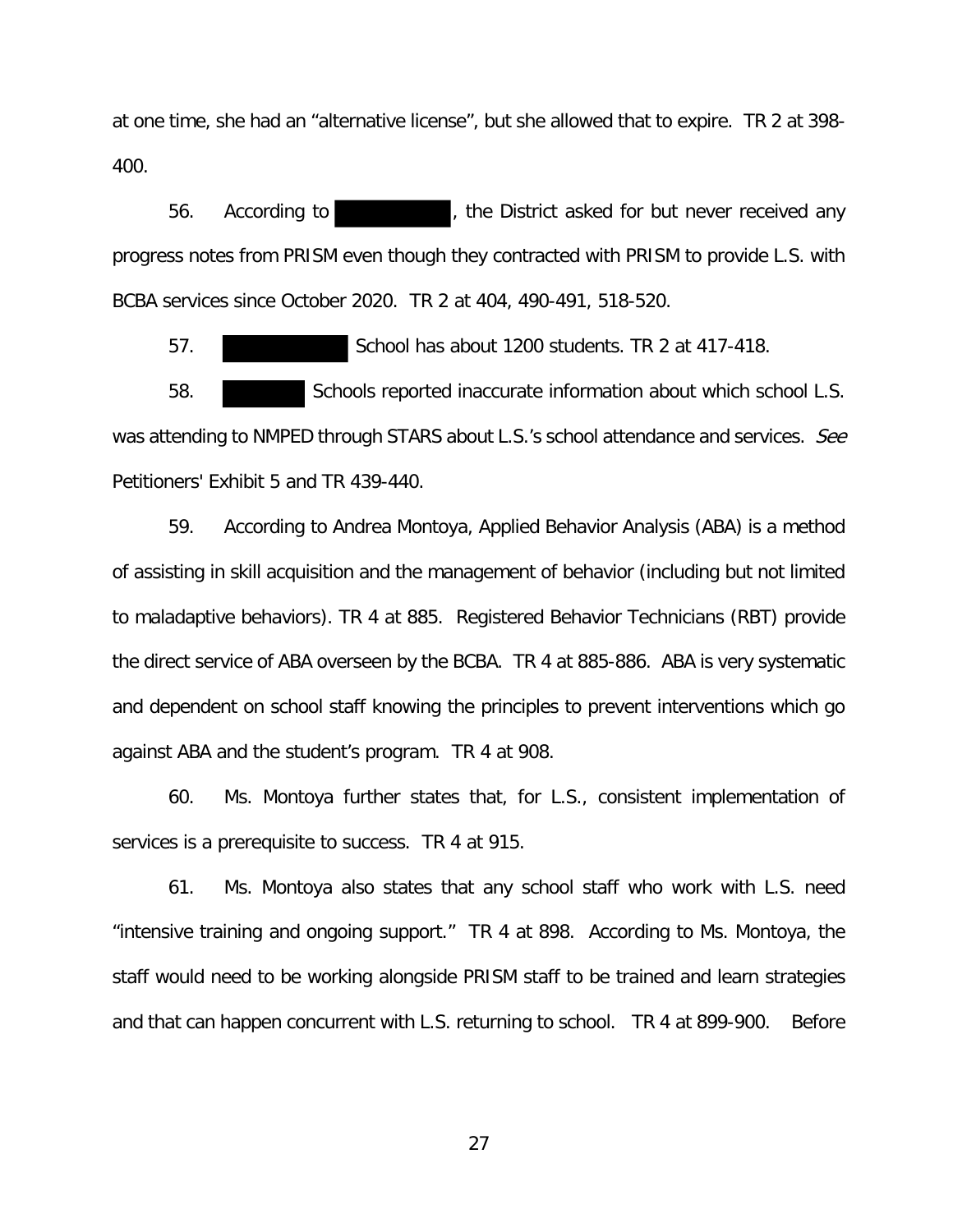school staff work alongside PRISM, they would need to receive pre-training and demonstrate competency in the prerequisite skills. TR 4 at 908-909

62. Ms. Montoya states that, in order to support L.S. behaviorally, there is a need to start with "a very specialized person initially" and then, from that person, incorporate generalization to other school staff. TR 4 at 910. She also states: "[I]t's all about staff proficiently demonstrating implementation of a plan that is written." TR 4 at 912.

63. Ms. Montoya states that she would support ancillary services being provided to L. S., initially staffed by PRISM RBT. TR 4 at 914.

64. PRISM Therapeutic Services (PRISM) began working with L.S. in October 2020, pursuant to a contract with Schools that lasted for the school year, until sometime in May 2021. TR 4 at 884, 887, 929. At that time, no students attended

 campuses and PRISM was able to provide services to L.S. at its clinic, working on reduction of maladaptive behaviors and development of skills for replacement behaviors. TR 4 at 887-889.

65. Hours of service to be provided by PRISM to L.S. were determined by the School District, as well as when Parent could transport and stay with L.S. at PRISM. TR 4 at 889-890 ("Mom was present at every session.") TR 4 at 893-896. The hours of service were clinically inadequate. TR 4 at 898. There was some discussion initially about having L.S. be on Zoom to a District class but that did not happen, and the District never instructed PRISM on that or inquired about it. TR 4 at 928-929.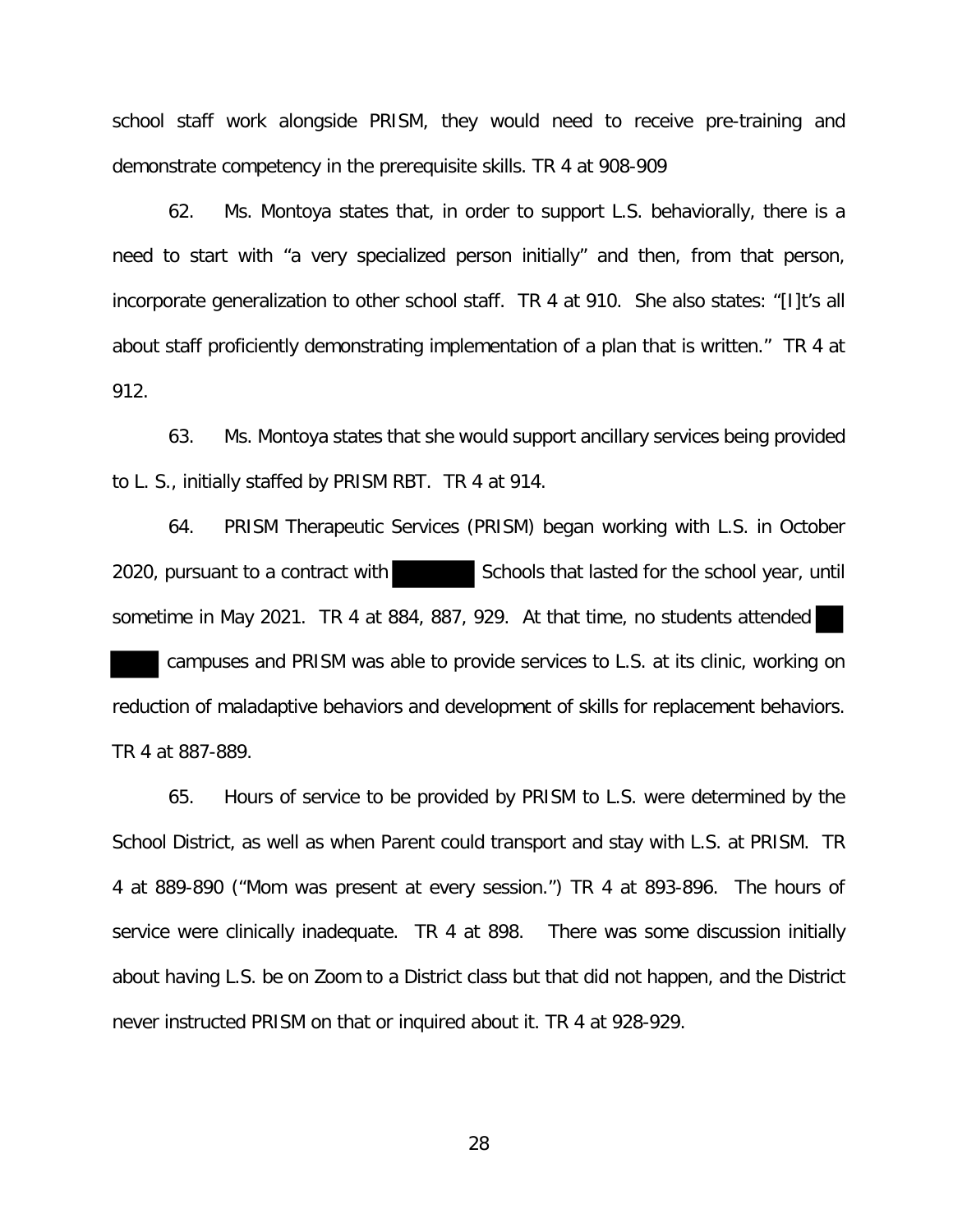66. PRISM contracts with and cannot control what the School District does or does not do with reference to any of its recommendations. TR 4 at 930-931.

67. The BCBA from PRISM, Ms. Montoya, recommends an intensive ABA program of 40 hours per week for L.S. TR 4 at 896, 903. ABA services can be provided "in conjunction with academics or school-based." TR 4 at 897. Provision and type of ABA service would need to be responsive and appropriate to current level of need and changes that occur. TR 4 at 897. Ms. Montoya recommends that at the beginning, services in the school environment would be less than 40 hours with a goal of titrating up to 40 hours based on analysis of data. TR 4 at 903-904. Ms. Montoya states that there would need to be a designated School District employee on the campus who could coordinate with PRISM on a daily, ongoing basis for unexpected events as well as carrying out of plans. TR 4 at 932-933.

68. At time of due process hearing, PRISM did not have staff (RBT, BCABA, BCBA) in place to provide the school-based program to L.S. and would need to hire additional personnel. TR 4 at 905-906. Any school staff assigned to work with PRISM and receive intensive training in working with L.S. would need to first have "generalized knowledge of ABA and what [PRISM's] doing" and some "pre-training." TR 4 at 907-908. Then other staff in the area would also need to have general knowledge of ABA principles to ensure that they did not respond to L.S. out of ignorance and cause escalation. TR 4 at 923-924. The teacher, who will "guide the ship" needs to be trained. TR 4 at 924.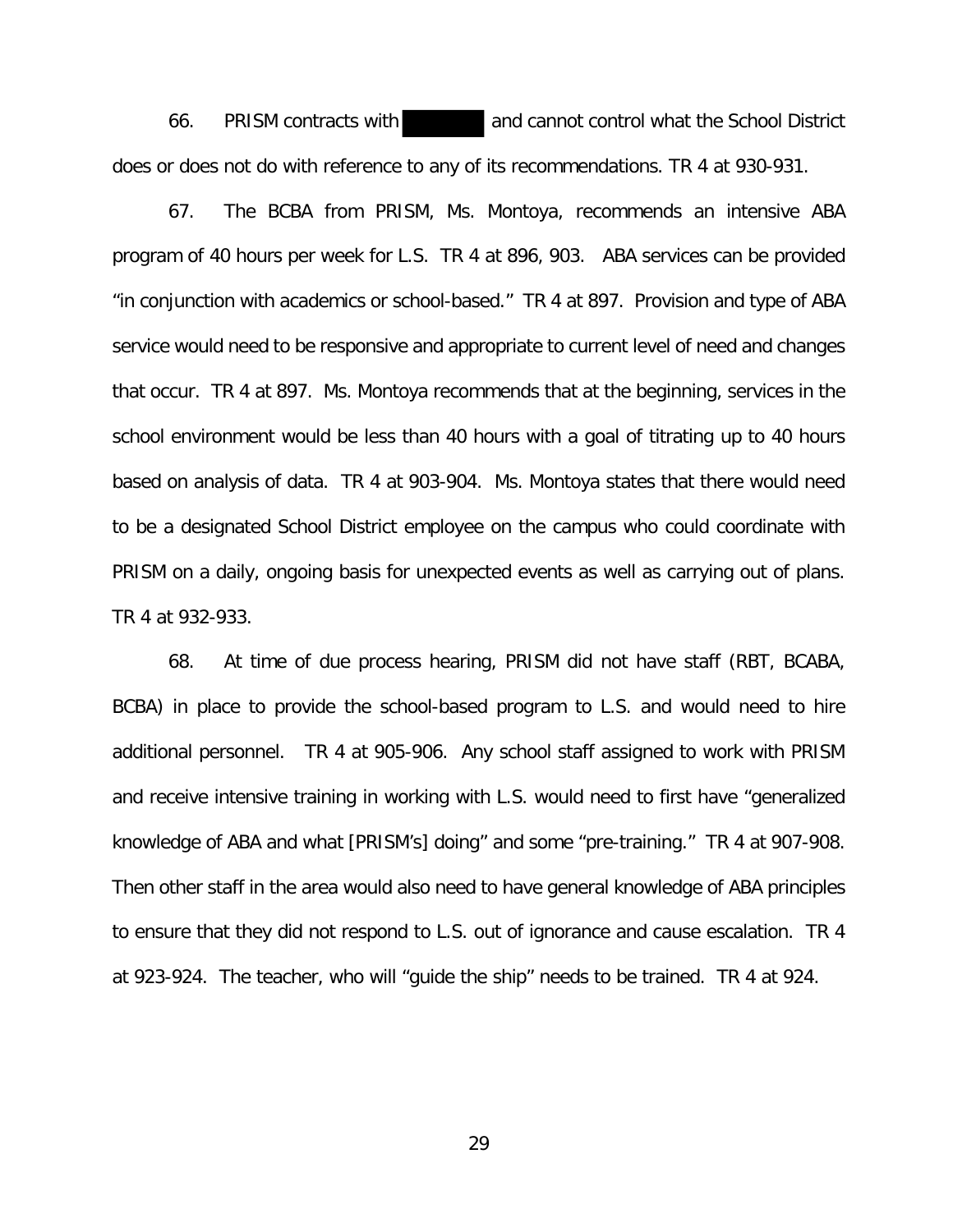69. Ms. Montoya recommends that provision of ABA services needs to be at the school building environment on a campus with age peers to allow L.S. to generalize his transition. TR 4 at 900 ("I would recommend services being delivered in the environment where we see him staying long-term, due to generalization.") - 901, 917-918.

70. Ms. Montoya states that "one of the most important things that we can do for is build his trust." TR 4 at 899. Ms. Montoya believes that Mother's physical presence at the school site when L.S. is there working with the RBT/staff is needed until L.S. develops solid trust of providers/staff in the new environment, with Mother's role to be faded out as a distinct primary goal. TR 4 at 919-920.

71. The DPH Settlement Agreement provided that a BCBA would begin assessing and working with L.S. and staff in November 2017 and continuing until January 1, 2019. Petitioners' Exhibit 6; TR 1 at 135.

72. After the first BCBA started there were a series of BCBAs who worked with L.S. at home or private therapy settings. TR 1 at 135-142, TR 2 at 544-546 (the District was "extremely frustrated" according to **the end of the former** Assistant Superintendent of Special Services, by the turnover in BCBAs it contracted with); TR 2 at 584-597 (history of District contracting with various BCBAs).

73. Although some of the BCBAs wrote different Functional Behavior Assessments (FBA), it is not clear that they were ever shared with the IEP team. See,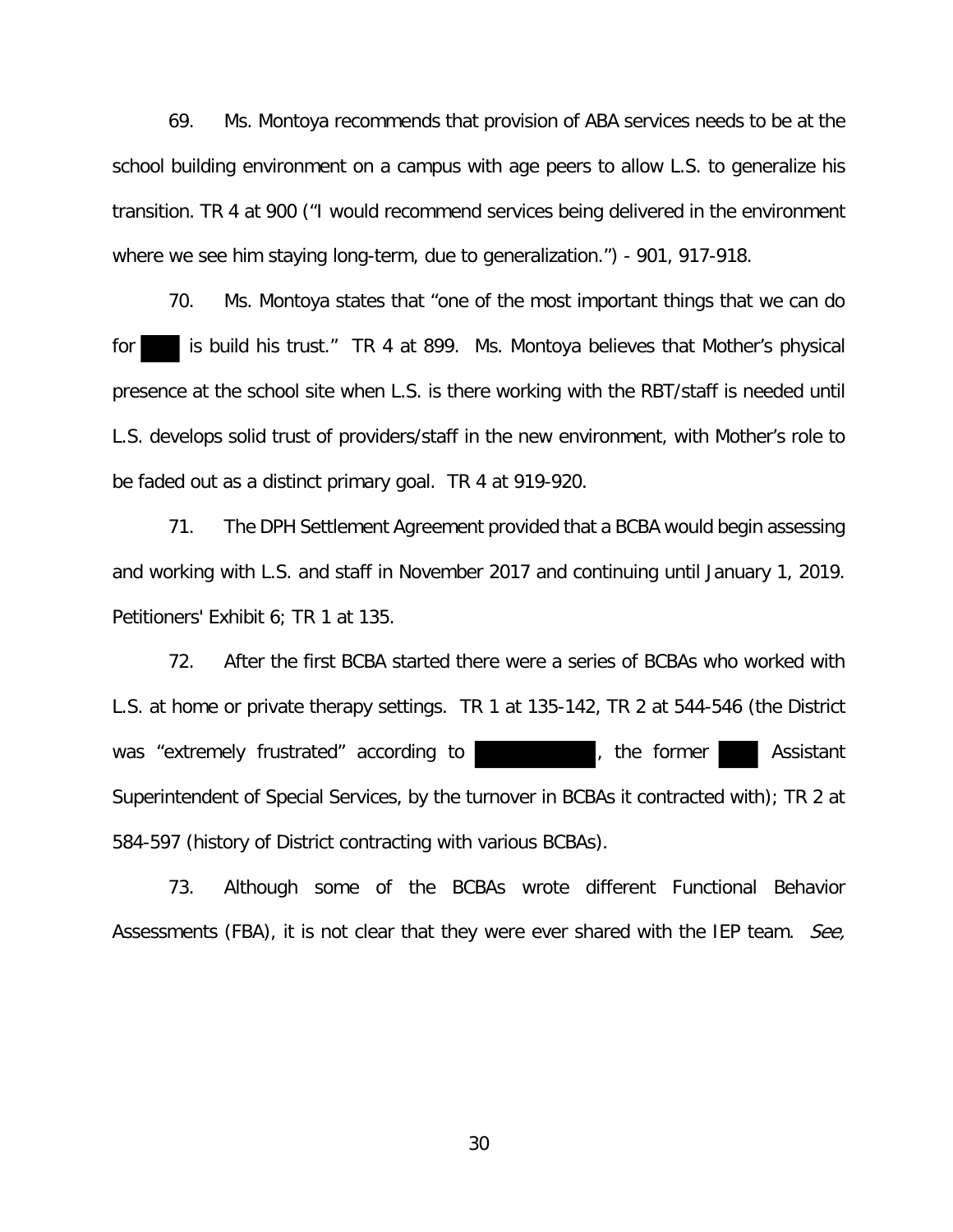e.g., Exhibit  $4^3$  (8/1/18 FBA by Taeja Kluge) and Petitioners' Exhibit 21 (11/5/18 IEP claims the FBA was attached); Petitioners' Exhibit. 28 (6/20/19 FBA Addendum).

74. The FBA which had been written prior to the School visits in August 2018 explained that L.S. was more likely to exhibit challenging behavior "in environments with rigid structure, high demands, and restricted access to preferred items and activities, unstructured time, and or highly stimulating environments."

Exhibit 4 at 8; TR 3 at 619. Insistence on compliance with adult directions was not an effective strategy as that could simply backfire by reinforcing the challenging behavior.

Exhibit 4 at 24; TR 3 at 621.

75. The November 2018 IEP (Petitioners' Exhibit 21 at 8) has no information on present levels of academic achievement. This IEP was in effect until the new IEP in May 2020 (end of 8<sup>th</sup> grade year). Petitioners' Exhibit 21, Petitioners' Exhibit 22; TR 1 at 167-168; Petitioners' Exhibit 8.

76. BCBAs contracted by to work with L.S. provided no academics. TR 1 at 150, 176, 185, 221-223; TR 2 at 493.

77. L.S. received no instruction for reading, math, written language during  $6<sup>th</sup>$ , 7<sup>th</sup>, 8<sup>th</sup> grades. TR 1 at 168, 214-215.

 $3$  The School District's exhibits were also identified by numeral. To avoid confusion, any School District exhibit is called " Exhibit [numeral]."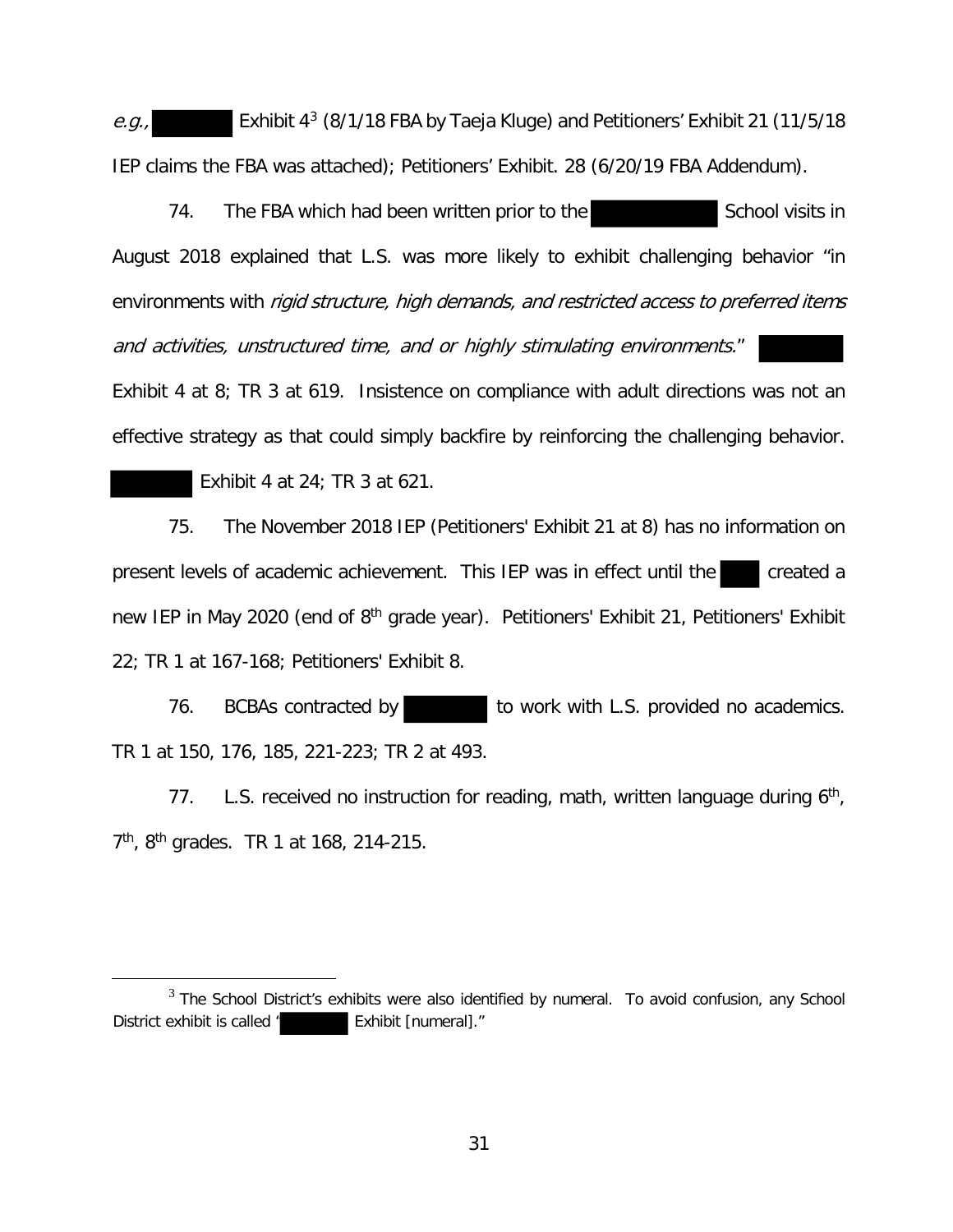78. Although assigned to School for the 2020-21 school year (9th grade), L.S. has never been to School. TR 1 at 186; Petitioners' Exhibit 22.

79. Although the May 2020 IEP states that the IEP team would be reconvened when schools reopened, that never happened. TR 1 at 180-181; Petitioners' Exhibit 22 at 23. When school campuses were reopened in April 2021 (following public health orders limiting in-person school attendance and requiring remote or hybrid learning), according

to **the contacted to initiate L.S.'s attendance at**  School or to schedule an IEP. TR 1 at 180-181. The Director of Special Education does not know why the District did not schedule L.S.'s annual IEP before its due date on May 1, 2021. TR 2 at 430.

80. The last IEP which was done when L.S. was attending school on a campus is from March 2017. Petitioners' Exhibit 19; TR 1 at 204-205.

81. In early April 2017 (end of 5<sup>th</sup> grade), Schools substituted 30 minutes "at the Tennis Courts" for full day schooling on a school campus, as was provided to other students. Petitioners' Exhibit 15 at 1; TR 1 at 56, 105; TR 2 at 302, 577; TR 3 at 669-670. The Tennis Courts were a completely enclosed "caged" space outside. TR 1 at 105. This happened after school staff were unsuccessful in providing education to L.S. who they were confining in a closet/storage room and then suspending from school. TR 1 at 82-83, 103-105; TR 2 at 324-326.

82. described staff's confinement of L.S. during 5<sup>th</sup> grade: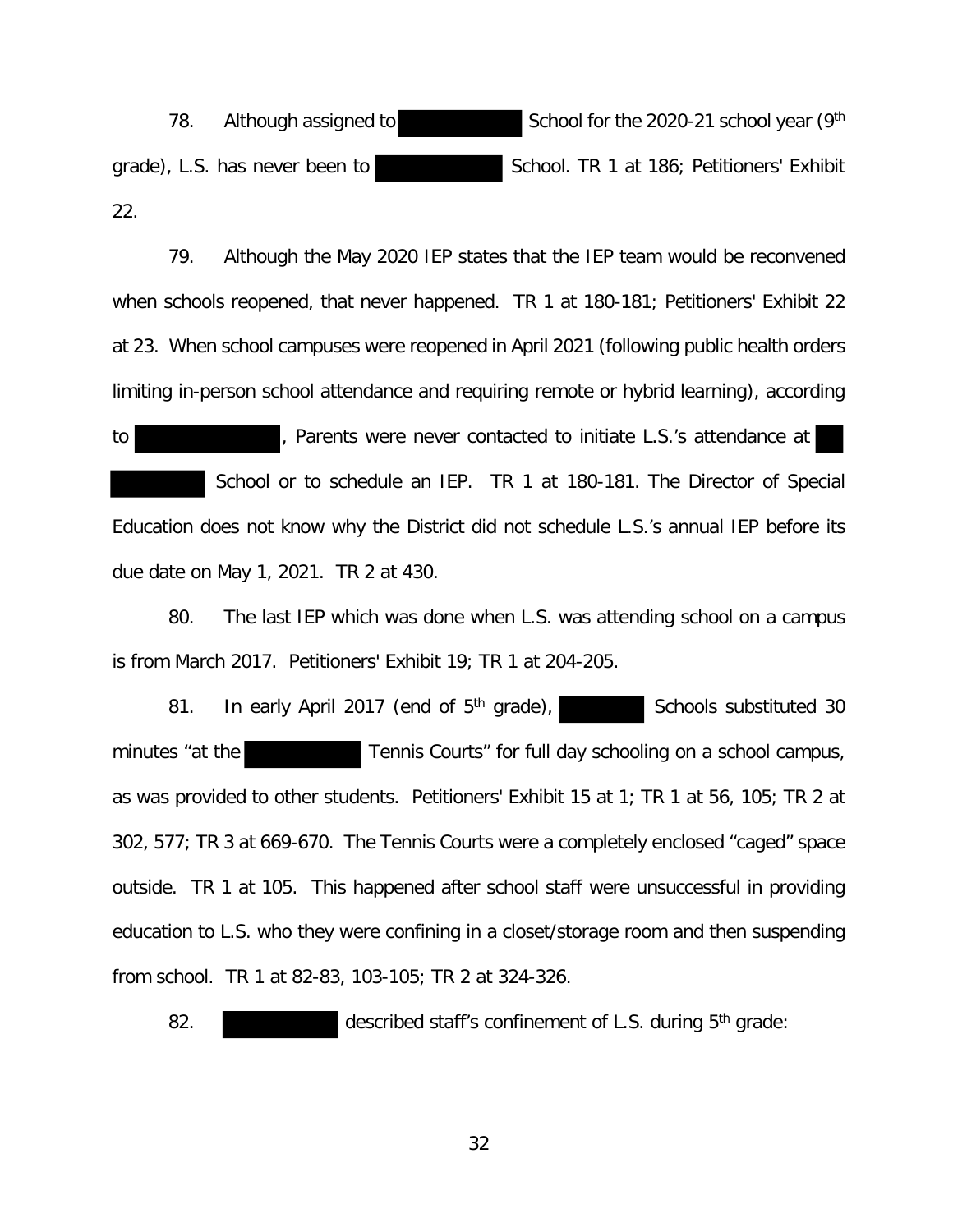I walked into a classroom it wasn't even a classroom; it was more like a closet room where they kept storage stuff. And the window was covered with paper so you couldn't see in from the outside.

I walked in to see my son boxed in a corner with high shelves and one lower, with an aide and a teacher sitting at a table far away just looking at him. He was fully undressed, having a meltdown and trying to get attention. He had nothing back there. He was just back there all by himself.

TR 1 at 103-104.

83. At the time L.S. was going to Tennis Court school, he would not let his mother leave him there without her being present. TR 1 at 105. According to his mother, the District's use of confinement had a negative impact for L.S. at the time and since then. TR 1 at 182-183.

84. Not attending school for 4+ years has created learned behavior for L.S. of not being in school. TR 4 at 934-935.

85. As result of DPH 1718-05 Settlement Agreement with in fall 2017, L.S. was to attend  $School$  for 6<sup>th</sup> grade. TR 1 at 106; Petitioners' Exhibit 6 at 2. However, the LEA never created an IEP which provided for his attendance at and he never attended there as a student for  $6<sup>th</sup>$ ,  $7<sup>th</sup>$ , or  $8<sup>th</sup>$  grades. TR 1 at 106-107.

86. Parents' position has always been that L.S. is entitled to full day, every day, education like other students receive. TR 1 at 156; TR 1 at 218-219. They report that they have repeatedly provided staff with knowledge about how to engage him and to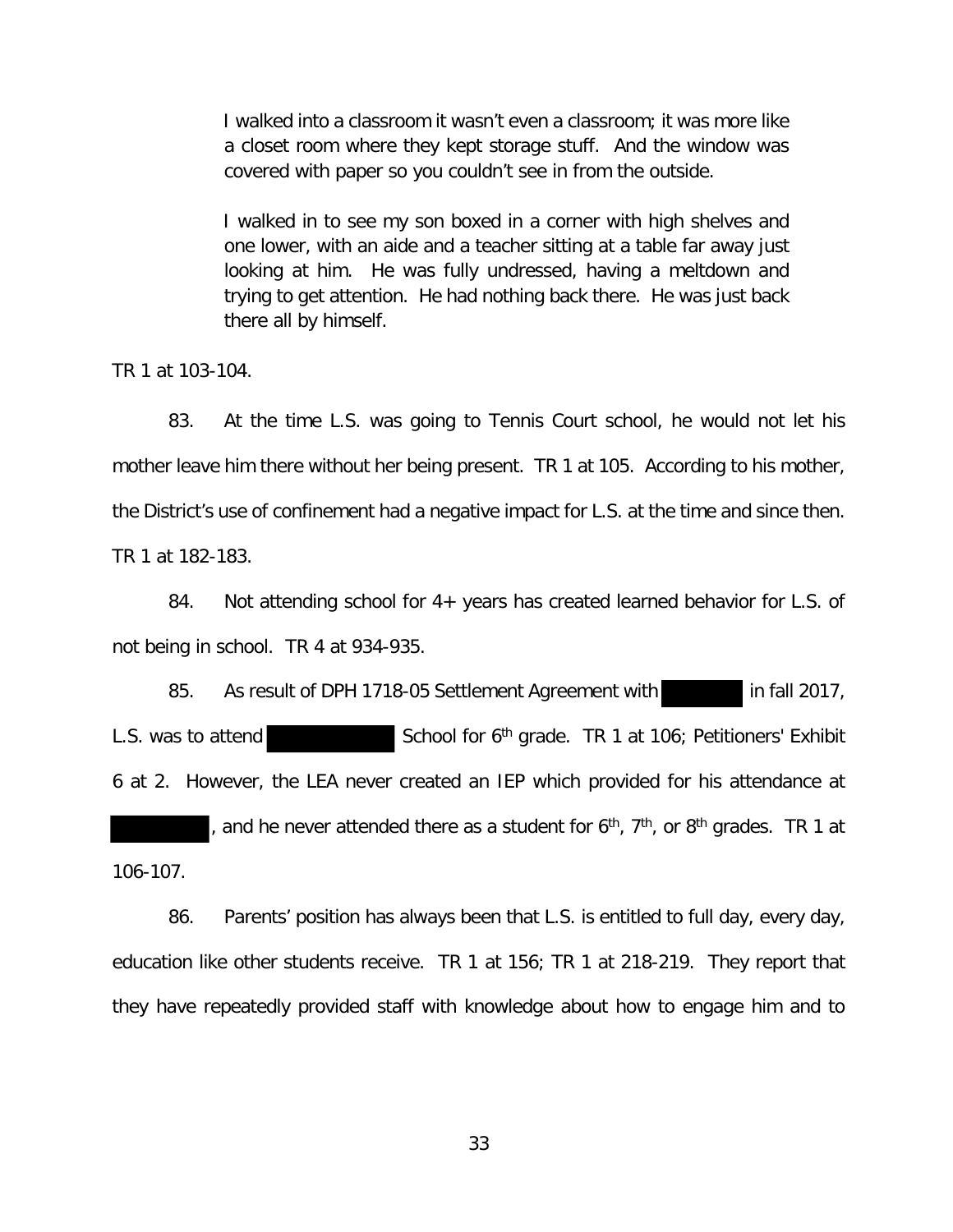prevent behavior escalations. TR 1 at 236-237; TR 2 at 472. They assert that they have been "trying and working for four years" to get education from for t.S. TR 2 at 341-342.

87. Since the 2017-18 school year, the LEA never offered or provided full day education for L.S. Instead, the LEA wrote IEPs which describe a reduced schedule, and then did not implement those or provide any hours of education. Petitioners' Exhibit 21 at 37 (Nov. 2018 IEP states 2 day a week attendance from 8:30-11:30); TR 1 at 155-157.

88. After NMPED determined that had denied Student a FAPE (based on investigation of Parents' 2019 state complaint), the Superintendent of wrote to NMPED Director of Special Education to complain that the finding of denial of FAPE was not supported by evidence or that "the findings of the investigation are. . . beyond the scope of providing FAPE." Petitioners' Exhibit 13.

89. The District never provided NMPED with written assurance that it would abide by the Corrective Action Plan ordered. TR 2 at 368-369.

90. During the 2020-21 school year when public health orders limited oncampus instruction, New Mexico school districts always had the power to bring small groups of students with disabilities back to the school campus. TR 3 at 657-660; Petitioners' Exhibit 29 at 1, 3. That never happened in which apparently brought no students with disabilities to campuses for in-person learning until some students at the elementary level came back 2 days in February and then middle school/high school beginning for some students in March. TR 1 at 275-277.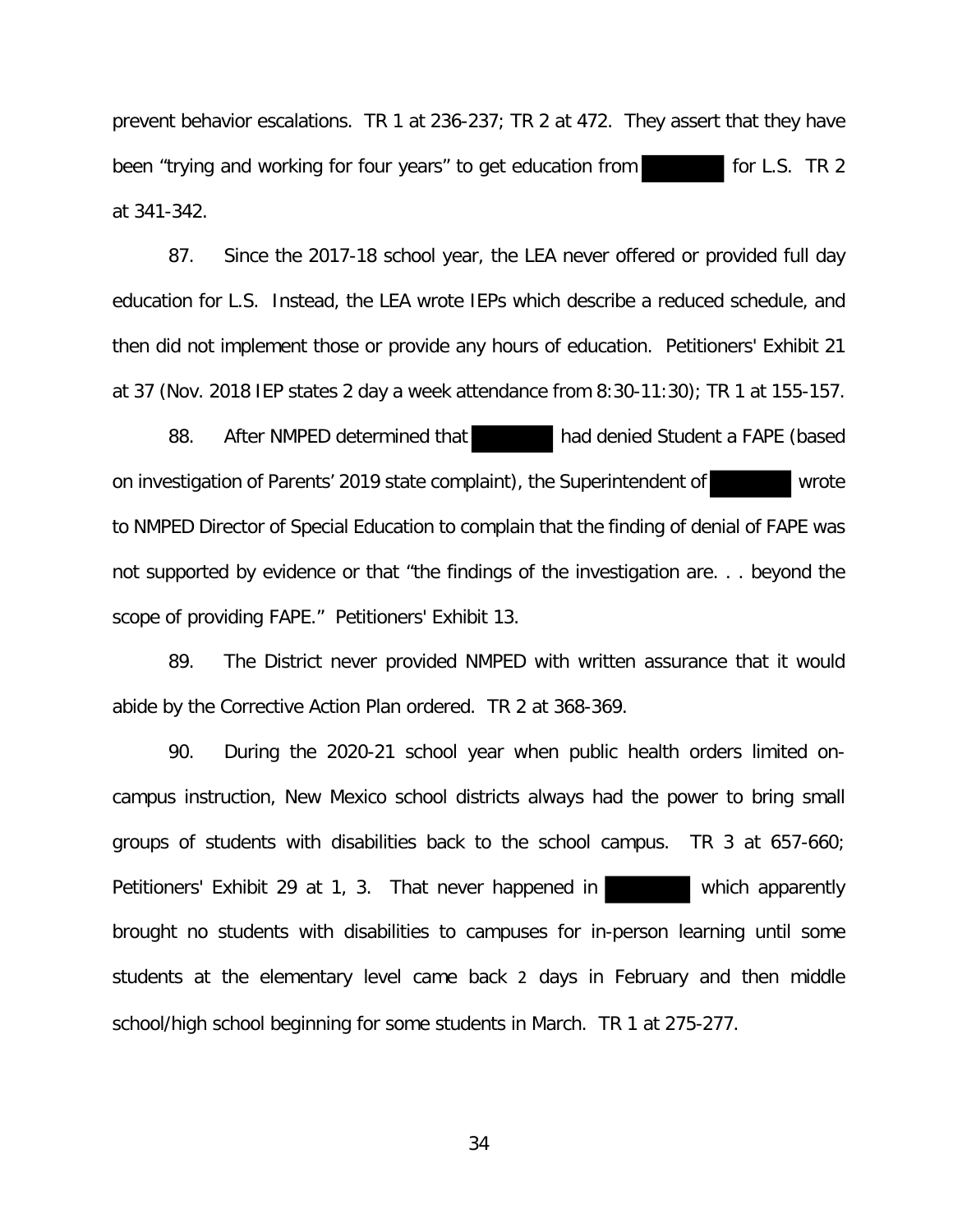91. L.S. was provided no instruction from a teacher during the 2020-21 school year, either during remote learning or when students returned to campus.

92. L.S.'s parents were given a Zoom link by Special Education Director to a daily living class which they understood they could turn on but were given no more information including any information about the teacher or curriculum or why the instruction would meet L.S.'s needs. TR 1 at 186-187, 200-201; Petitioners' Exhibit 15 at 5.

93. did not ever turn on the Zoom link because she had other things she needed to do and L.S. was at the clinic as well. TR 1 at 200-201.

94. The LEA has not conducted an FBA or written a Behavioral Intervention Plan (BIP) for L.S. since he was 10 years old. TR 1 at 202-203; Petitioners' Exhibit 18. At that time, the District's plan for L.S. relied on use of physical restraint which Parents oppose. TR 1 at 203-204. FBA documents found in the due process exhibits were created by BCBAs who saw L.S. in the home environment or in the private clinic; no FBA was ever done for L.S. by a BCBA assessing him in a school setting. TR 2 at 310-312.

95. L.S. loves physical activities (basketball, kicking balls, swinging, swimming), being outdoors, outings, and joining in on activities with others. TR 1 at 38-40, 49-50; Petitioners' Exhibits 1, 2 (videos of L.S.). He is very outgoing, friendly, and helpful. TR 1 at 38-40, 49-50, 97-98; Petitioners' Exhibits 1, 2. He has learned to safely drive the family's four-wheeler around the 2-acre yard. TR 1 at 52-53; Petitioners' Exhibit 1.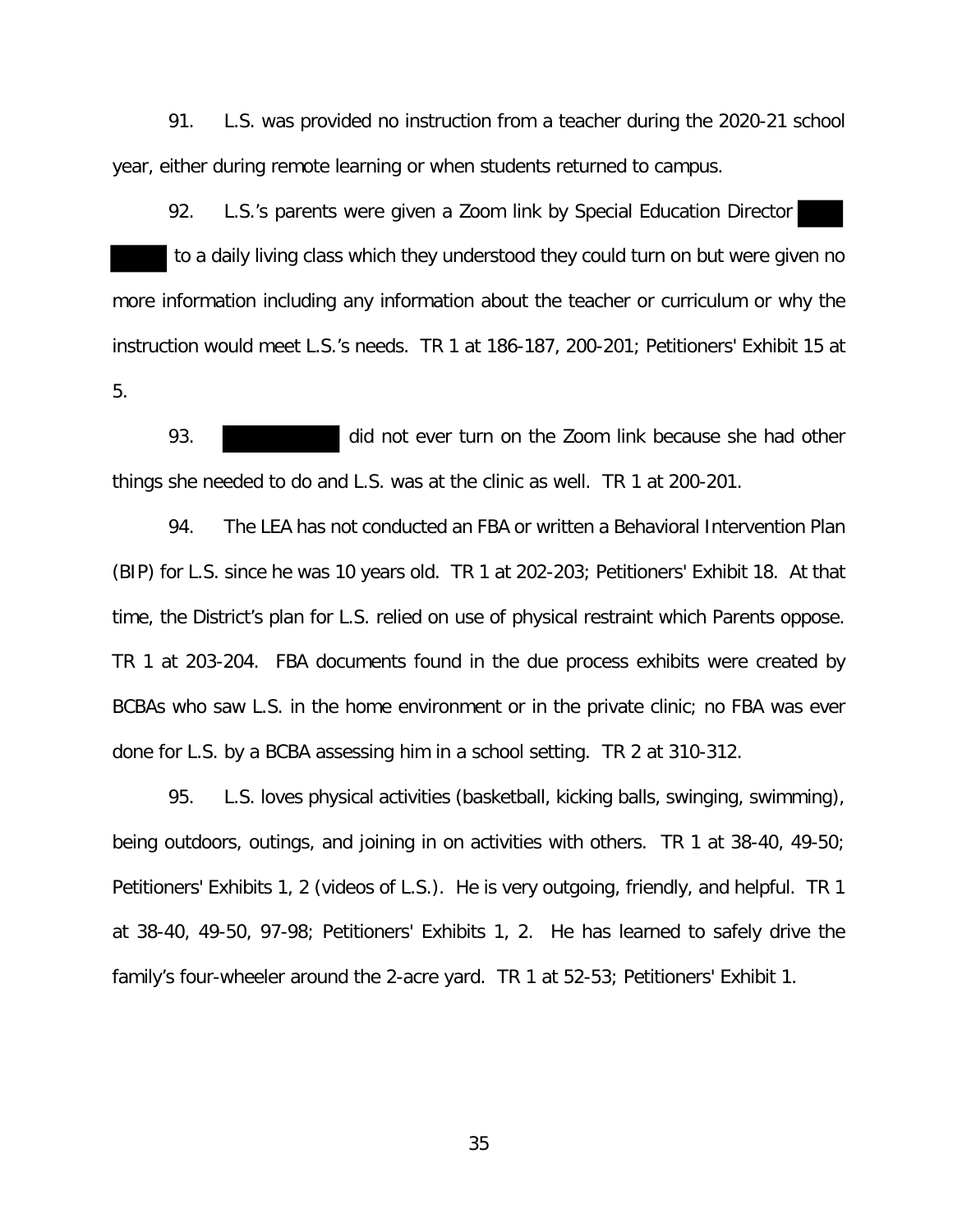96. L.S. is generally very happy and frequently reaches out to touch and hug people, including those he does not know. TR 1 at 54, 97.

97. L.S. is "eminently teachable." TR 1 at 57. He loves the reading lessons his mother is presenting based on Don Johnson curriculum for teaching sounds and letters. TR 1 at 217-218 ("He's absolutely learning." "He loves it.")

98. Parents routinely put together information about L.S. for staff and the IEP team, to aid people in getting to know him and understand him. See, e.g., Petitioners' Exhibit 2, Petitioners' Exhibit 3; TR 1 at 159-162.

99. On paper, L.S. was "assigned" to the Community Enhanced Learning (CEL) classroom at for the 2020-21 school year; classes available were: Daily Living Skills, Functional Academics, Job Competency and Work Study. TR 1 at 251-252. The class had approximately 28 students who were in all grades, ninth through twelfth; seven of whom were taught in person and the rest were taught through Zoom. TR 1 at 252-253, 259. Educational Assistants assigned to the class included up to 7 adults, when all students were in attendance before COVID. TR 1 at 270-271. Not all of her students were verbal. TR 1 at 259.

100. The CEL teacher knows nothing about L.S.'s communication except that he is nonverbal and "uses a device." TR 1 at 259-261. She thinks L.S. could have communicated during Zoom classes through use of the "chat feature." TR 1 at 260-261.

101. The teacher did not contact Parents at the beginning of the school year when she contacted other parents, although she might have sent them an email, because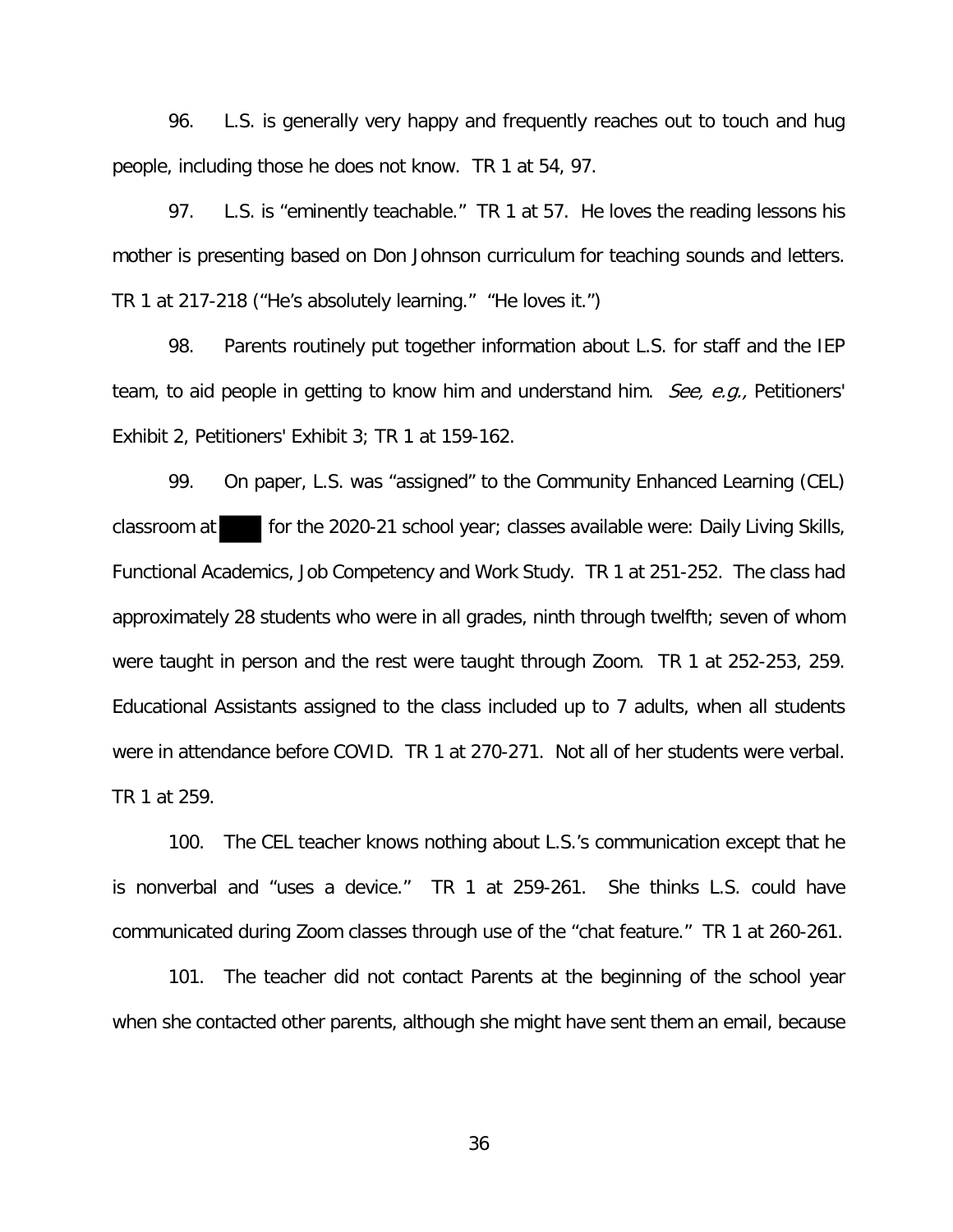L.S. did not "show up" on her caseload until later in the school year. TR 1 at 254-256. She did attend a Zoom Addendum IEP meeting for him in August 2020, in which the only document created was PWN; no IEP was created at the meeting. TR 1 at 256-257, 277- 278; Doc. 25. She said nothing during the meeting. Id. After the IEP meeting, she never had any contact with PRISM, the private BCBA provider. TR 1 at 258-259. She has never talked with Parents about L.S. or her class. TR 1 at 277.

102. The CEL teacher has never seen L.S.'s current, May 1, 2020, IEP. Petitioners' Exhibit 22 at TR 1 at 269-270, 278. She does not believe there are any records available on L.S. in the District's electronic files. TR 1 at 285-286.

103. When New Mexico schools returned to in-person learning in April 2021, about 7 of the CEL classroom students attended. TR 1 at 266. The teacher did not provide any notice to Parents that L.S. could attend school at . TR 1 at 266-267.

104. The special education teacher testified that "a full-time BCBA, that's like a dream of every teacher to have a full-time BCBA in the classroom." TR 1 at 274.

105. Staff at the high school are ready to support L.S. in his academics, but not his behavior, according to the current District Director of Special Education. TR 2 at 500- 501.

106. L.S. did not have trouble understanding directions during occupational/physical therapy sessions. TR 3 at 758-759. However, those therapists had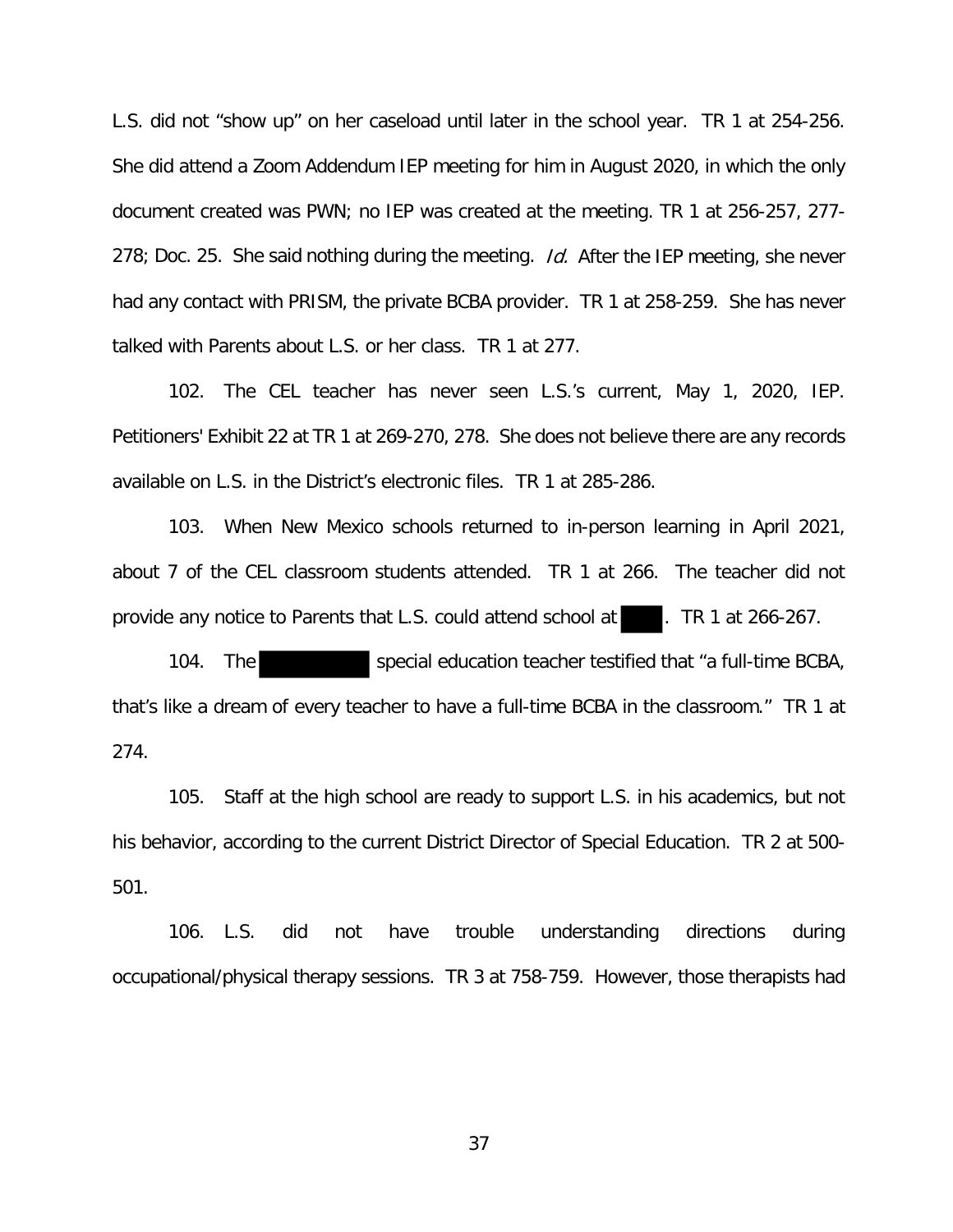limited understanding of how L.S. used his device for expression and did not know how to engage back and forth with him. TR 3 at 759-762.

107. Proloquo2Go is loaded onto various portable devices which L.S. can then use to communicate. He operates the program by opening various screens, categorized by purpose or content, which allow him to "find" the words/icons to express his thoughts/wants/needs/ questions/statement/comments in phrases or complete sentences. TR 1 at 46-49; 76-77; 84-85. The device is L.S.'s "voice". TR 2 at 328.

108. Reliance on AAC loaded with Proloquo2Go for communication is not easy; it takes work. TR 2 at 337 ("I would challenge anyone to have their device and not talk all day and use it to talk and communicate with everybody around them."). When L.S. visited

 in 2018, it was chaotic and so he could not use his device to respond or have reciprocal conversation with the many school staff present. TR 2 at 415.

109. Parents purchased Proloquo2Go for L.S. TR 2 at 329-330. They also purchased the Proloquo2Go app to load onto one elementary school teacher's iPad when the District failed to provide that for the teacher. TR 2 at 330.

110. According to **the support L.S.'s communication** needs, "everybody who's talking and interacting with [L.S.] should have their own device. . . . that way, they can model"; there should be multiple devices in L.S.'s educational environment so that each adult can model and elicit direct communication with L.S. TR 2 at 327-328. In practice, the only employee who has ever had a device loaded with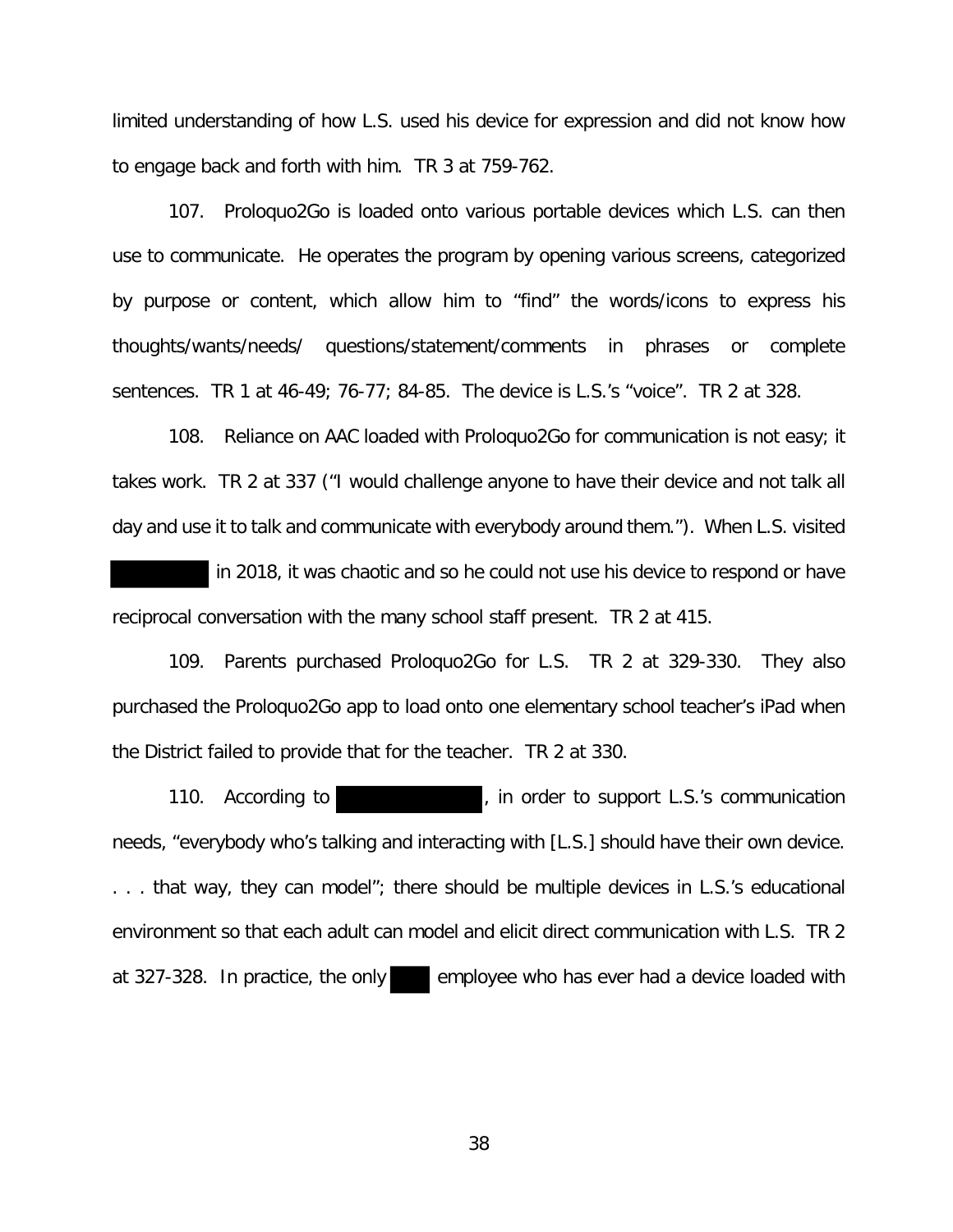Proloquo2Go to allow for 2-way direct communication with L.S. has been the SLP. TR 2 at 329.

111. Although contracted with various BCBA providers to work with L.S. since 2018, the District never provided the BCBA providers with devices loaded with Proloquo2Go which would have supported L.S.'s functional expressive communication. TR 2 at 328-329.

112. While the November 2018 IEP (Doc. 21) records that Student used Prologuo2Go for communication, according to provide the staff at the control or any District school staff, or related services staff (other than the SLP) was familiar with or had been trained on use of Proloquo2Go through the time of due process hearing (June 2021). TR 1 at 146-148; TR 2 at 335-337.

113. According to **the set of the November 5, 2018, IEP** communication goal, ever. TR 1 at 150-151; Petitioners' Exhibit 21.

114. According to **the summan endominator and in the set of the set of the set of the set of 114.** services during 6<sup>th</sup>, 7<sup>th</sup>, or 8<sup>th</sup> grades; SLP services did not begin until therapy delivered through Zoom beginning in summer 2020. TR 2 at 318-319; Petitioners' Exhibit

115. The SLP originally assigned to work with L.S. for the 2020-21 school year had never worked with a student who uses Proloquo2Go, prior to working with L.S., and has no formal training in Proloquo2Go. TR 3 at 681, 684.

116. The supervising Physical Therapist understood from the SLP that L.S. "liked using his speech program on the iPad" but apparently received no training on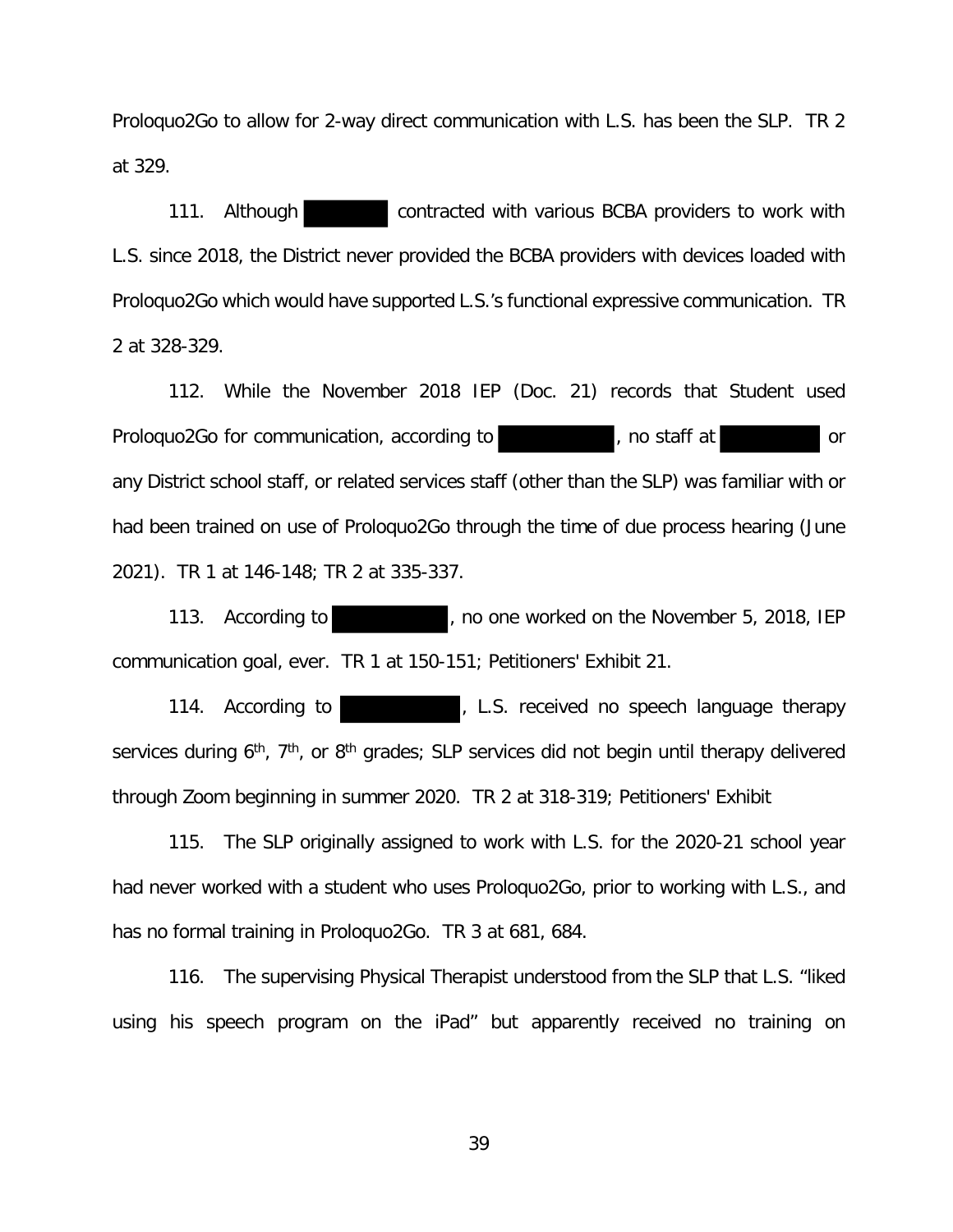Proloquo2Go; she observed that L.S. was pretty sociable and liked to greet staff. TR 3 at 790-792.

117. It was "tricky" to use Proloquo2Go in remote learning because when the staff showed L.S. their device, he could not also see them and what they were directing him to do. TR 3 at 793.

118. After the May 2020 IEP when initiated limited services over Zoom in the summer of 2020 and intermittently during the 2020-21 school year, the SLP was co-treating with the social worker. TR 1 at 177, 180, 248; TR 3 at 690-692. The social worker has never worked with a student who communicated through an assistive device; he has received no training on Proloquo2Go. TR 3 at 701, 708. He would plan to read or show L.S. books or social stories and work on simple greetings; he is uncertain how much L.S. would comprehend. TR 3 at 702. He knows that L.S. can already use his device to greet people but thinks maybe that would change when on a campus. TR 3 at 703-704.

119. The SLP originally assigned by school to work with L.S. during the 2020-21 school year had no knowledge about AS and had never worked with a student who communicated through Proloquo2Go before L.S. TR 3 at 680-681.

120. Elizabeth Cassell from NMPED stated that she assumes that knows about Angelman Syndrome since the District was responsible for providing education to L.S. a student with AS. TR 2 at 394-395. NMPED has no resources for families or school districts on Angelman Syndrome. TR 3 at 654-655.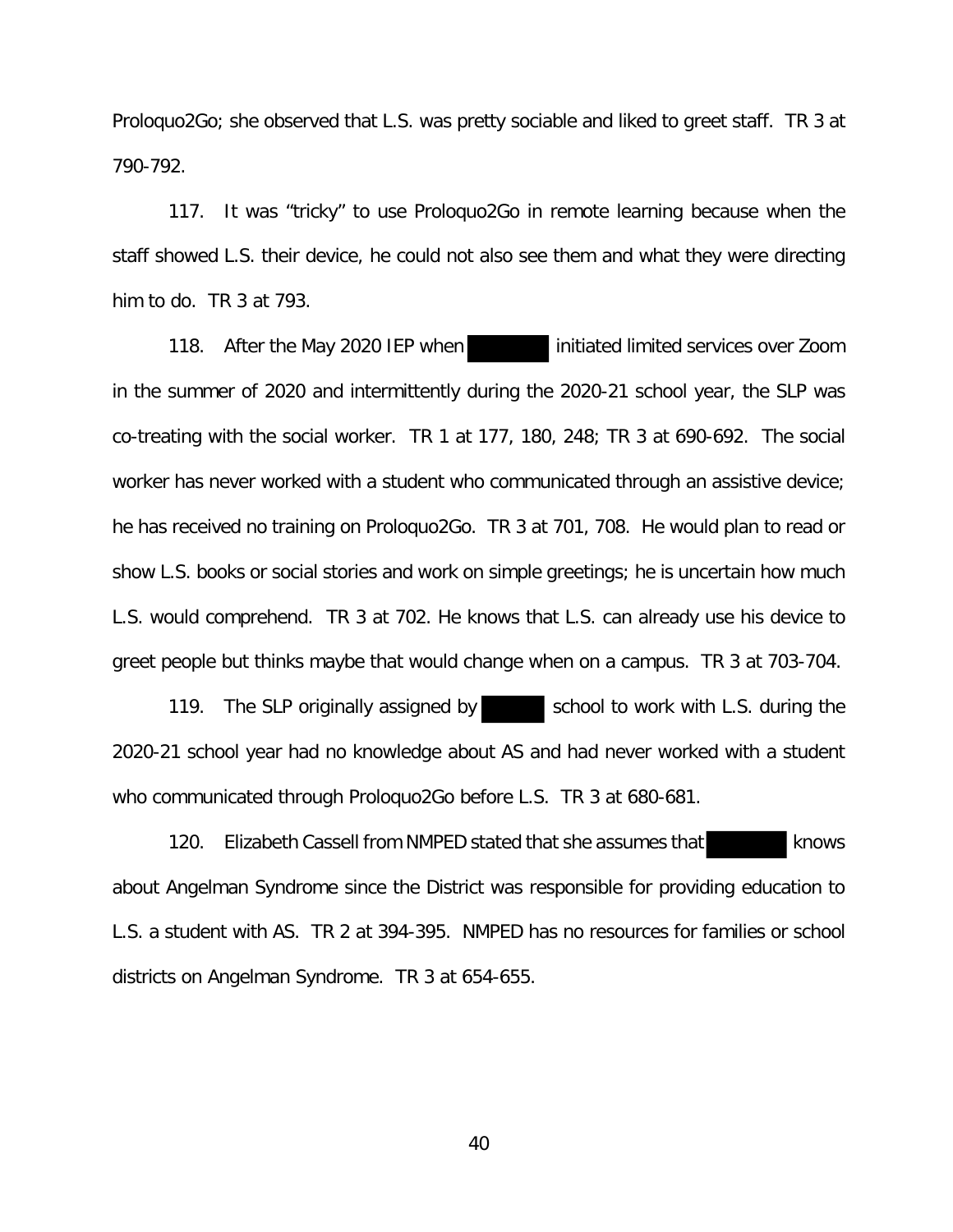121. Although L.S.'s father, **the summany state of the set of the set of the set of the set of the set of the set of the set of the set of the set of the set of the set of the set of the set of the set of the set of the se** physician, he had no familiarity with AS when L.S. was born/diagnosed. TR 1 at 36, 40- 41. Although , L.S.'s mother, was trained as a teacher, she had no knowledge about AS when L.S. was born/diagnosed. TR 1 at 90-91.

122. Parents have had to learn about AS and L.S.'s needs on their own and have devoted significant resources and dedication to understanding AS, L.S.'s needs and providing for his needs at home and in his community. TR 1 at 41-44; 92-94.

123. Parents shared information and resources about mosaic Angelman Syndrome with the School District and L.S.'s school/teachers/staff. TR 1 at 44-45; 91-92; TR 2 at 342.

124. Part of the information shared by the family was providing connection to Erin Sheldon, an educator in Canada knowledgeable about AS, who came twice to

 to provide training on AS and recommendations for L.S. TR 1 at 77-78, 242-243; Petitioners' Exhibit 31; TR 2 at 413-414, 513, 579-580; Petitioners' Exhibit 31. Parents state that they never saw that the School District or school staff embraced or acted on the information they provided or made available regarding AS. TR 1 at 45, 57; TR 2 at 342 ("What have they [the District] learned about Angelman Syndrome and how to support someone with Angelman syndrome in an education?")

125. According to **the contract of the contract of the contract of the contract of the contract of the contract of the contract of the contract of the contract of the contract of the contract of the contract of the contrac** Erin Sheldon whom it contracted with most recently in summer 2017, but the School District never incorporated or relied on the information about AS and L.S.'s needs that she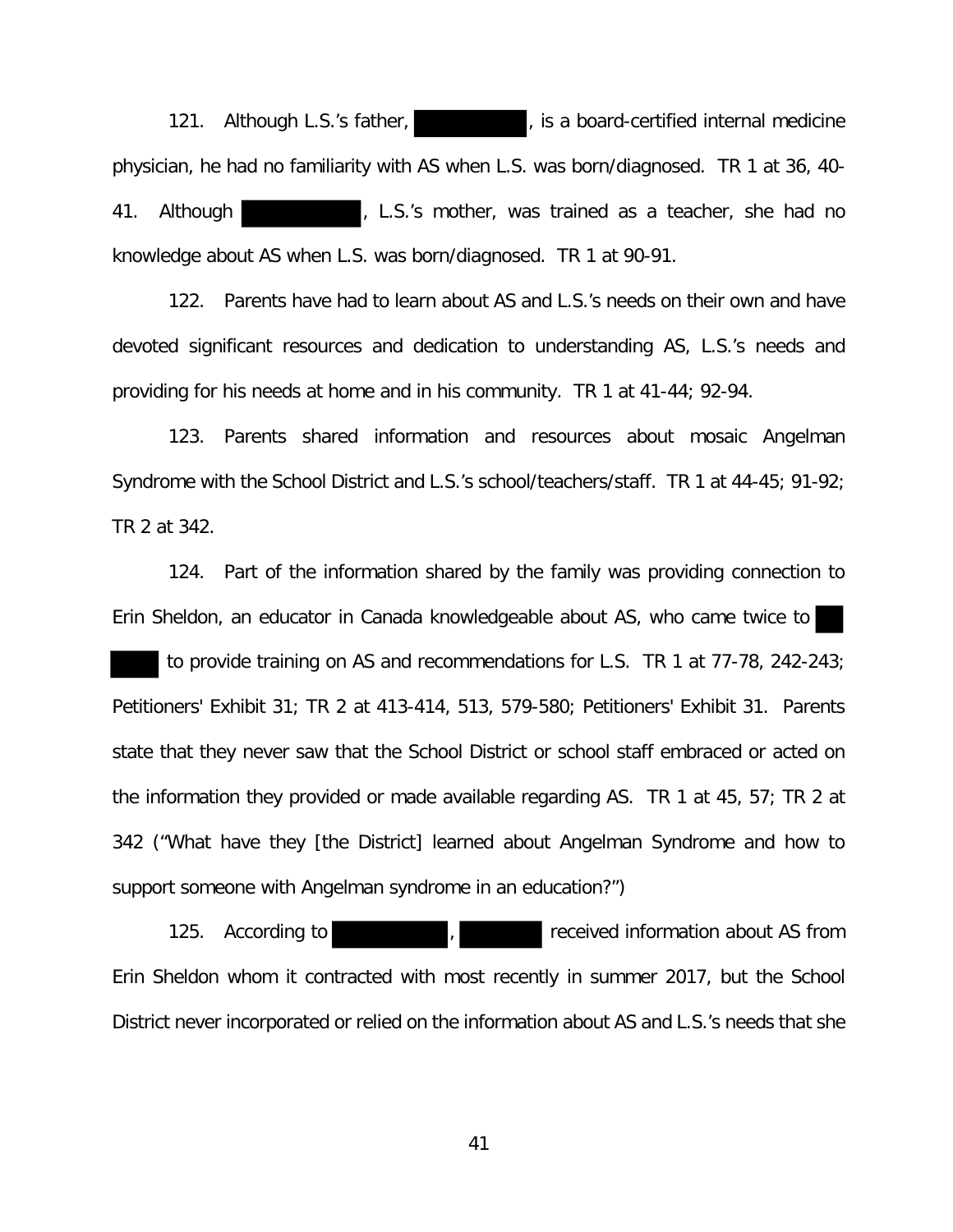provided to the District over several visits/reports. TR 1 at 199, 210-214; Petitioners' Exhibit 32; Petitioners' Exhibit 33.

126. According to **the summany of the set of the set of the set of the set of the set of the set of the set of the set of the set of the set of the set of the set of the set of the set of the set of the set of the set of t** information from School District concerning AS or the education of students with AS. TR 1 at 93-94**.** 

127. L.S. is himself wherever he is; his symptoms of AS will not go away or disappear or be "fixed." L.S. responds to the environment where he is based on how people understand him, treat him, and support him. TR 1 at 95. He is generally very positive and excited to be with people who treat him with respect and allow for 2-way communication. TR 1 at 96-97.

128. Parent believes that staff need an RBT level of training because they have been unable to work successfully with L.S. TR 1 at 239-242.

129. At home and in the community, Parents anticipate and support L.S.'s needs, including such things as unwillingness to transition from one setting to another. TR 2 at 319-322. Parents believe that school staff, who have not ever worked with L.S. or seen him on a school campus for 4+ school years, will need a behavior support plan to provide them guidance on what to look for and how to support him in a school environment. TR 2 at 319-321.

130. The social worker assigned to work with L.S. during the 2020-21 school year believes that when L.S. attends school in person, social work service would focus on "simple greetings" and "being able to kind of just stay in a chair for a certain amount of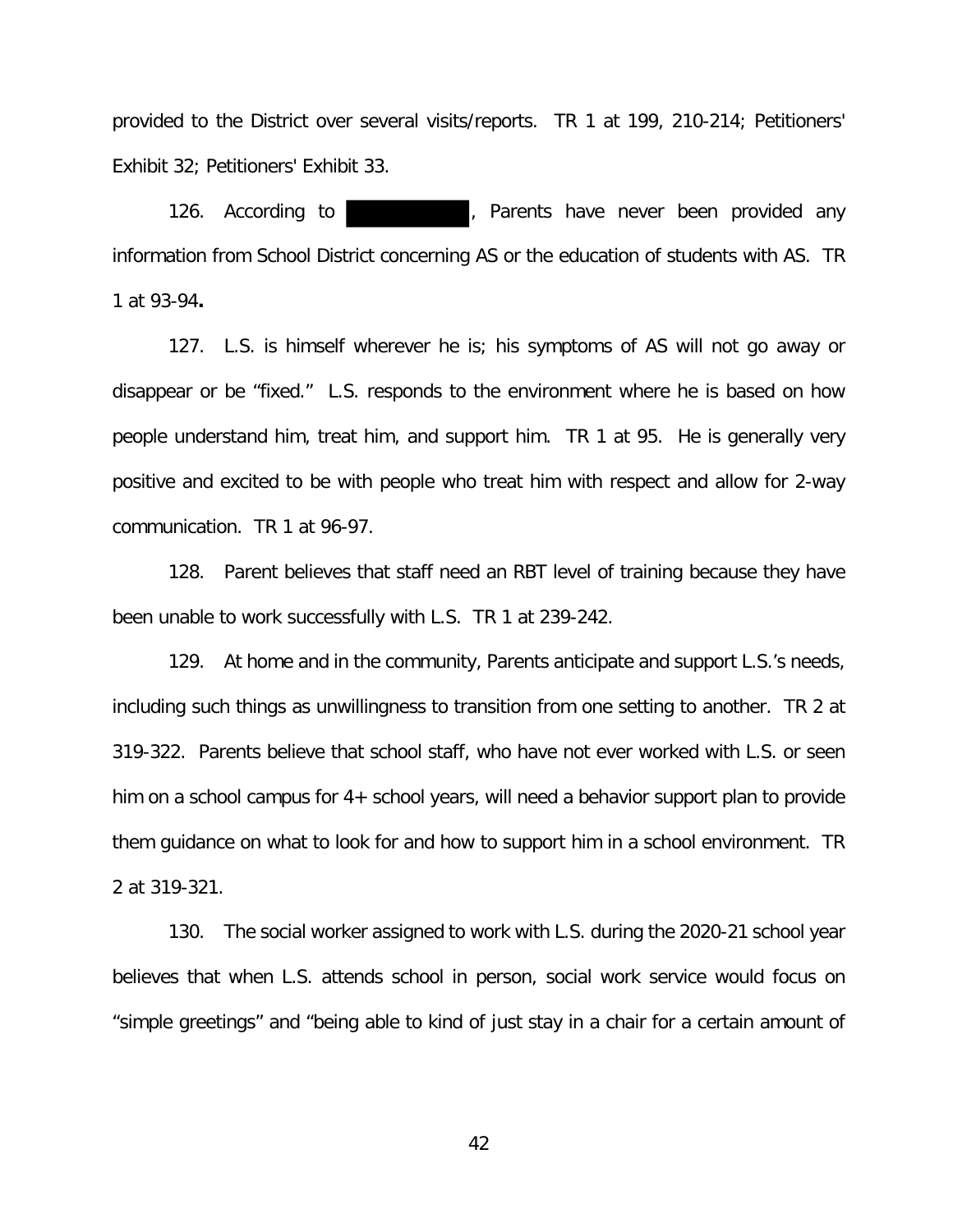time" and teaching L.S. self-advocacy skills. TR 3 at 696-697. The social worker believes possible new IEP goals for L.S. would be staying in his seat and following a teacher's visual prompts. TR 3 at 716-722. The social worker lacks knowledge about Angelman Syndrome. TR 3 at 720-721. Since he has 30-plus students, he has limited time to attend any trainings related to L.S. TR 3 at 732-733.

131. In order to support their son, who requires 24/7 care, but believes that there needs to be direct support and care for L.S. as well as extensive ongoing research and outreach, to obtain information about AS and provision of education to students with AS. TR 1 at 94.

132. Beginning in summer 2020, Parents began working with an online group called AAC Voices, and through that connection also began to have L.S. work in a reading curriculum called Readtopia which was taught by both his mother and supported through online AAC Voices. TR 1 at 172, 214-218, 228-232; Petitioners' Exhibit 4 (videos with Parent in April 2021 show them working on reading "homework" from Readtopia curriculum);TR 2 at 299-301 (Readtopia classes ended in May); TR 2 at 333-335.

133. While agreed to reimburse Parents and pay for the Readtopia and AAC Voices online sessions, that agreement was only for up to 184 hours and was limited to seeking to "provide" the 184 hours of compensatory education ordered by NMPED as its CAP. TR 2 at 349-350, 443-445; Petitioners' Exhibit 15 at 7.

134. When initiated some Zoom instruction and therapies for several weeks in summer 2020, L.S.'s ability to attend to the screen and to participate depended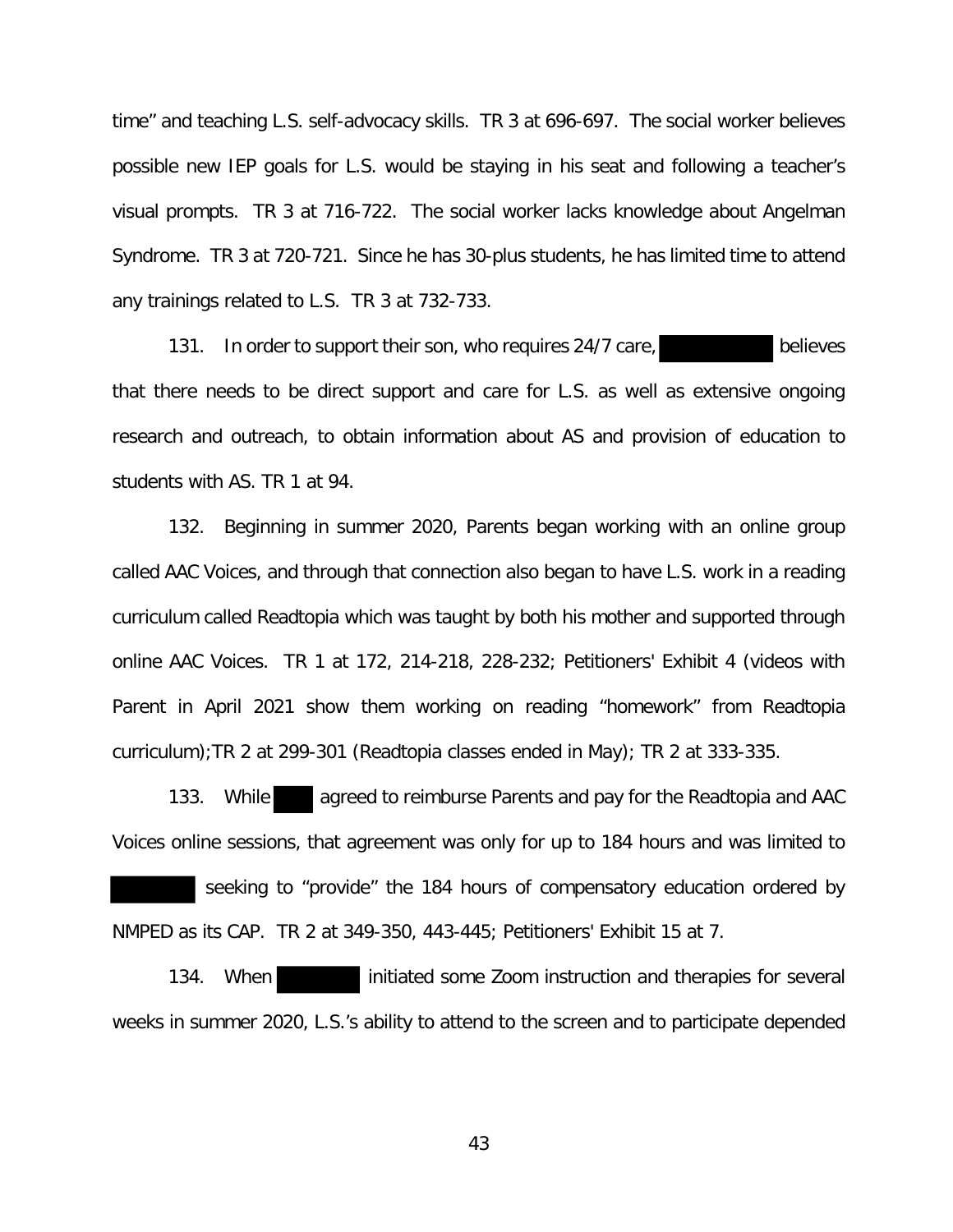entirely on his Parent's minute-by-minute attention and direction. TR 1 at 177-179, 227- 228. The online instruction from a teacher during summer 2020 was required Parent's full-time involvement. TR 2 at 350-351.

135. According to **the set of the statust**, staff assigned to work with L.S. over Zoom for limited times in summer 2020 could not communicate successfully with L.S., with exception of the SLP. TR 1 at 179.

136. After the May 2020 IEP, Parents were told that they had to "enroll" L.S. TR 1 at 187. They experienced multiple difficulties getting L.S. enrolled in 2020 and never understood until that time that the District had apparently "disenrolled" L.S. at some point in the past which they claim was without notice to them. TR 1 at 187-188, 206-207; Petitioners' Exhibit 24; TR 2 at 330-331.

137. The Zoom link provided by email to Parents in fall 2020 for a classroom at the high school was not used by Parent because she could not take the time to sit there with L.S. for that and also because he was at the BCBA clinic during that time. TR 1 at 200-201, 224-227.

138. IEPs for L.S. lack present levels of performance information. See, e.g., Petitioners' Exhibit 22 at 11; TR 3 at 752-753; Petitioners' Exhibit 21.

139. The November 2018 IEP indicated that L.S. received 5 hours per week of special education which was untrue at the time the IEP was written and during all time that the IEP was in effect. TR 1 at 151-152; Petitioners' Exhibit 21 at p. 27.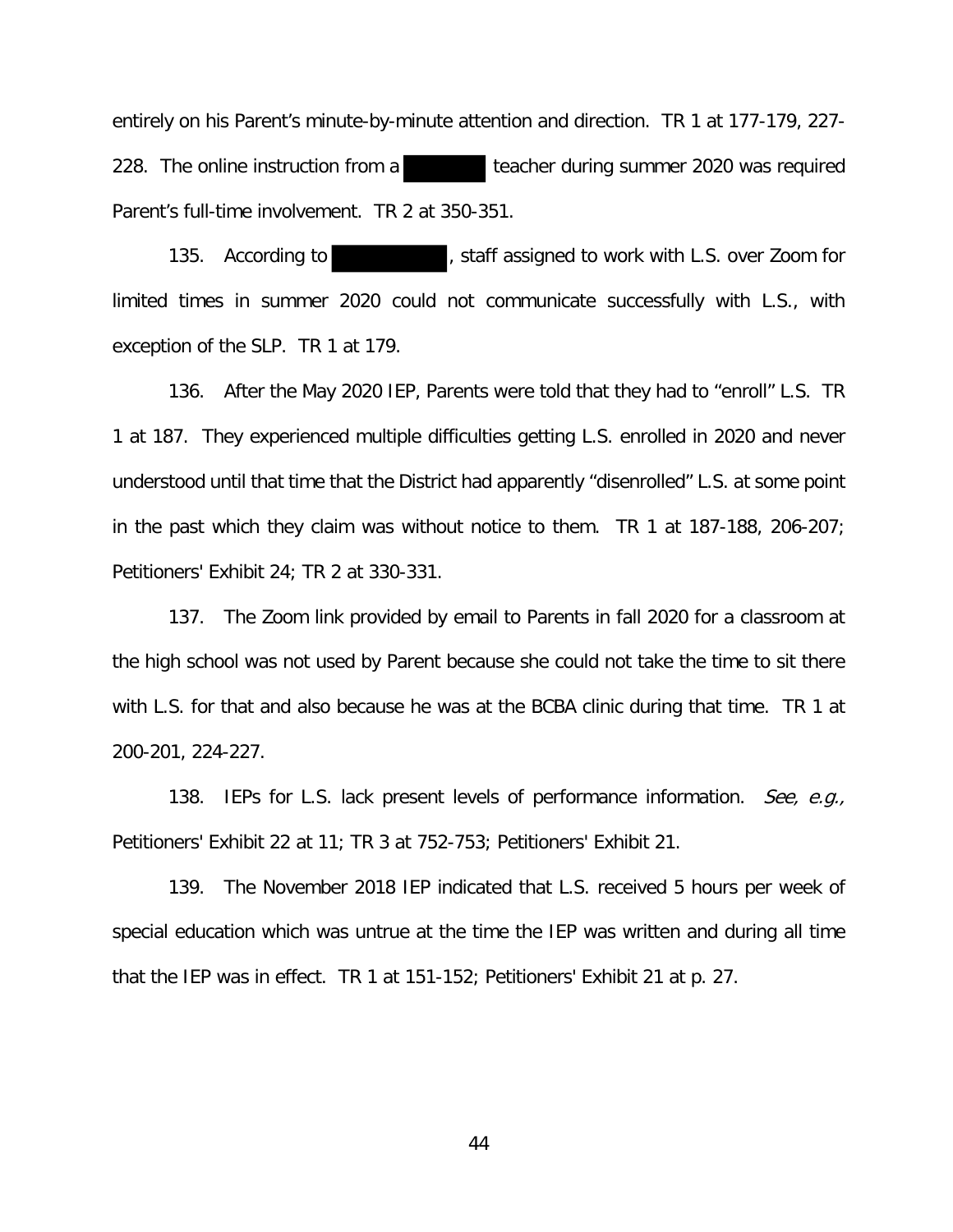140. The November 2018 IEP inaccurately recorded that L.S. received "100%" of his education in a special education setting which was inaccurate and untrue at the time the IEP was written and during all time that the IEP was in effect. Petitioners' Exhibit 21 at 27; TR 1 at 152.

141. The November 2018 IEP inaccurately recorded that L.S. received his special education at his neighborhood school. Petitioners' Exhibit 21 at 28; TR 1 at 152-153.

142. The May 2020 IEP cut and pasted the communication goal from the November 2018 IEP, which had never been implemented and after L.S. had been provided no speech language therapy service during 2 full school years (2018-19; 2019-20). TR 1 at 173-174; Petitioners' Exhibit 22 at 15, and compare, Petitioners' Exhibit 21 at 12.

143. The May 2020 IEP included 2 goals about accessing the school environment which have never been worked on; Student has never been to his "school," the campus

of School. TR 1 at 174-175; Petitioners' Exhibit 22 at 17-18.

144. The November 2018 IEP recorded that the District psychologist, the contracted BCBA, and parents would create a "support plan" for L.S. to be reviewed by the IEP team. TR 1 at 153; Petitioners' Exhibit 21 at 36. The LEA never moved forward to have anyone create a support plan and there was never a support plan created or considered by the IEP team. TR 1 at 153-154.

145. never provided explanation or PWN about why it was not having L.S. attend school or provide him with education; when IEPs were written, the documents falsely stated that L.S. was receiving education and, in some cases, tried to create an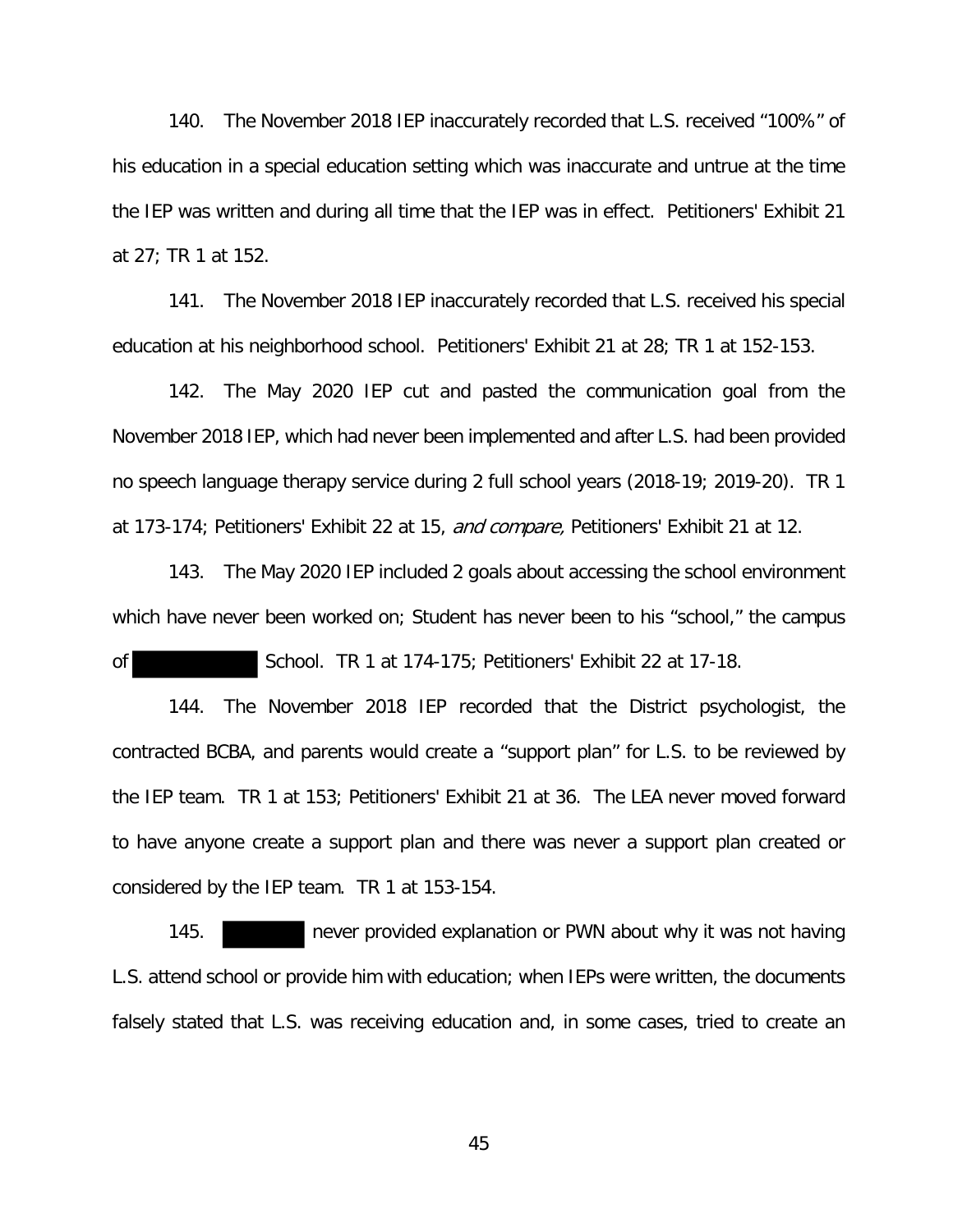impression that he was receiving a full school week ("100%") of special education when he was not in school and was not receiving any hours of education. See, e.g., Doc. 21 (11/2018 IEP) and TR 1 at 156-157.

146. The May 2020 IEP states that instructional strategies are "ongoing," when L.S. has not been in school and was not receiving any instruction from teachers. TR 1 at 175-176; Petitioners' Exhibit 22 at 19.

147. After had received the Corrective Action Plan (CAP) from NMPED, it provided minimal instruction (about 3 weeks of several days a week for 30 minutes) over Zoom from a teacher for several weeks in summer 2020 along with some related service time, by therapists "co-treating." TR 1 at 176-178. L.S. was unable to participate independently and his access depending on his mother being available to support him at all times. TR 1 at 176-179.

148. The May 2020 IEP "accepts" Parents' proposal that L.S. begin school with a full day schedule with a full time BCBA alongside staff until such time as parents and the LEA agreed that staff were competent to deliver education to L.S., but then also states that the proposal was up for discussion at a later time. TR 1 at 185-186; Petitioners' Exhibit 22 at 33; TR 2 at 446-449.

149. School recorded Student's nonattendance on Zoom classes during the 2020-21 school year as "special circumstances." TR 1 at 264-265.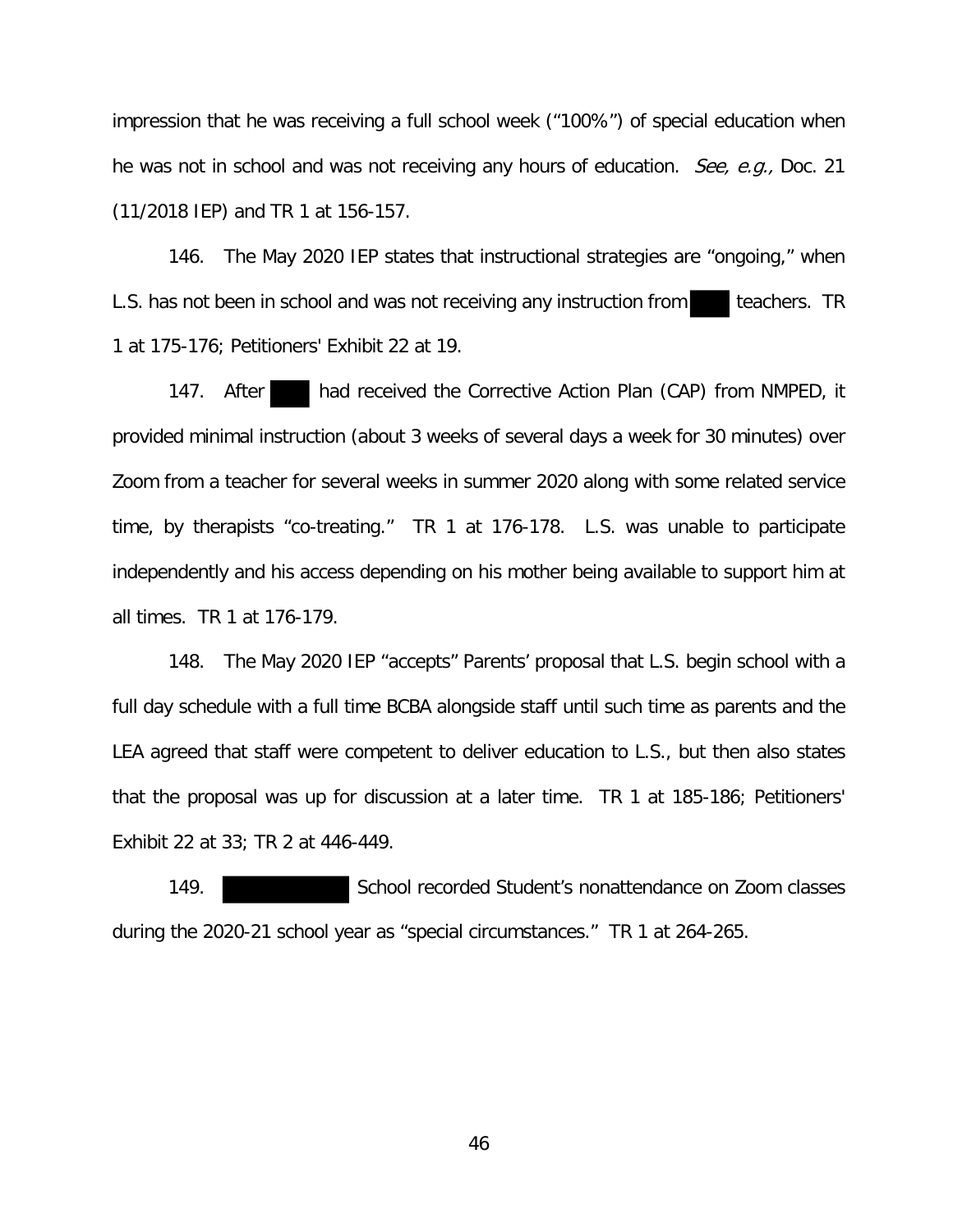150. L.S. loves people and enjoys being with people. TR 1 at 38. Parents have always wanted him to be educated with peers including typical peers as much as possible. TR 1 at 157, 171.

151. During elementary school in (preschool through 4th grade), L.S. was a full member of the school community who was well-liked by and enjoyed his peers. TR 1 at 70, 99-102, 232 ("He did it (full school day attendance) all the way from being three years old to 10.")

152. Parents believe that L.S. should be in school full time with peers; he craves the interaction with both adults and other students. TR 1 at 69, 94.

153. Not having any school to attend for 4.5 years has been very isolating for L.S. TR 1 at 218-219.

154. In December 2019, in response to Parents' state level IDEA complaint, claimed that its goal was "to transition [L.S.] back into a school setting. . . ." but the District which never took any steps before or after to transition L.S. to a school setting. Petitioners' Exhibit 11 at 7; TR 1 at 199-200.

155. At the May 2020 IEP, Parents proposed that L.S. attend school on a full-day schedule, 5 days per week with a full time BCBA to assist staff learn to meet L.S.'s needs. TR 1 at 72, 170-171; Petitioners' Exhibit 22 at 5, 33. This request is consistent with their longstanding belief that he should be able to go to school and supported by staff who are knowledgeable about AS and Student's needs; and that staff need to learn from a BCBA strategies to support L.S., including any challenging behaviors. TR 1 at 94-95.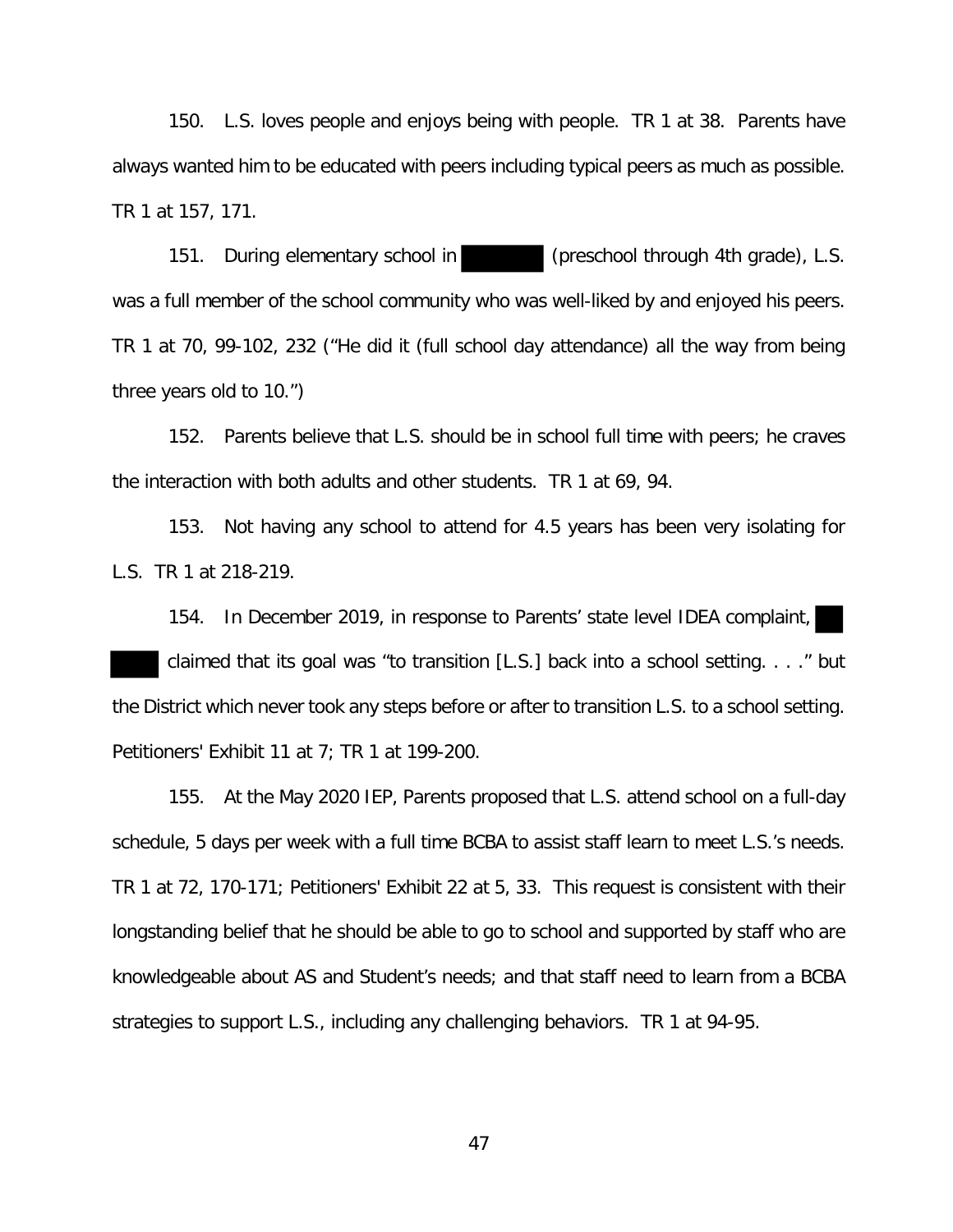156. The District reported to NMPED, in STARs data, that L.S. was an 8<sup>th</sup> grade student at School for the 2019-20 school year, when L.S. has never been assigned to or attended that school. Petitioners' Exhibit 5 at 1; TR 2 at 521-523. The District reported to NMPED, in STARS data, that L.S. was not a student who received special education in the 2019-20 and 2017-18 school years. Petitioners' Exhibit 5 at 1-2; TR 3 at 634-635. The District reported to NMPED in STARS data, that L.S. was in a general education setting 40-79% of the school day during 2020-21 school year. Petitioners' Exhibit 5 at 17, 20; TR 3 at 635-636.

157. After L.S.'s two visits to in August 2018, the District cancelled the scheduled IEP to address L.S.'s placement and education at  $\blacksquare$ . TR 1 at 126; Petitioners' Exhibit 15 at 2.

158. No IEP was written or implemented which provided for a BCBA to work with L.S. and his staff at school so that staff could learn how to support L.S. TR 1 at 134-135.

159. The FBA written by BCBA in June 2019 was never relied on or used by the School District. TR 1 at 209-210; Petitioners' Exhibit 28.

160. The LEA does not employ BCBAs on staff. TR 2 at 454. To implement the DPH settlement agreement with Parents (Petitioners' Exhibit 6), the LEA contracted with several agencies who supplied a BCBA, but those agencies had multiple staffing changes which resulted in 1) lack of continuity; 2) gaps in any BCBA service; 3) never accomplishing the L.S.'s education at school with staff and L.S. supported by a BCBA who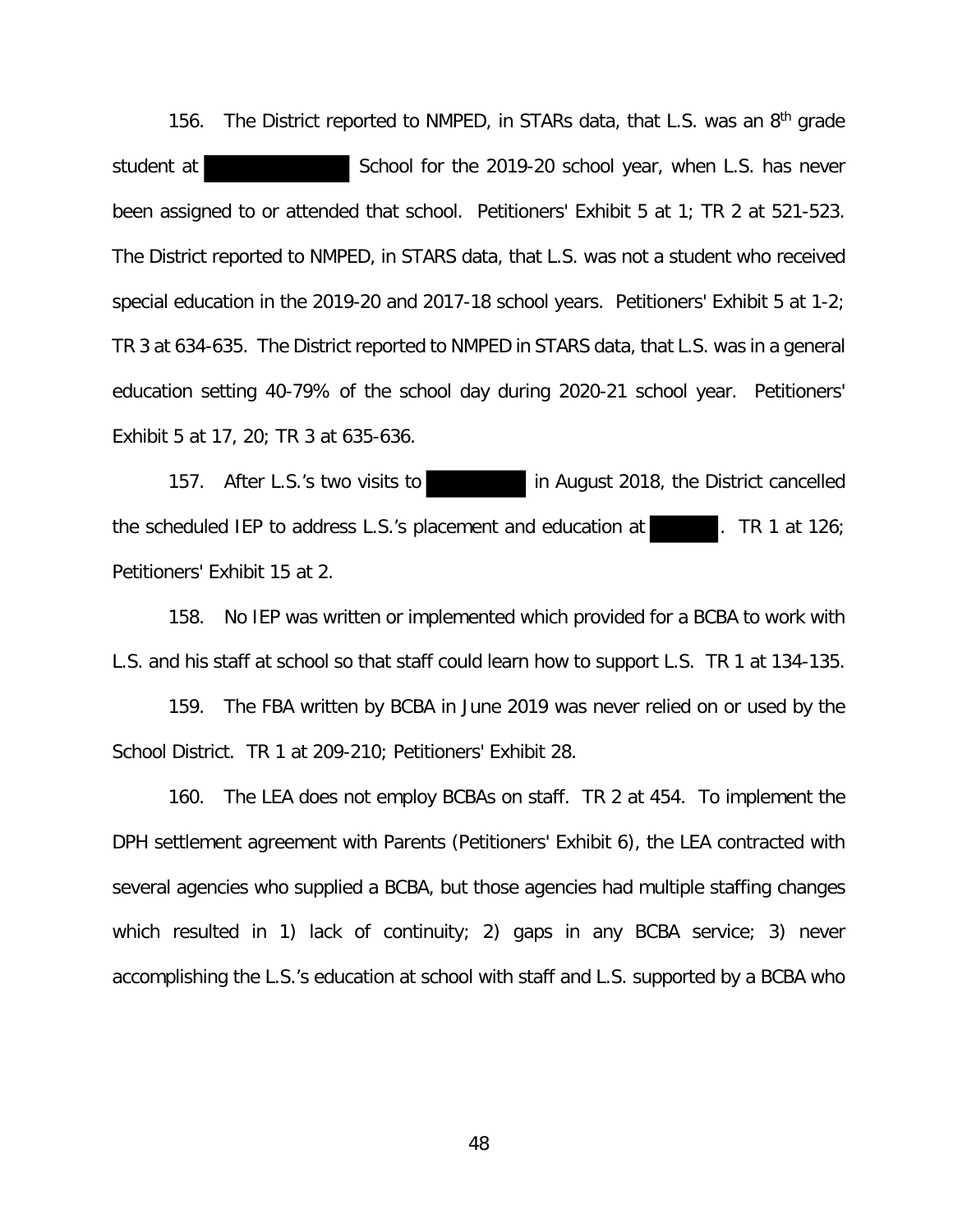had educated staff about ABA principles and supports for L.S. in any challenging behaviors. TR 1 at 135-141, 144.

161. After the November 2018 facilitated IEP (Petitioners' Exhibit 21), the LEA did not conduct an IEP for L.S. until May 2020. (Petitioners' Exhibit 22). Neither of the IEPs provided for delivery of specialized instruction by the LEA. Id.

162. Although the November 2018 IEP (Petitioners' Exhibit 21) states that L.S. would receive speech language therapy, physical therapy, occupational therapy and social work, the LEA did not provide any of those related services during the 2018-19 school year and the 2019-20 school year. Petitioners' Exhibit 21 at 1; TR 1 at 143-145.

163. Although the November 2018 IEP provides for development of a support plan for L.S., that has never happened. Petitioners' Exhibit 21 at 36; TR 2 at 421.

164. The actions outlined in the August 2020 Addendum to the May 2020 IEP have not been carried out. TR 2 at 493-496; Petitioners' Exhibit 25.

165. Although the District had some system of automatic "survey" emails sent to families regarding return to school campuses in April 2021, the District does not know whether those emails were sent to the state is the school site responsibility for following up if responses were not received. TR 3 at 615.

166. In 2018, the District disenrolled L.S. at some point and reported to the State that he was not attending school and also that he had been dropped due to 10 consecutive days of absence and his whereabouts was unknown. Petitioners' Petitioners' Exhibit 5 at 54; TR 3 at 640-641.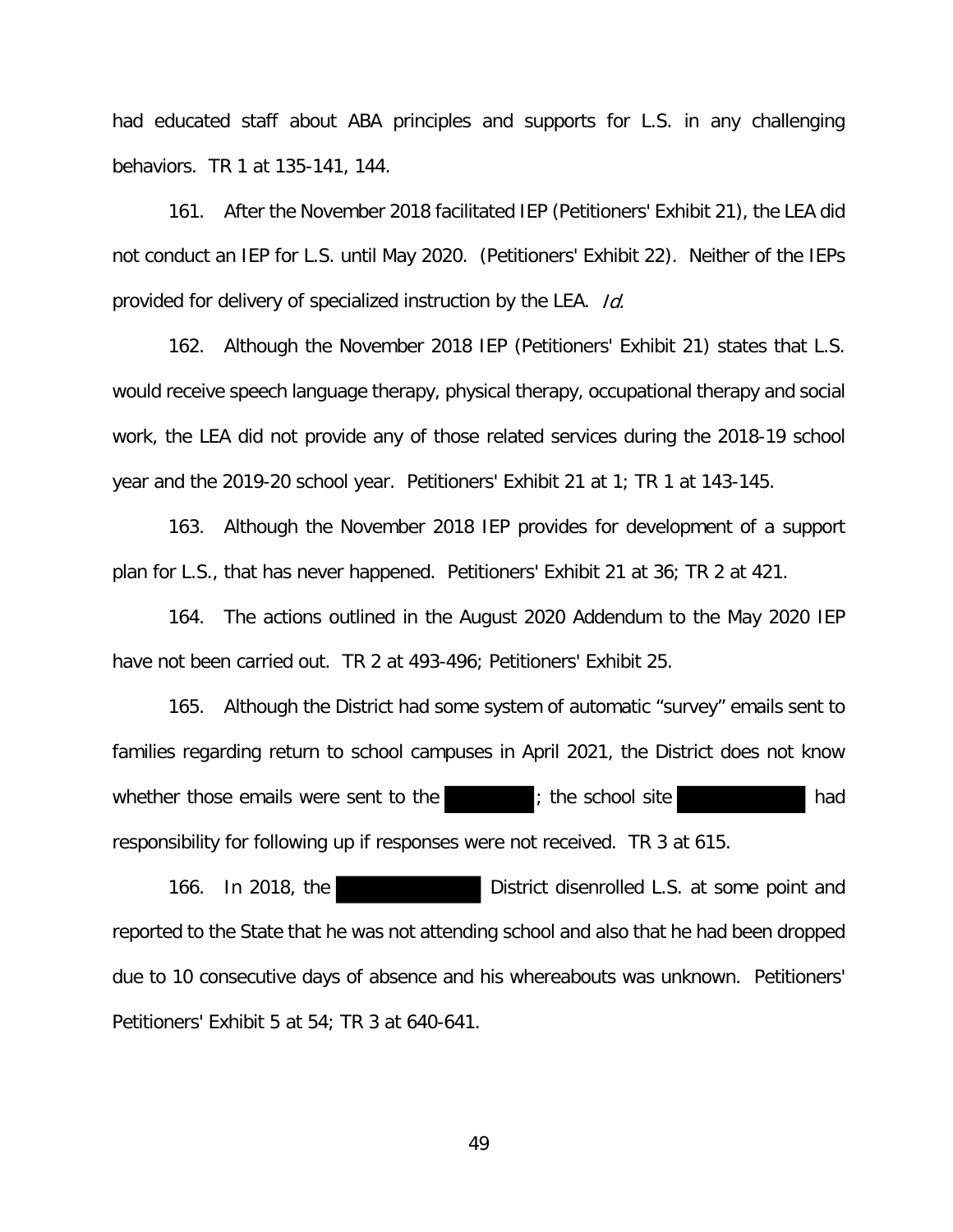167. The LEA's most recent evaluation of L.S. is from September 2014. TR 1 at 169-170; Petitioners' Exhibit 22 at 4; Petitioners' Exhibit 16. The LEA has conducted no evaluations of L.S. for nearly 7 years (as of September 2021). TR 1 at 170. The May 2020 IEP documented that the LEA had no information about L.S.'s present levels of academic achievement, performance, physical or occupational therapy needs or communication skills. TR 1 at 172-173; Petitioners' Exhibit 22 at 10-11.

168. Reevaluations need to be completed every 3 years. TR 2 at 568.

169. The May 2020 IEP (Petitioners' Exhibit 22) states that the District needed the 3-year evaluation to be able to ascertain L.S.'s present levels of performance. Petitioners' Exhibit 22 at 29-30; TR 1 at 183-184. No one at ever initiated an evaluation for L.S. since the May 2020 IEP indicated reevaluation was needed to determine L.S.'s present levels. TR 1 at 183-184.

170. L.S. did have an independent Assistive Technology evaluation, pursuant to the settlement agreement in DPH 1718-05, in 2018. Petitioners' Exhibit 20; TR 1 at 205; TR 2 at 304-305.

171. There was never a Functional Behavior Assessment (FBA), or a behavior support plan created to support L.S. at school since he was never allowed to attend school and no assessment or plan could be created to support him in an environment that he was not a part of. TR 2 at 310-313.

172. Student's parents, per April 4, 4017 IEP Addendum, rejected services being provided in their home. The District subsequently offered "Homebound Services" for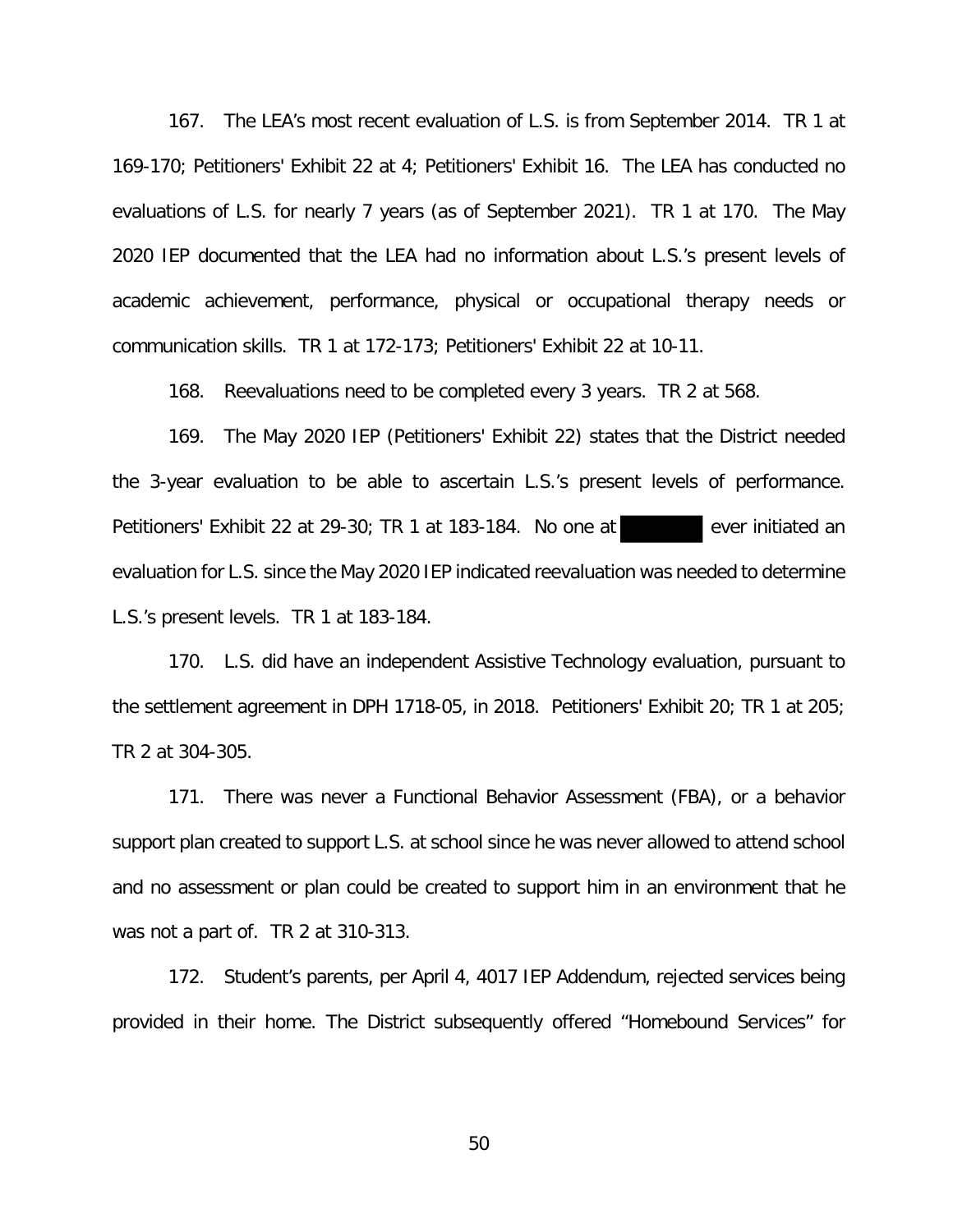Student "Monday through Thursday at the Tennis Courts." See Petitioner's Exhibit 15.

173. Student's May 1, 2020, IEP provided for 360 minutes of Speech Language Pathology ("SLP"), Physical Therapy ("PT"), Occupational Therapy ("OT") and Social Work in a special education setting per semester. Student was also provided with and iPad with Proloquo2Go app, visual supports and a visual schedule as needed. See Petitioner's Exhibit 22.

174. Student's May 1, 2020, Prior Written Notice ("PWN") indicated that District proposed to start supports for Student with a BCBA through a local agency for 300 minutes per week once the mandated social distancing ended. See Petitioner's Exhibit 23, Page 4

175. Student's May 1, 2020, PWN also indicated that District proposed to accept the schedule of services and parent requested that they notify the District "if they wished to begin services;" District agreed to that request. See Petitioner's Exhibit 23, Page 5

176. At various times throughout Student's education, Student's teachers and other school employees observed Student exhibiting behaviors that disrupted the classroom environment, such as, on one occasion disrobing, defecating, and throwing feces over a file cabinet. TF 1 at 82:2-82:18; Vol. 1, TR 1 at 235:26-236:1; TR 1 at 236:1; TR 4 at 891:13-891:15.

177. The District contracted with Erin Sheldon, M. Ed. who had extensive experience with students diagnosed with Angelman Syndrome to provide training to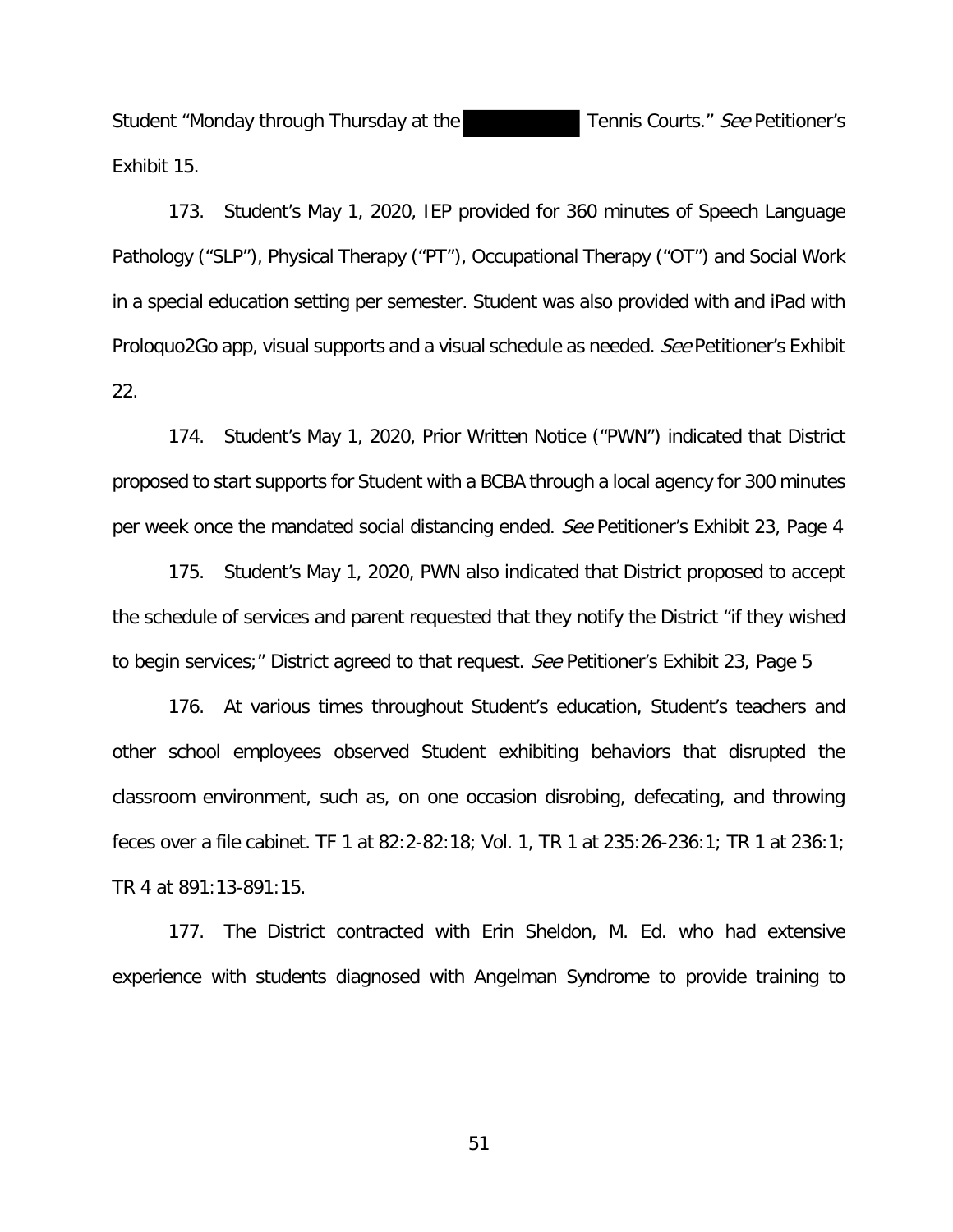teachers and staff on Angelman Syndrome. Ms. Sheldon provided a report of recommendations for Student. See Petitioner's Exhibit 11, Page 6; Petitioner's Exhibit 31.

178. During the 2020-2021 school year, Student's IEP provided for 360 minutes of Social Work per semester for a total of 720 minutes for the year. Student was provided 1, 015 minutes total by his Social Worker, who co-treated Student in conjunction with the Speech Language Pathologist. See Petitioner's Exhibit 22; Respondent's Exhibit 13; TR 3 at 690:21 – 692:15.

179. The District contracted with an outside service provider, PRISM, to provide Student with services. TR 2 at 375:7-375:12.

180. Student missed a significant number of days of school and was automatically dis-enrolled, per school policy, after having missed ten (10) or more consecutive days. Student was dis-enrolled on October 10, 2017. TR 3 at 641:19-642:9; TR 2 at 583:16- 583:20.

181. Student only attended approximately half of his scheduled Physical Therapy sessions. TR 3 at 748:1-748:5.

182. Despite being provided the virtual class link and despite Student being unable to log into class on his own, Parent did not log him in stating that she had other things to do and that it was the Student's responsibility or his one-on-one aid or his teacher to sign him on to a remote class he was attending at home. TR 1 at 200:25- 201:4; TR 1 at 223:1-227:1.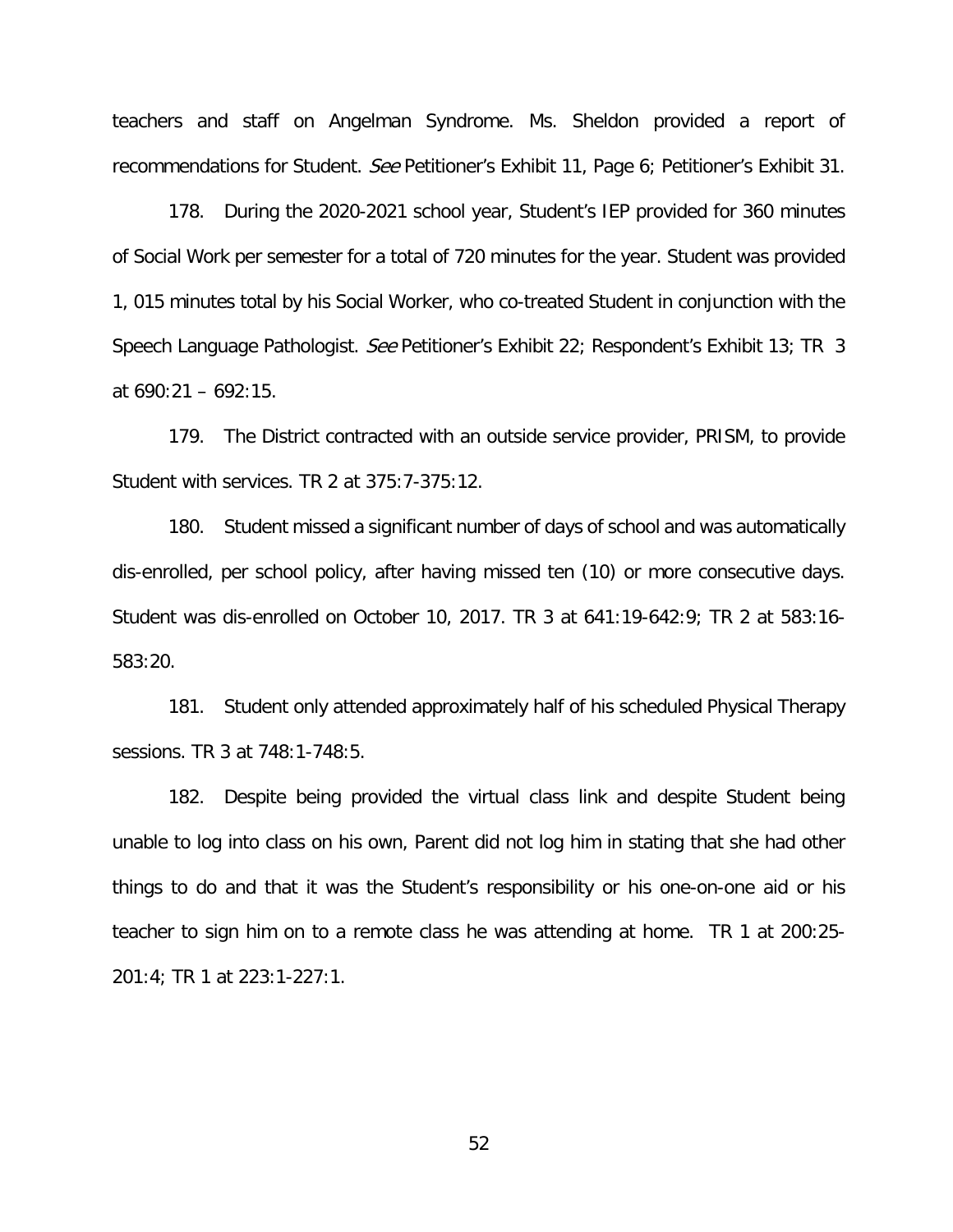183. The Hearing Officer held prior to the due process hearing that he does not have jurisdiction over the IDEA claims asserted against NMPED.

184. On May 25, 2021, NMPED was dismissed from the case due to the lack of jurisdiction over the claims against the NMPED. See Order Granting NMPED's Motion to Dismiss for Lack of Subject Matter Jurisdiction dated May 25, 2021.

185. On June 4, 2021, NMPED was "reinstated" to the case solely due to the NMPED suspension of the District's School Board. See Order Granting Petitioners' Motion for Reconsideration and Reinstatement of NMPED as a Respondent dated June 4, 2021.

186. On June 16, 2021, an order was issued clarifying that (1) the claims in the Complaint against NMPED remain dismissed for lack of jurisdiction; (2) the only claims to be litigated in the case are those asserted against the District, and (3) NMPED has been added as a party only because the NMPED presently has legal authority for the District due to the suspension of the District's School Board and to ensure provision of a remedy, if any, for the District's denial of FAPE to the Student. See Order Granting NMPED's Motion for Clarification and Amendment of June 4, 2021 Order Granting Motion for Reconsideration and Reinstatement of NMPED as a Respondent dated June 16, 2021.

187. The Board of Education of Schools (BOE) was suspended by the State Educational Agency (SEA), New Mexico Public Education Department (NMPED), effective May 26, 2021.

188. In July 2021, NMPED appointed members to a Governing Council to fulfill the role of the Board pending the suspension. However, the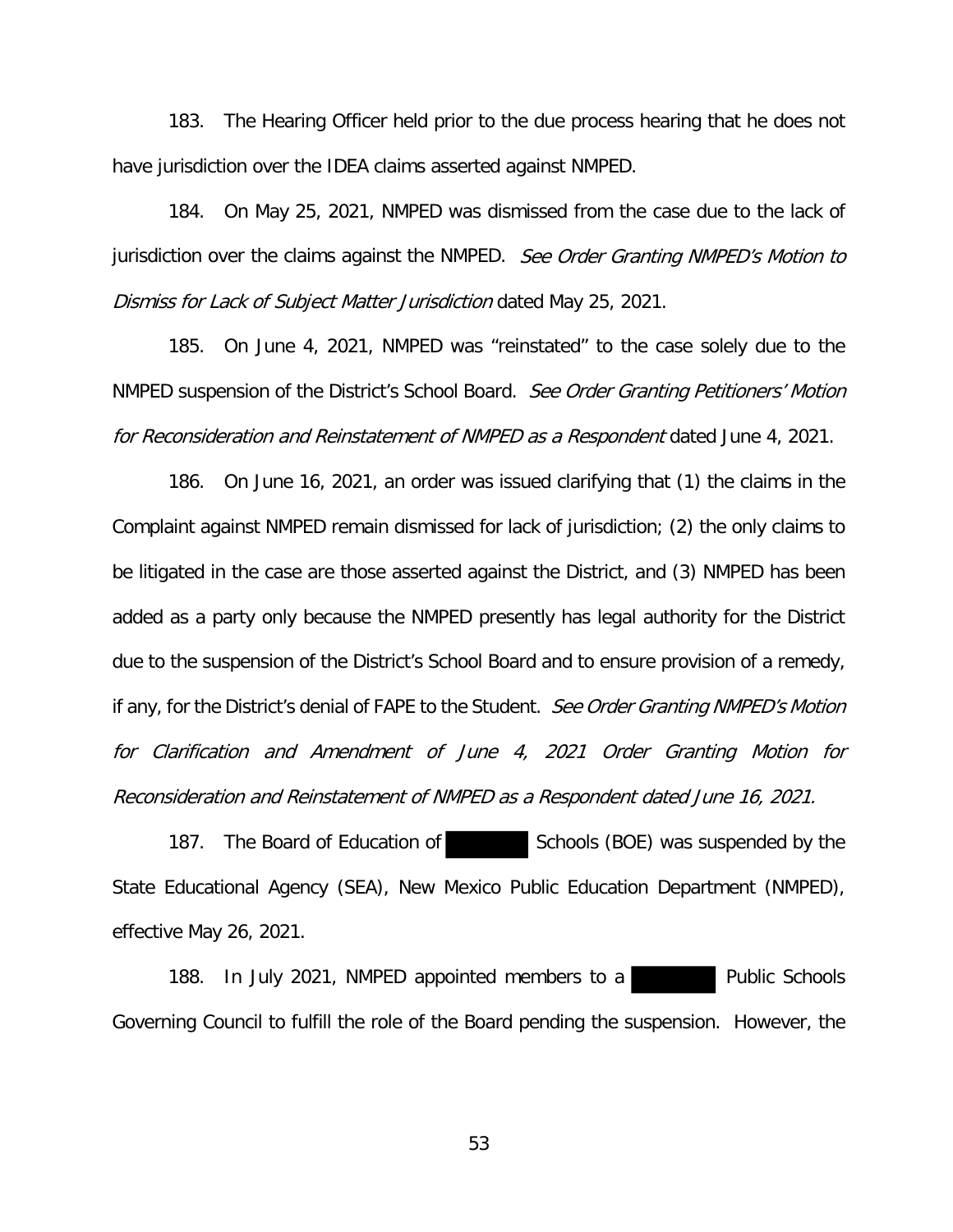NMPED Secretary retained legal authority over the Governing Council during the Board's suspension.

189. Since the effective date of the BOE suspension, the Superintendent of Schools reports directly to the NMPED Secretary of Education.

190. The District's School Board remains under suspension. A hearing on the Board's suspension took place on July 28, 2021 and was scheduled to be completed on August 24, 2021.

191. On August 24, 2021, NMPED Secretary Designate Kurt Steinhaus made permanent the May 25, 2021, suspension of the school board. See "August 31, 2021 Release: PED Secretary Affirms Board Suspension."<sup>4</sup>

192. The District has continued to be represented in this case by its counsel, Jacquelyn Archuleta-Staehlin and Maryann Roman.

193. NMPED has not taken a position on the merits of this case, allowing the due process proceedings to proceed between the Petitioners and District as intended by the IDEA. However, NMPED objects to issuance of an order that requires NMPED to provide direct services to Student, as opposed to monitoring the implementation of the due process hearing decision.

<sup>4</sup> The Press Release is found in the binder of email correspondence for the case, attached to an August 31, 2021, email message to the DPHO and all counsel.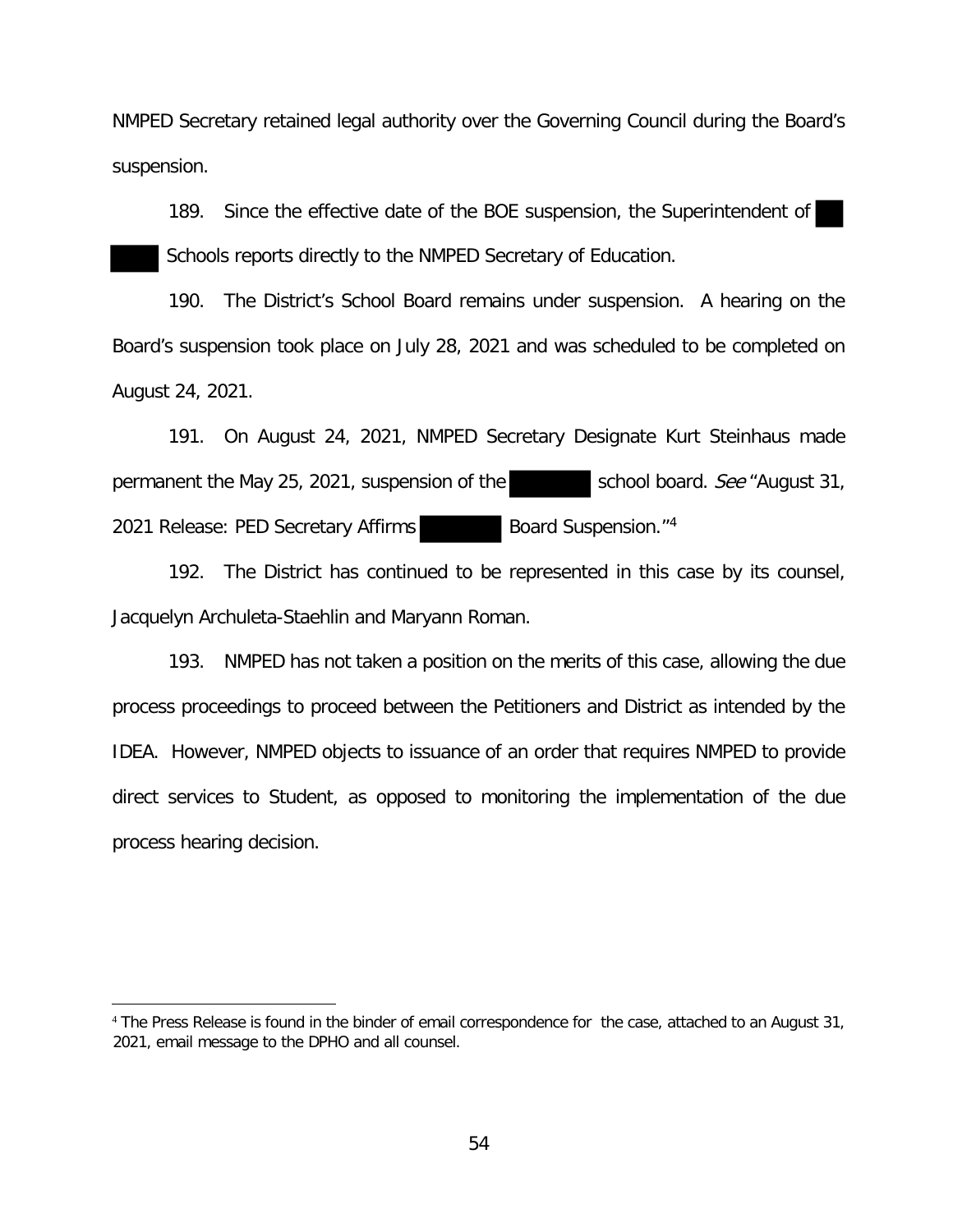194. On January 31, 2020, the NMPED issued a Complaint Resolution Report in response to an IDEA state complaint against the District submitted by Petitioners. Petitioner's Exhibit 12.

195. NMPED's investigation resulted in a conclusion that the District has failed to develop and implement an IEP to meet Student's needs and that Student has been denied a free appropriate public education (FAPE). Id. at p. 6.

196. NMPED ordered the District to take corrective action and monitored the implementation of the corrective action. This was over the course of the school closures due to the COVID-19 pandemic.

197. As of the time of the hearing in this case, most of the corrective action had been completed, including the provision of compensatory education services to Student. See Testimony of Dr. Elizabeth Cassel.

198. There is no evidence that the District will refuse to or fail to comply with any relief ordered by the Hearing Officer.

199. There is no evidence that NMPED will not monitor the implementation of the relief ordered, if any, or that it needs to be ordered to do so.

# **ANALYSIS AND LEGAL CONCLUSIONS**

This case presents two very different views of the experience of this Student in the Schools system. Both parties opened their written Closing Arguments with fairly detailed overviews of the case. These arguments of the parties (which are followed by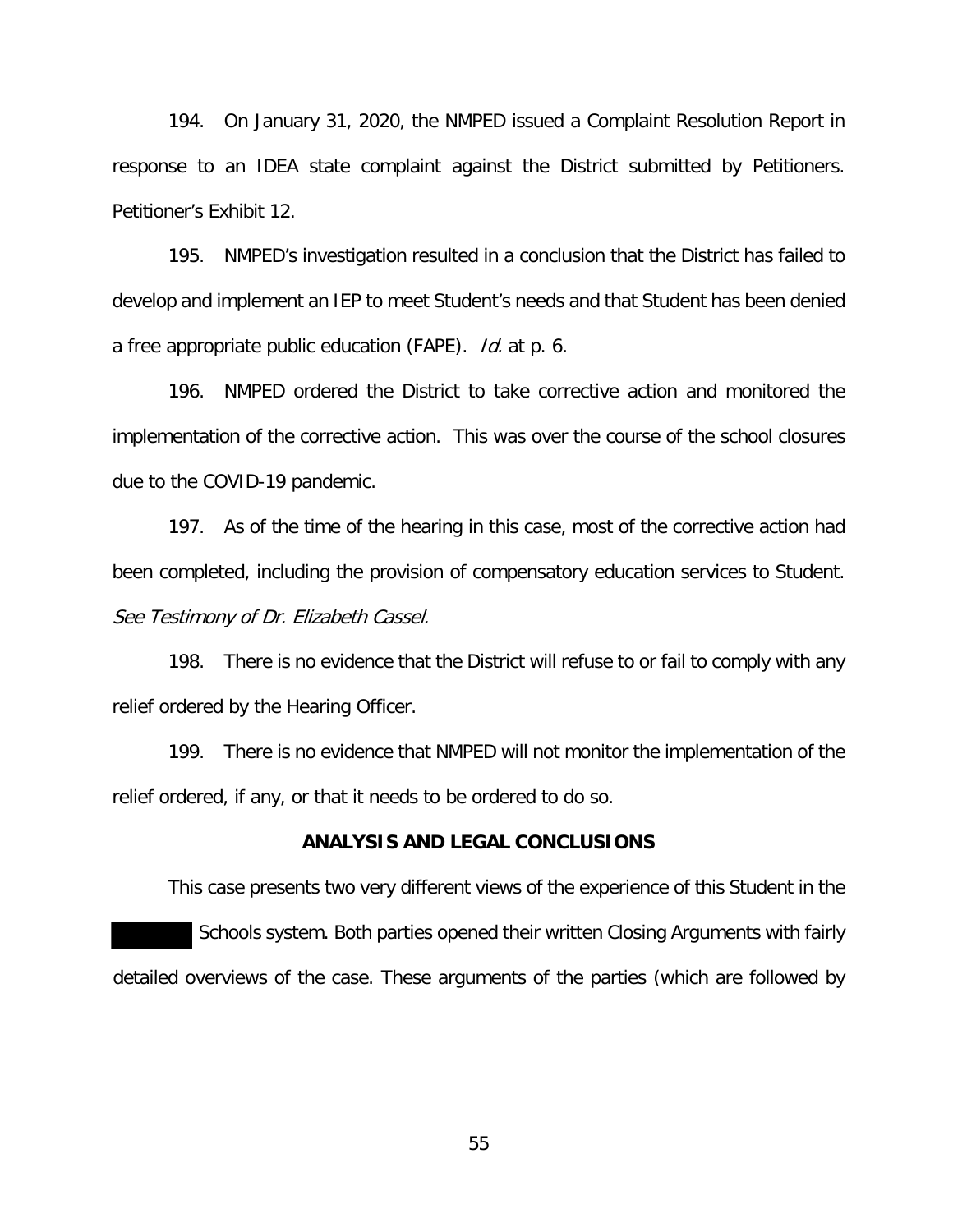more specific arguments about the issues, which are addressed below after the DPHO's discussion of the statute of limitations) are summarized as follows:

#### Petitioners' Overview of the Case in their Closing Argument

The Petitioners argue repeatedly in their Closing Argument that the Student has been excluded inappropriately and unlawfully from public education on a school campus for the last four school years in violation of IDEA. Petitioners' Closing Argument at 1-7. They argue that the evidence is undisputed that accepted that the Student and the staff who would work with him needed the consistent and ongoing services of a BCBA, and that was frustrated that it could not secure private BCBA providers who could provide uninterrupted services. They further argue that the District never engaged an AS expert for the four school years that it did not provide the Student with an education on campus. They also assert that, other than the SLP, no staff who worked remotely with the Student during the 2020-2021 school year were knowledgeable about how to use Proloquo2Go with the Student.

Petitioners argue that enforcement of IDEA is not the responsibility of the parents of students with disabilities. They argue that this is their third attempt to use the formal dispute resolution process to secure FAPE for their son. They argue their son has been in the state of Schools since preschool and has always been a student with Angelman Syndrome. Consequently, they argue, there is no excuse in 2021 for not understanding how to meet his needs and provide him with FAPE.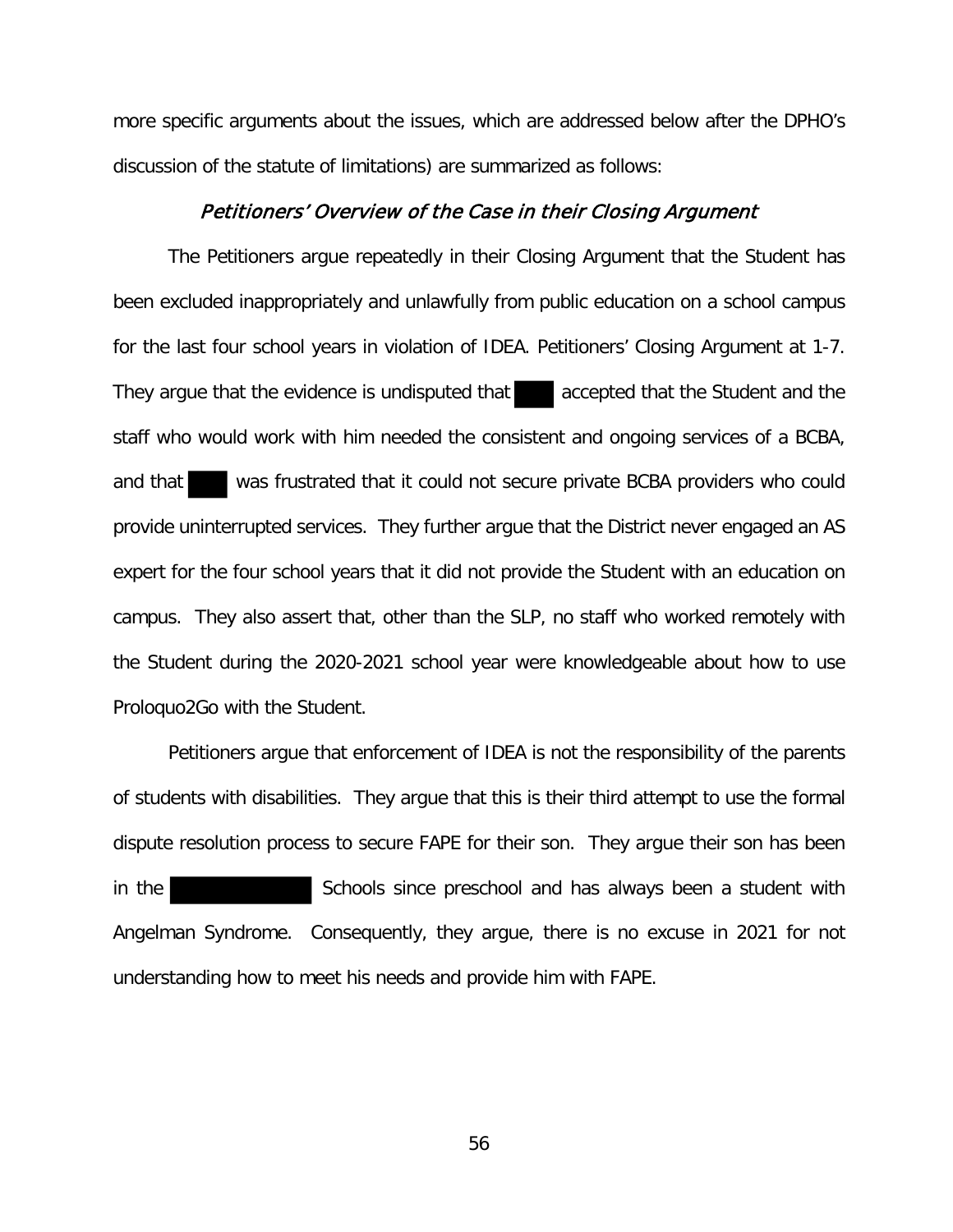Petitioners assert that no provision in IDEA allows the school district to refuse to create and provide FAPE for any child who is eligible for special education and leave the child to sit at home. They argue that has skirted its obligations under IDEA to the Student, and now defends its "rights" to exclude him. Petitioners assert that the testimony of school district witnesses suggests a belief that the district has a right to be ignorant and rely on staff who lack understanding of AF and a lack of the skills necessary to support the Student. Specifically, they argue that the school district emphasizes that licensure standards for staff do not require any specialization beyond a general special education qualification and note that the state had failed to create licensure for BCBAs.

Furthermore, Petitioners argue that is asserting, without basis, that IDEA does not give the Student the right to attend full day public school and receive FAPE and that attendance is a privilege that the Student must earn "by shedding his disability at the schoolhouse door. Petitioners' Closing Argument at 5.

Petitioners assert that the school district takes the position that writing deficient and untimely IEPs that are untimely and would not work is sufficient, ignoring the resulting failure to provide FAPE. They argue that the failure to provide consistent BCBA direction and support, as well as ignorance about AS and the Student's use of AAC has resulted in him not being in school for over four years, and that is the measure that must be considered in determining whether FAPE has been provided.

They assert that that have attempted over and over to educate about AS, and connected the School District to Erin Sheldon, an expert in AS who meet twice with staff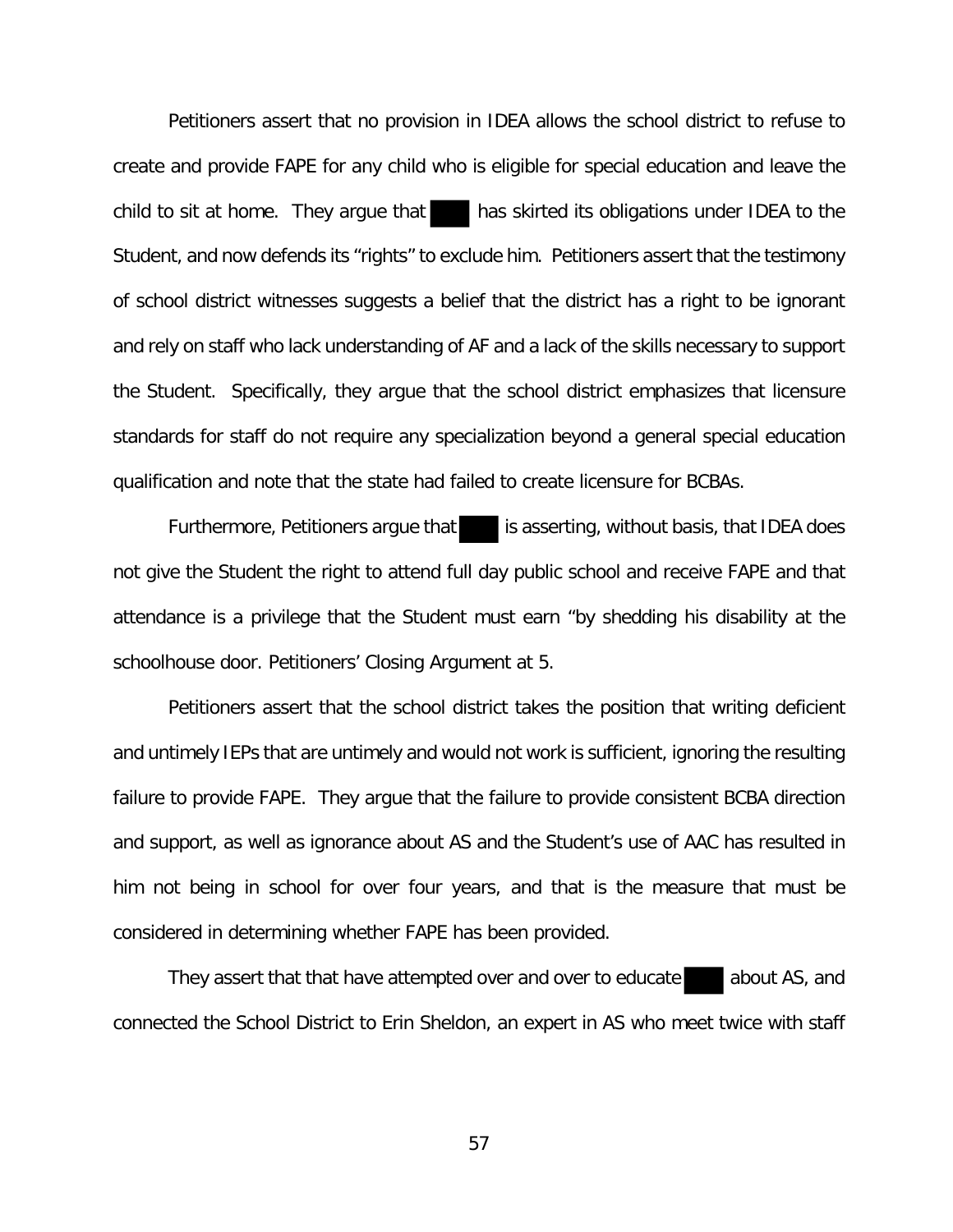and provided a report with her recommendations. They note that the Student will always have AS, with its accompanying features, and the District must reform itself to meet his needs. They argue that IDEA does not require the Student to meet the District's needs; it requires the District to meet the Student's needs, citing 20 U.S.C. § 1440I(1). They argue that they had no knowledge of AS when their son was diagnosed, but they became knowledgeable about it and learned to help their son learn how to communicate with AAC and encouragement. They argue that the School District cannot abandon him because AS is an unknown or complex disability, or because delivery of his education requires significant knowledge, training, and support.

### The District's Overview of the Case in its Closing Argument

The District argues in its Closing Argument that the unrefuted and unchallenged evidence presented at hearing clearly demonstrates that the program of services developed, delivered, and proposed for the Student were "reasonably calculated to confer educational benefit" and the District has complied with all applicable regulations for the provision of educational services under federal and state IDEA law. Closing Argument at 1-2. **argues that the evidence at hearing established the differences of** opinion with regard to the appropriate scope and type of services necessary by those who work with the Student and the family who presented no evidence of a different approach. Id. at 2. The argues that there is no evidence of wrongdoing on the part of the District and no evidence that FAPE was not provided. It argues that the Student has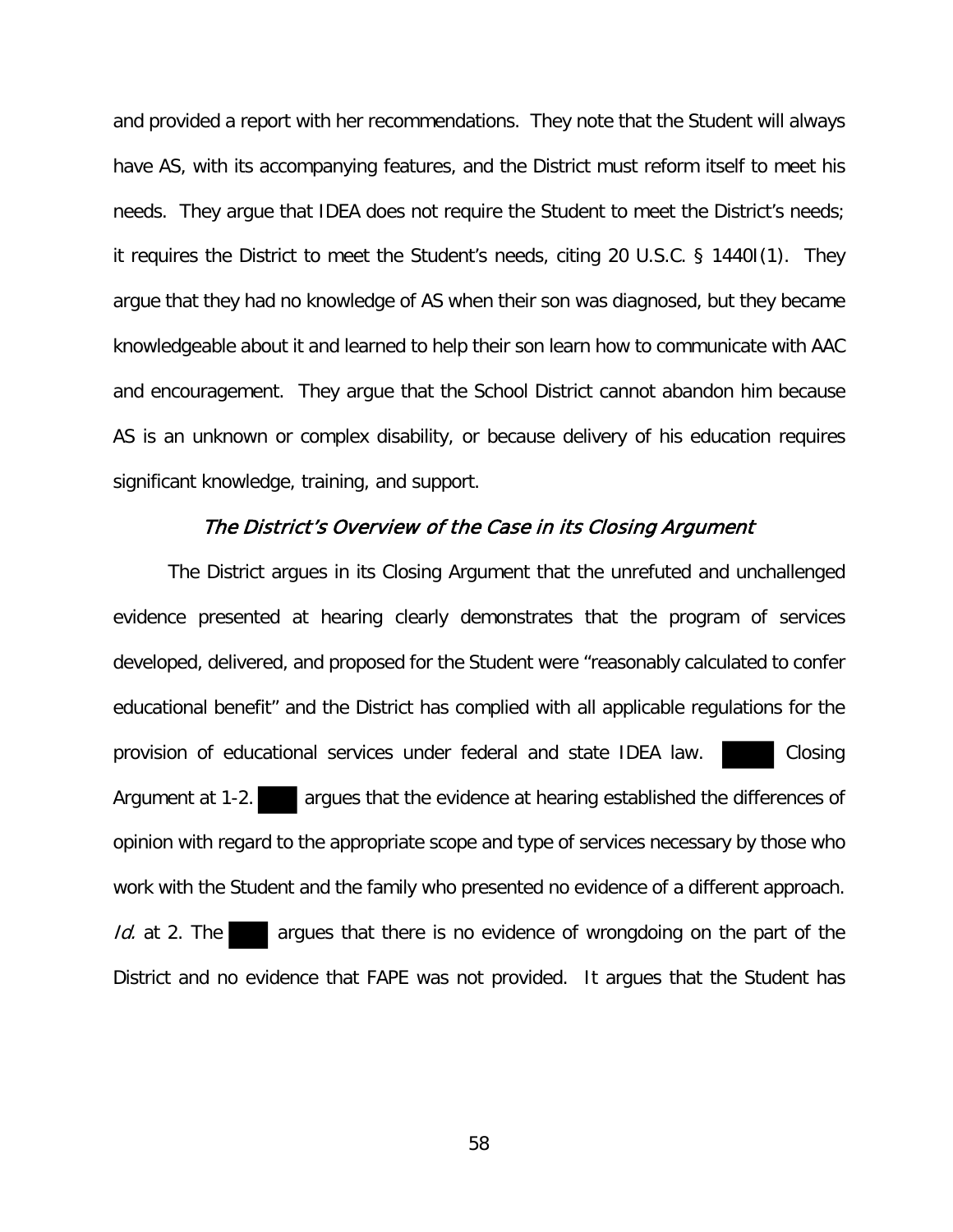received educational benefit from his educational program despite parental interference and student indifference. Id.

 The District also argues that Petitioners have failed to meet their burden of proof, including their burden of persuasion, in this case. Id. at 2-3.

# Statute of Limitations

The claims raised by the Petitioners include claims dating back to October 2017. Petitioners filed their Request for Due Process Hearing on April 26, 2021. They acknowledge that the statute of limitations for IDEA is two years, which encompasses the period dating back to April 26, 2019. 20 U.S.C. § 1415(f)(3)(C). Petitioners argue in their Closing Argument that, at that time, the Student had been out of school for the prior two school years beginning in the fall of 2017 and then continued to be out of school for the following two school years through the spring of 2021 (with limited related services and ABA services.) Petitioners' Closing Argument at 7-9.

The parents assert that the District's failure to comply with the DPH 1718-05 settlement agreement results in an exception to the imposition of the two-year statute of limitations. *Id.* at 8. They cite 20 U.S.C. § 1415 $(f)(3)(D)(i)$  which provides an exception to the limitations period "due to specific misrepresentations by the local education agency that it had resolved the problem forming the basis of the complaint." Id.

Petitioners assert that the October 2017 settlement agreement provided that the District would contract with a BCBA "as soon as possible" who would meet with the Parents and the Student, meeting with the District to obtain staff input about to how to best assist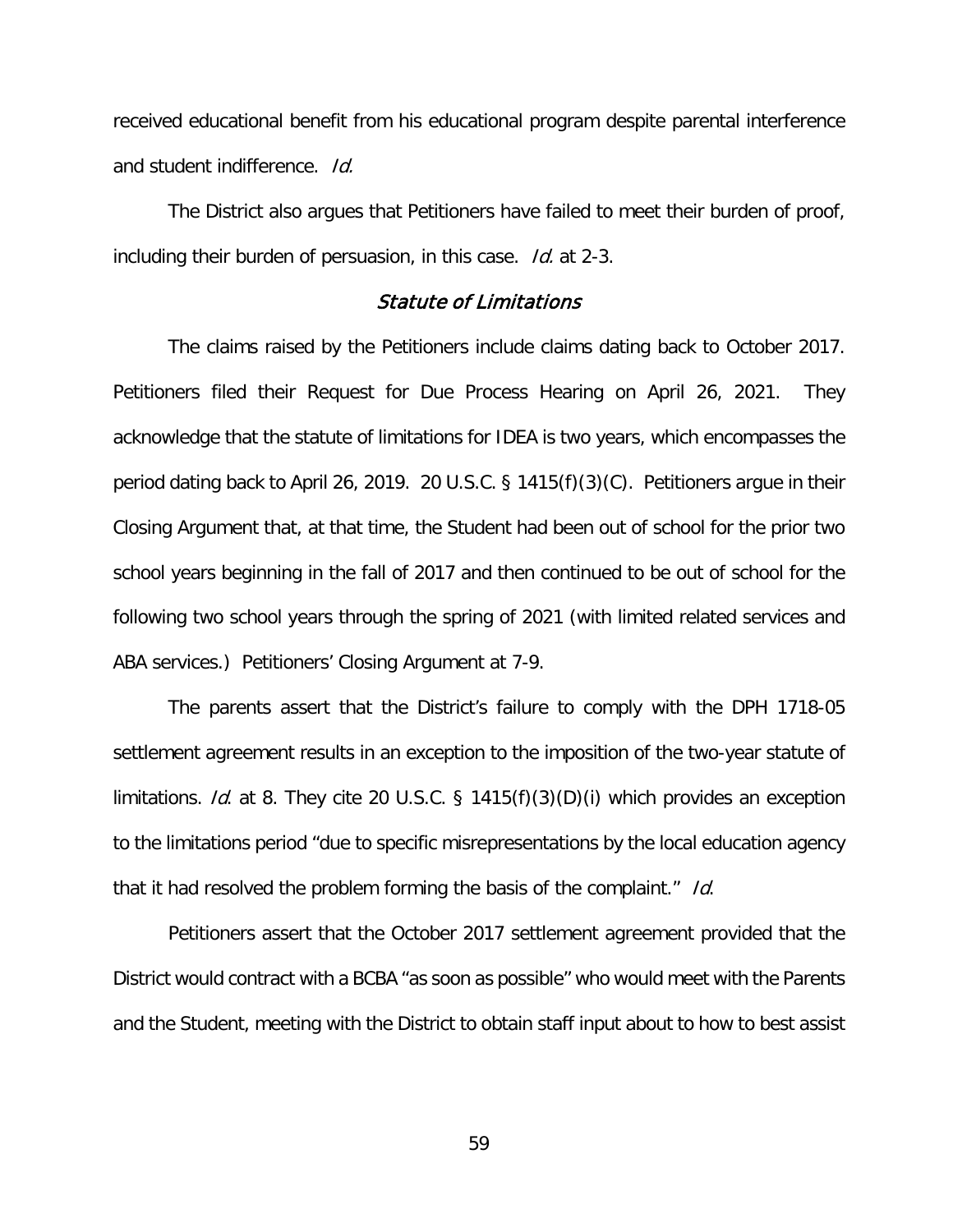the Student to integrate him into school on a full time basis, and create a written report with recommendations for reintegration of the Student into school and schedule services for provision of support to the Student and staff training. Petitioners argue that there is no evidence that the District ever contracted with a BCBA to perform any of the foregoing tasks, or that it ever told the various BCBAs about these expectations.

Petitioners further argue that the settlement agreement required to conduct an IEP meeting within one week of the issuance of the BCBA's recommendations to create a reintegration plan with an IEP date of no later than January 1, 2018, and that did not occur until November 2018. Further, the IEP did not contain a reintegration plan for full time attending and only provided for 5 hours which would not begin until the entire team reviewed a support plan for the Student, which never occurred.

Petitioners argue that they were led to believe that the District was moving forward, acting in good faith, and intended to comply with the requirements to get L.S. back to school. However, they argue that it became apparent in 2019 that the District was stalling and not acting to return the Student to school. Consequently, they filed their state complaint with NMPED, asking the NMPED to order action to get L.S. to school. When that filed, COVID hit and school campuses shut down. Petitioners argue that this resulted in new excuses by the District for failing to provide education.

The District argues in its Closing Argument that the applicable statute of limitations bars any claims for any time period before April 25, 2019. Closing Argument at 4. Thus, it argues that the school years at issue in this proceeding begin with May of the 2018-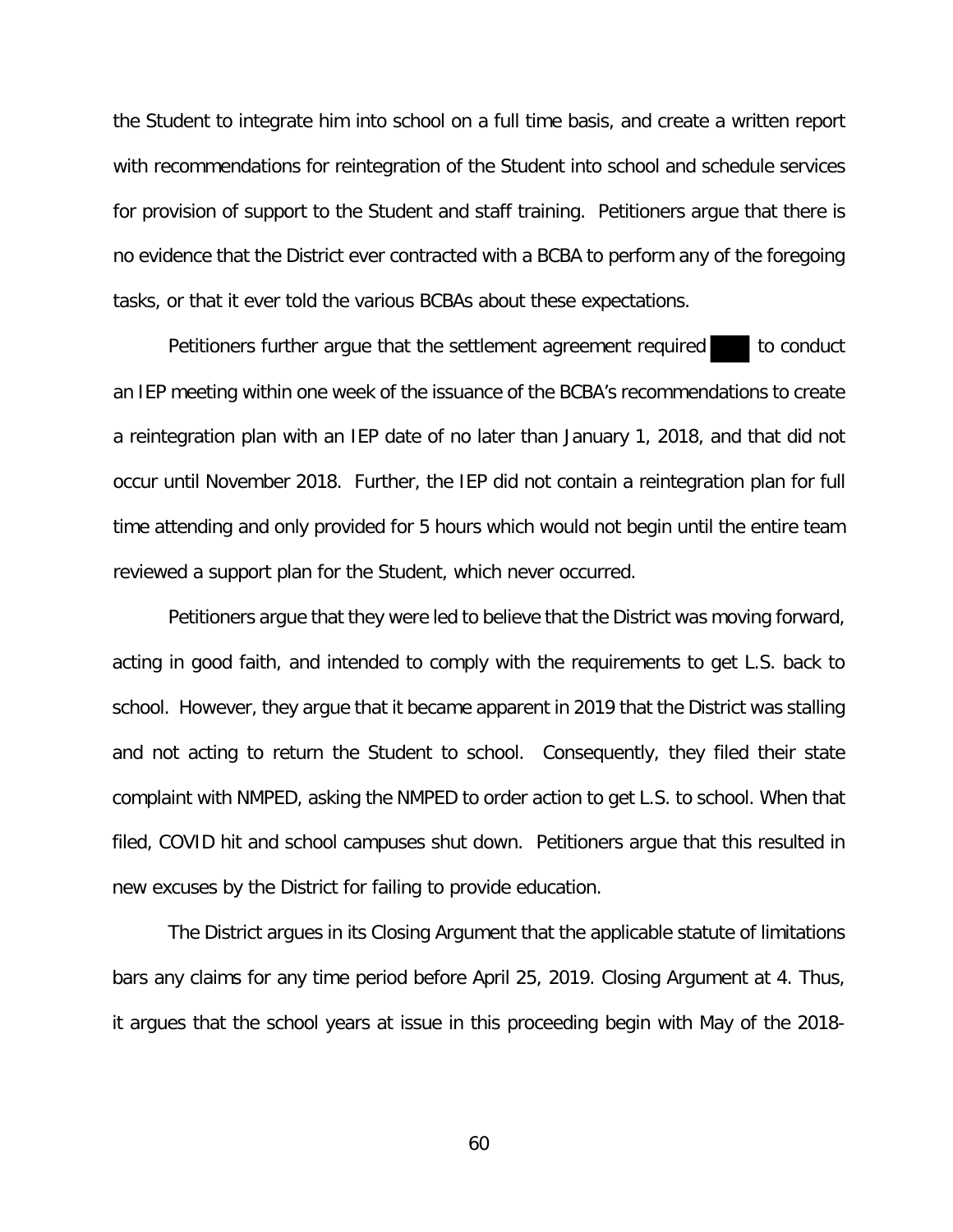2019 school year, the 2019-2020 school year, and the 2020-2021 school year through April 26, 2021. The District also argues that these time periods must be considered in light of distant learning environments during spring 2020, from August 2020 through February 2021, and a hybrid model from February through May 2021. The District does not address the issue of whether the exception to the statute of limitations found in 20 U.S.C. § 1415(f)(3)(D)(i) applies. The District also did not propose any Conclusions of Law related to the effect of the statute of limitations or exceptions to it.

The DPHO finds that the allegations Petitioners make in support of their argument that the exception to the statute of limitations found in 20 U.S.C. § 1415(f)(3)(D)(i) serve to make the exception applicable. Consequently, the DPHO will consider the claims and allegations of the Petitioners dating back to October 2017.

#### The Effect of COVID on this Case

Petitioners acknowledge that school districts across New Mexico were closed to students for in-person learning in March 2020 as a consequence of the COVID pandemic. They also assert, however, that by August 2020, New Mexican schools were encouraged to prioritize the learning needs of students with disabilities and provide small group instruction for them on school campuses. Petitioners' counsel argued in her opening statement that federal and state guidance was that students with disabilities were most at risk and many students with disabilities should be attending in small groups, but never offered that service. Petitioners do not specify the "guidance" they rely upon for this argument.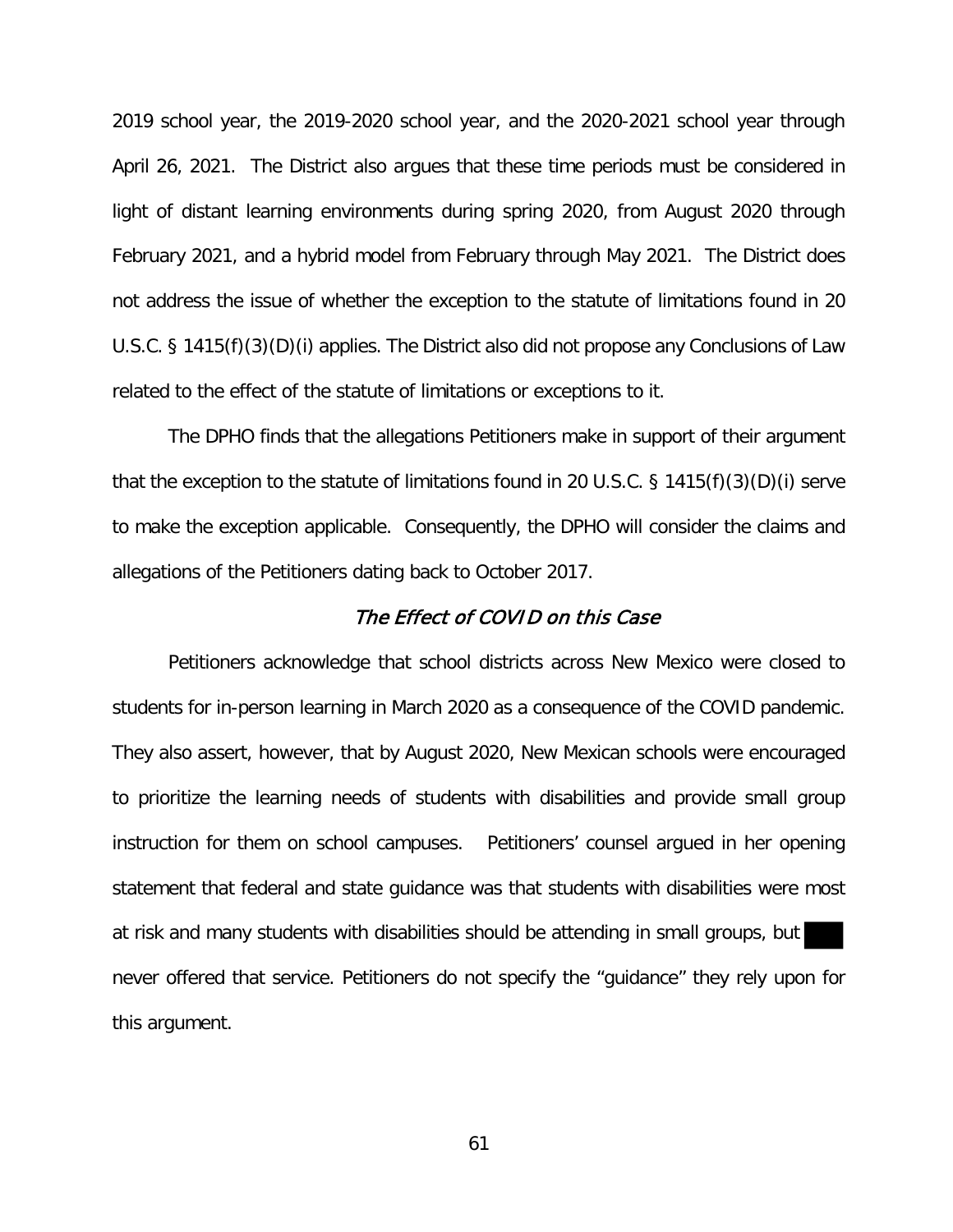Petitioners argue that opted to offer no in-person instruction for students with disabilities until some students were allowed to participate in small group instruction in February 2021, and "all students" returned to in-person learning in April 2021. They argue that during this time period,  $\Box$  failed to reach out to L.S.'s parents to convene an IEP team and write an IEP, which was due on May 1, 2021, for him at the high school.

The District acknowledges the closure of schools due to the COVID pandemic, and states it provides one of the reasons that L.S. has not been in school, but it does not address specifically the Petitioners' argument that L.S. could have participated in small group instruction beginning in April 2021 (other than its argument that full-time in-person schooling is not appropriate for this student.)

The evidence related to this issue has not been well-developed. There is evidence, for example, the testimony of  $\blacksquare$ , SLP, that L.S. should be in a classroom with small group instruction of no more than three students when he returns to school. FOF 54. However, any return to school for L.S. must be carefully considered and planned, and the decision to do so must be made in the context of an independent educational evaluation as discussed below in the Relief section of this Memorandum Decision.

# Denial of FAPE

Petitioners argue that L.S. has never been provided education by any teacher or therapist on a school campus with other students for more than four years. They argue that the minimal related service minutes by Zoom, dependent on parent participation, for summer 2020 and the 2020-2021 school year; the BCBA clinic time divorced from any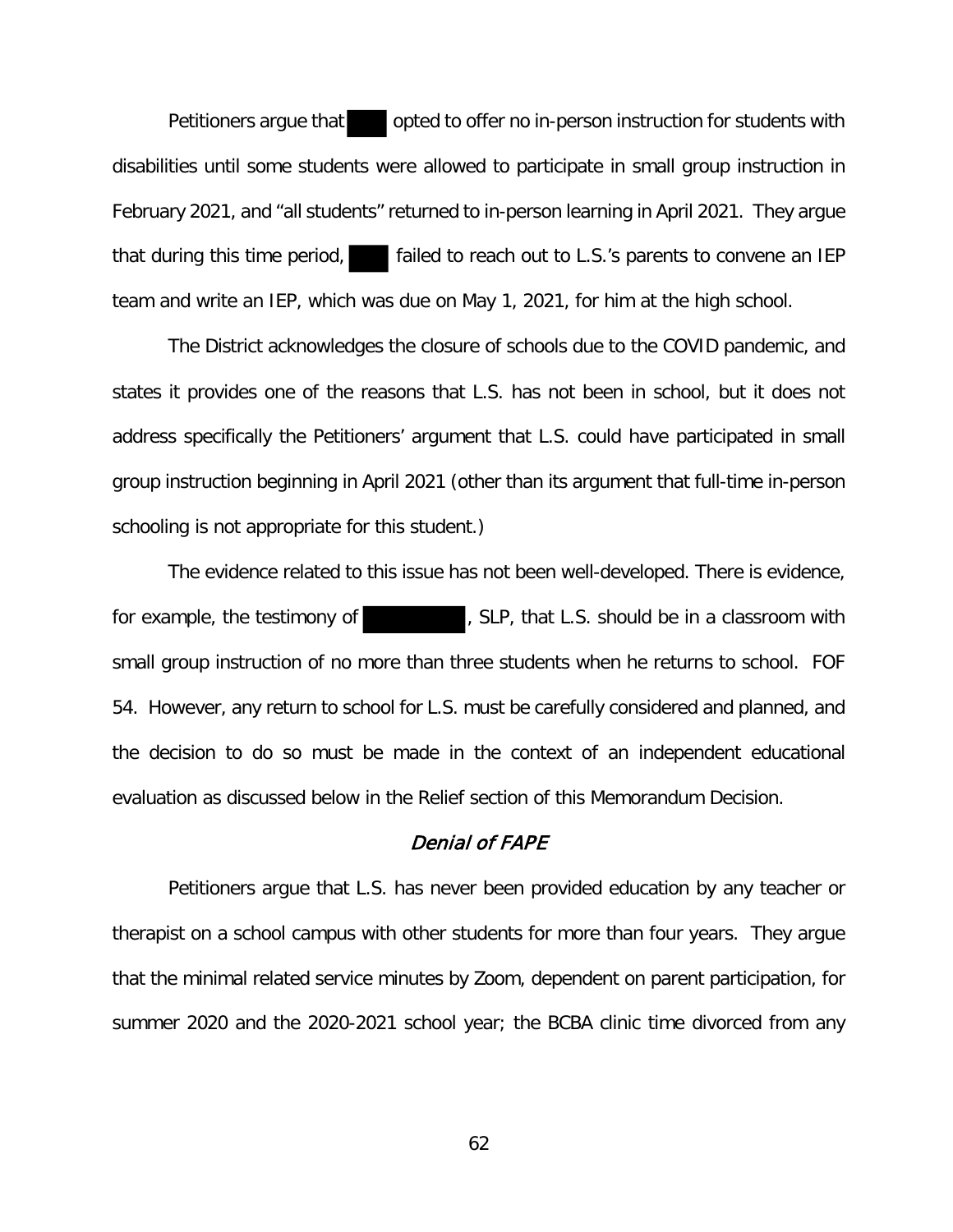school goals, has not been provided in his LRE and has not provided meaningful education, allowed him to meet challenging objectives, or given him any access to his peers, in violation of decisions in *Endrew F. v. Douglas Co. Sch. Dist.*, \_\_\_ U.S. \_\_\_ 137 S.Ct. 988, 1000 (2017), and L.B. v. Nebo School Dist., 379 F.3d 966, 976 (10<sup>th</sup> Cir. 2004). Petitioners argue that it is impossible to conclude that FAPE has been provided for the last 4+ years under the facts of this case. Petitioners' Closing Argument at 12.

The District argues that any claim of failure to provide FAPE must be weighed against the foregoing efforts by the District, the Parents' delays in response, and the Parents' demand for full school day attendance despite a different recommendation from the outside provider. The District argues that there was "no evidence tendered either documentary or testimonial that supported the claim that the student should attend school fulltime from the moment he began to receive services." Written Closing Argument at 5.

The District argues that there is a two-part test for the determination of the issue of whether a student has an appropriate educational plan, as follows:

1) Has the state complied with the procedures set forth in the IDEA?

2) Is the IEP developed through the IDEA's procedures reasonably calculated to enable the child to receive educational benefits? See Bd. of Educ. V. Rowley, 458 U.S. 176, 206-207(1982).

In discussing the application of the foregoing test, the District first addresses the composition of the IEP Team. The Student's IEP Team, according to the District, included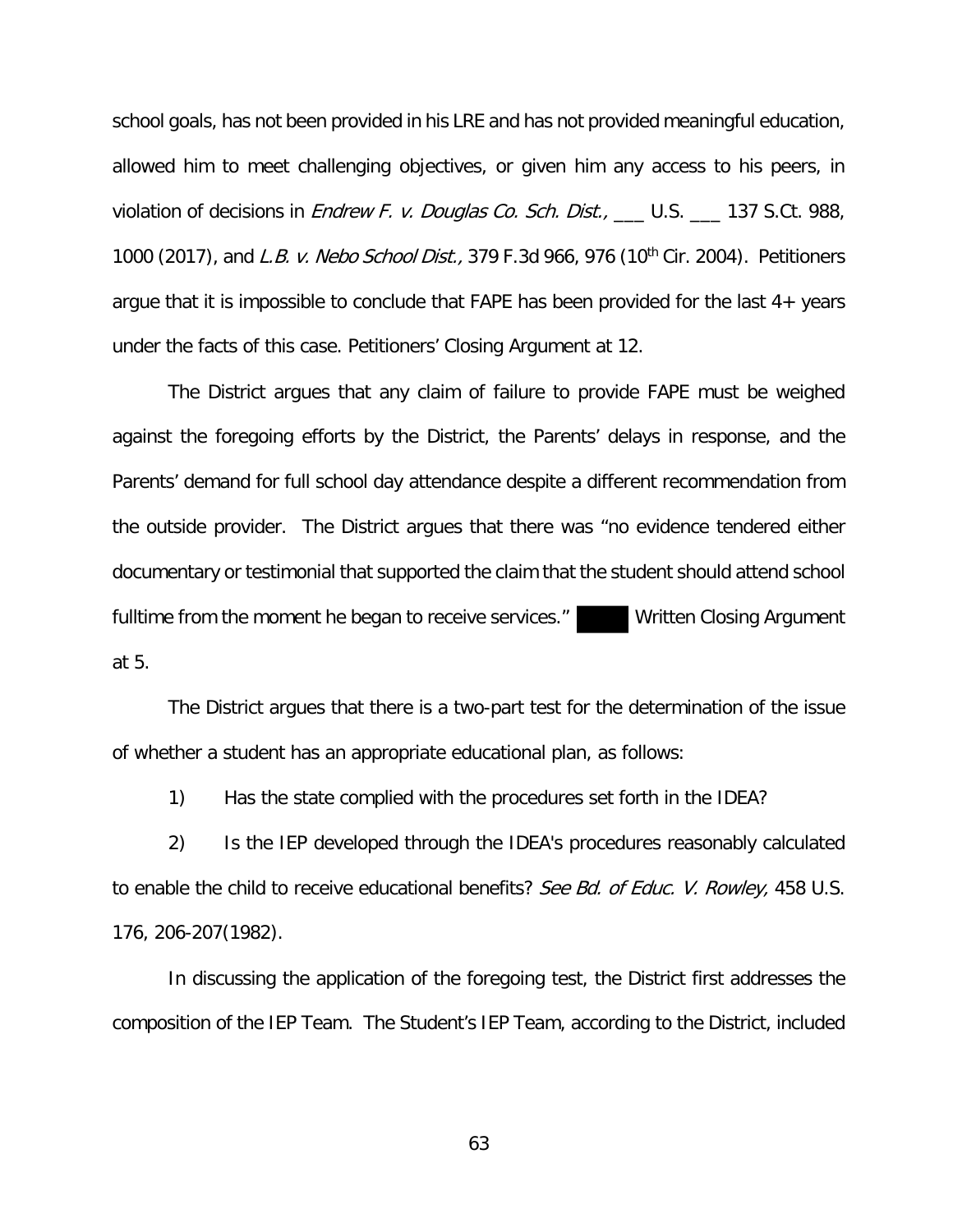District personnel with ample qualifications, information, and knowledge to design an appropriate educational program to meet the Student's educational needs. The District argues that school districts are not required to include an expert on the Parent's "preferred exceptionality" on the IEP team. Written Closing Argument at 8. It further argues that the Parents were fully entitled to invite an expert with some other expert opinion to attend the IEP meeting if they so desired.

In response to the Parents' argument that the District had no staff with expertise in Angelman's Syndrome, the District notes that all District personnel who work with this Student are amply qualified to deliver appropriate services. It argues that the appropriateness of the Student's IEP depends largely on the qualifications of the people who are designing and delivering the education program, and the District's staff possesses the necessary experience, knowledge, and expertise. Id. at 8-9. The District further argues that where additional expertise was not available or additional support needed, the District went outside of internal resources and secured the services of a BCBA at District expense. Id. at 9.

Turning to the *Rowley* test to determine whether FAPE has been provided, the DPHO must determine whether (1) the school has complied with the procedures set forth in the IDEA, and (2) whether the IEP developed through the IDEA's procedures reasonably calculated to enable the child to receive educational benefits? See Bd. of Educ. V. Rowley, 458 U.S. 176, 206-207(1982).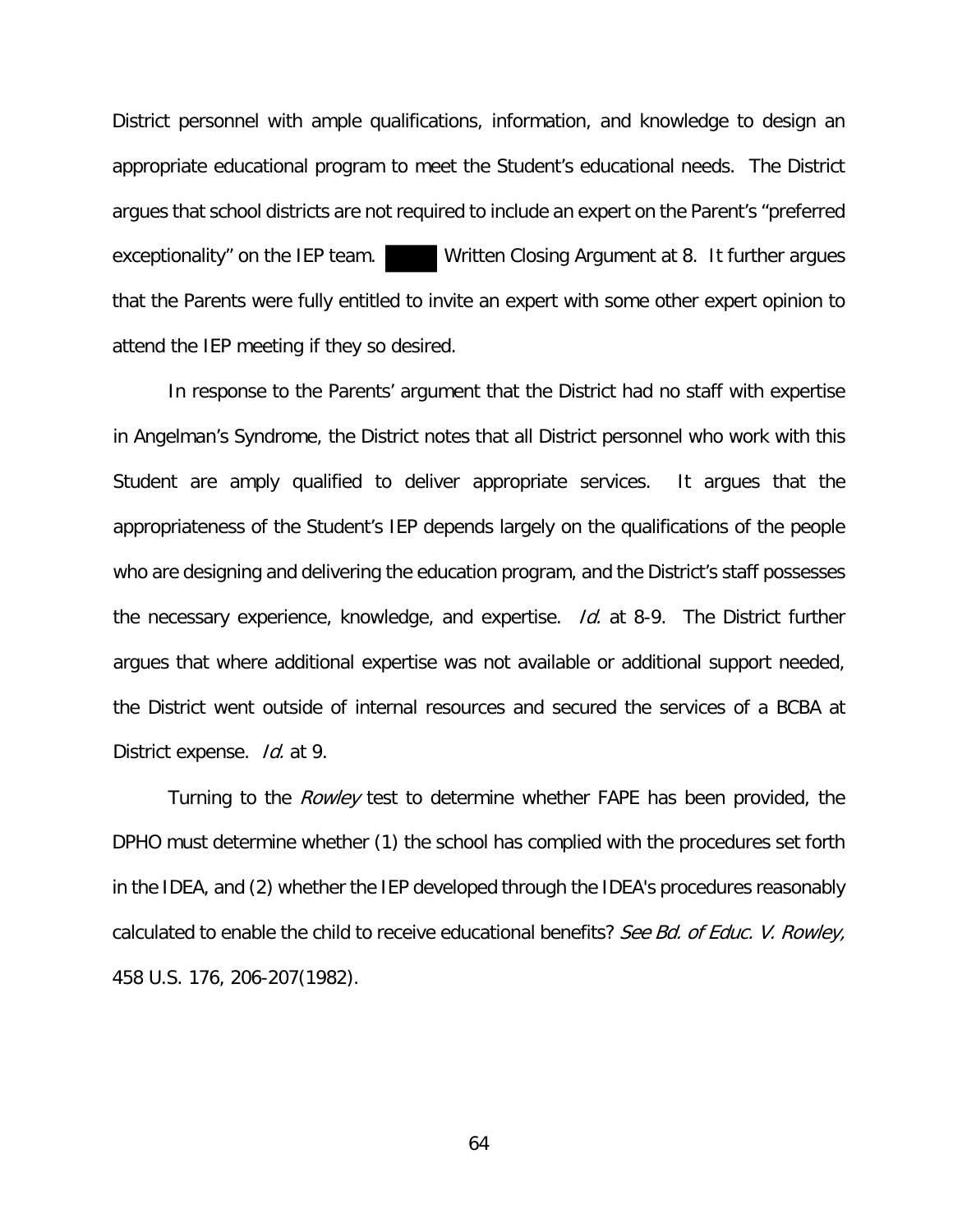The failure of the District to provide any classroom education to L.S. for a period of more than four years, beginning with the 2017-2018 school year, amount to a failure to provide FAPE. This failure amounts in part to both a procedural failure (by failure to complete the annual IEP that was due in May 2021), and a failure to meet the requirement that IEP procedures were reasonably calculated to enable the Student to receive educational benefits (by failing to provide the Student with a classroom education for over four years).

The failure to conduct an IEP by May 1, 2021, was a violation of 34 C.F.R. § 300.323(a).

The DPHO agrees with Petitioners that the ancillary service minutes in the summer of 2020 and the 2020-2021 school year and the BCBA clinic time divorced from any school goals has not been provided in his LRE and has not provided meaningful education, allowed him to meet challenging objectives, or given him any access to his peers, in violation of decisions in *Endrew*, 137 S.Ct. 988, 1000 (2017), and L.B. v. Nebo School Dist., 379 F.3d 966, 976 (10<sup>th</sup> Cir. 2004). In failing to provide classroom education, the IEPs developed by the District were not "appropriately ambitious" for this Student, in violation of the principles established in the *Endrew* case. 137 S.Ct. at 1000. Further, in failing to have a clear plan for getting L.S. into school the District failed to implement an IEP that reasonably aimed to enable L.S. to make progress. Id. at 999.

The District appears to be making little or no effort to rectify this failure to plan for and achieve a return to school for L.S. in addition to the lack of a current IEP, the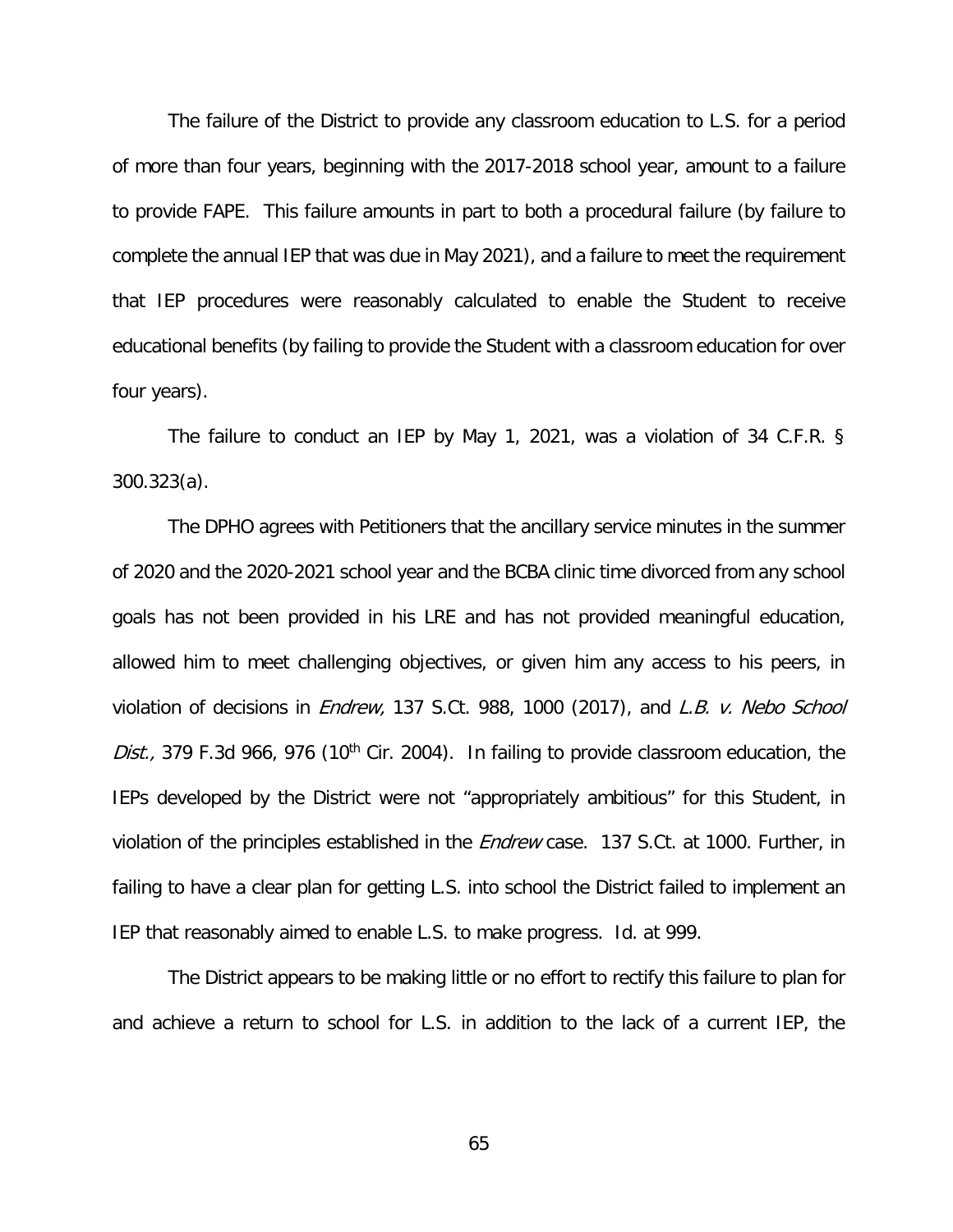testimony of **the Contract of Special Education for the indicates that** she has not done any work on L.S.'s education except for attending a Zoom meeting with NMPED's CAP monitor and reading some documentation. She has not been assigned any particular role or duties with regard to his education. She has not tried to determine what needs to be done for L.S. to return to school. FOF 41.

In addition, the following are some additional key facts support related to whether the District has denied FAPE to the Student:

- L.S. has not been provided any education on a school campus for more than four years (2017-18; 2018-19; 2019-20, 2020-2021.)
- has no current IEP for L.S. and no plan for receipt of education for the 2021-22 school year, which began on August 4, 2021.
- The LEA did not provide L.S. with IEP goals for academics and access to the general curriculum.

In addition, the expert report of Erin Sheldon, M. Ed. supports the conclusion that L.S. is capable of a more challenging learning environment. Petitioners' Exhibit 31 at 9. She stated that Erin lacked an appropriately challenging and engaging academic curriculum. Id.

In short, the failure to provide a classroom education for over four years is not reasonable. *Endrew F.* 137 S. Ct. at 999. Further, the District's explanations for why that occurred do not justify the fact that L.S. is not participating in any classroom experience. In response to the District argues that any claim of failure to provide FAPE must be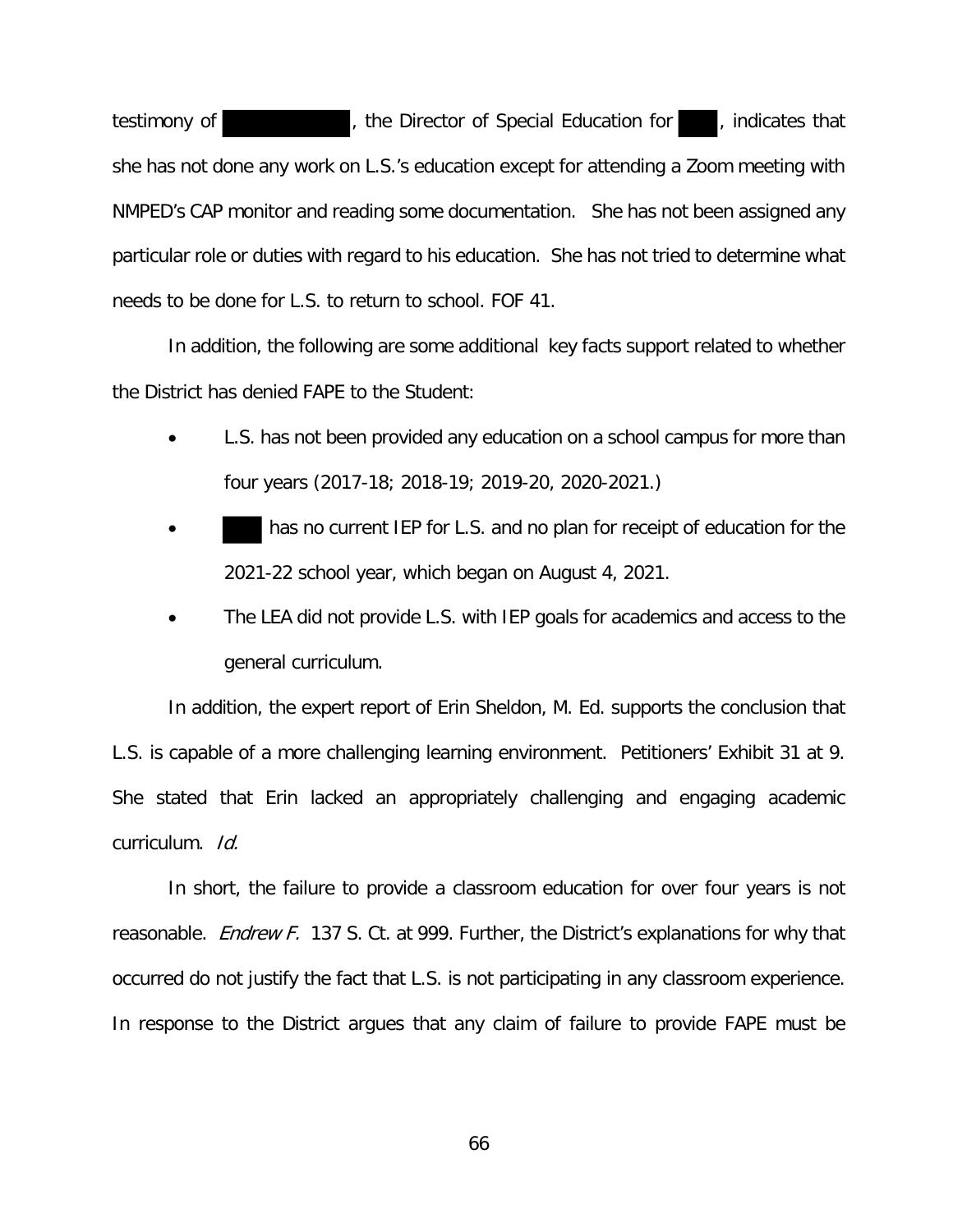weighed against the efforts by the District, the DPHO finds that the District's argument is not persuasive. Deference is to be given to the expertise and exercise of judgment by school authorities, and parents are given the opportunity to fully air their opinions. Endrew, 137 S.Ct. at 1001. The efforts made by the District have been considered, but the DPHO finds that they were not appropriately ambitious. The failure to provide a classroom education for over four years cannot simply be accounted for by factors like the Parents' delays in response, the Student's attendance issues, or the Parents' demand for full-day classroom attendance. First, any delays in response must also be considered in light of **extensive participation in L.S.'s experiences with ancillary** services on Zoom.

To be clear, it has not been established that it would be appropriate for L.S. to return to a *full-time* classroom today. That issue should be considered in the context of an independent educational evaluation pursuant to 34 CFR § 300.502(d), as discussed below in the discussion of remedy. Nevertheless, it is not reasonable to conclude that the failure to provide classroom education for over four years was appropriately ambitious. The record does not include any serious efforts by the get L.S. back in the classroom. The DPHO recognizes that there were, for example, behavioral issues with L.S. but those experiences do not justify keeping out of school for extended periods of time. It is troubling that L.S. has had no classroom in-person instruction over the last four years from in reading, math, and written language. It is also troubling that the District has not conducted an FBA or BIP for over four years, and that there has not been a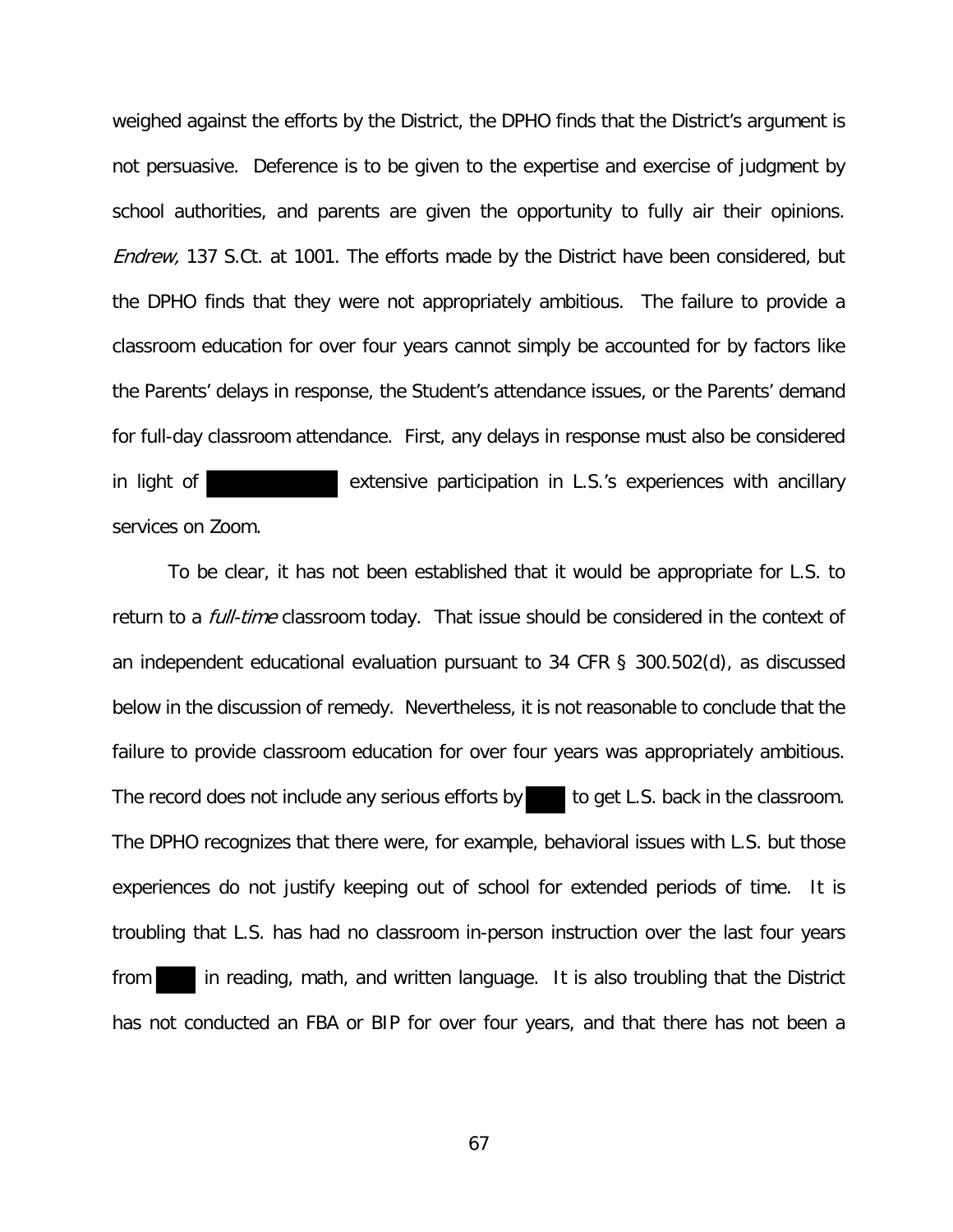comprehensive assessment of the Student since 2014. These issues also contribute to a determination that FAPE has been denied.

Thus, the Petitioners have met their burden on the issue of the denial of FAPE.

### Related Services and BCBA Services

Petitioners assert that by definition, FAPE includes "related services." 20 U.S.C. § 1401(9). Petitioners argue that the only related services L.S. has received on a campus since 2016-2017 are speech, occupational therapy, social work, physical therapy provided remotely through Zoom, beginning in the summer of 2020. Some of the individuals providing therapy lacked the ability to use AAC and allow L.S. to communicate with them, and all were dependent upon Parent's attendance to redirect and re-instruct L.S. on any given task. They further argue that the purpose of related services is to allow students to make progress in the general curriculum and participate in education with other children, under 20 U.S.C. § 1414(d)(1)(A)(i)(IV)(bb) and (cc). Petitioners argue that these purposes were not served by the therapy. Petitioners' Closing Argument at 10-11.

Petitioners argue that each school year that was lost meant that L.S. was deprived of 1080 hours per year. Petitioners argue that should not be allowed any "credit" for therapy offered through Zoom, which they assert was totally reliant on the participation of the Parent and divorced from any other access to education during summer 2020 and the 2020-2021 school year. *Id.* 

Petitioners also argue that BCBA services given to the Student in the past should not be given "credit" for and the district's long-standing failure to provide FAPE.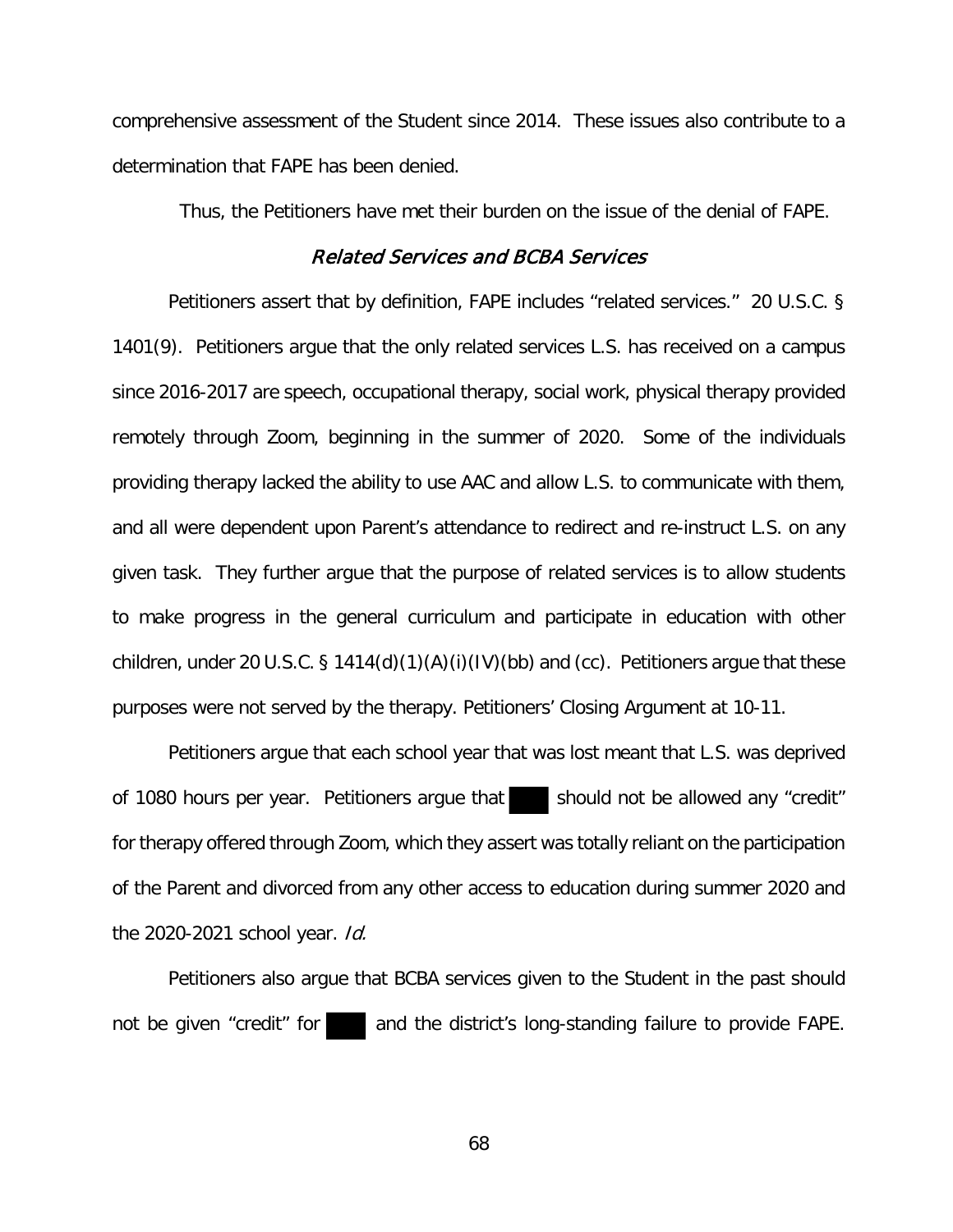They argue that the private BCBS services sought were for the purpose of creating the façade that L.S. received FAPE because he worked with BCBAs in private clinics. Petitioners assert that the services were divorced from the provision of education by the District and never resulted in L.S.'s receipt of education, and thus did not confer FAPE. Petitioners' Closing Argument at 11-12.

Petitioners argue that the involvement and support of a BCBA are critical for the provision of FAPE, but that must occur in the educational setting, with educators learning from a BCBA and a plan for L.S.'s full time education. Id.

The District disputes Petitioners' claims regarding the education L.S. has received. It states that prior to the beginning of the 2018-2019 school year, it contracted with Dr. Mancil of Autism Learning Partners, who later left that agency and was replaced by Taeja Kluge, who continued to work with L.S. until she left Autism Learning Partners during the spring of 2019.

The District asserts that it has made efforts to secure a BCBA but hiring processes were delayed due to turnover which were not controllable by the District. However, the District states that in December 2019, it was able to secure services from PRISM. The District states that efforts were made to schedule an IEP meeting to begin services. An IEP meeting was not held; instead, Petitioners filed a state complaint against the District in December 2019 and a corrective action plan was issued in January 2020.

The District states that it thereafter contracted with Autism Learning Partners to work with L.S. again. However, it states that "it is unclear what happened" and the District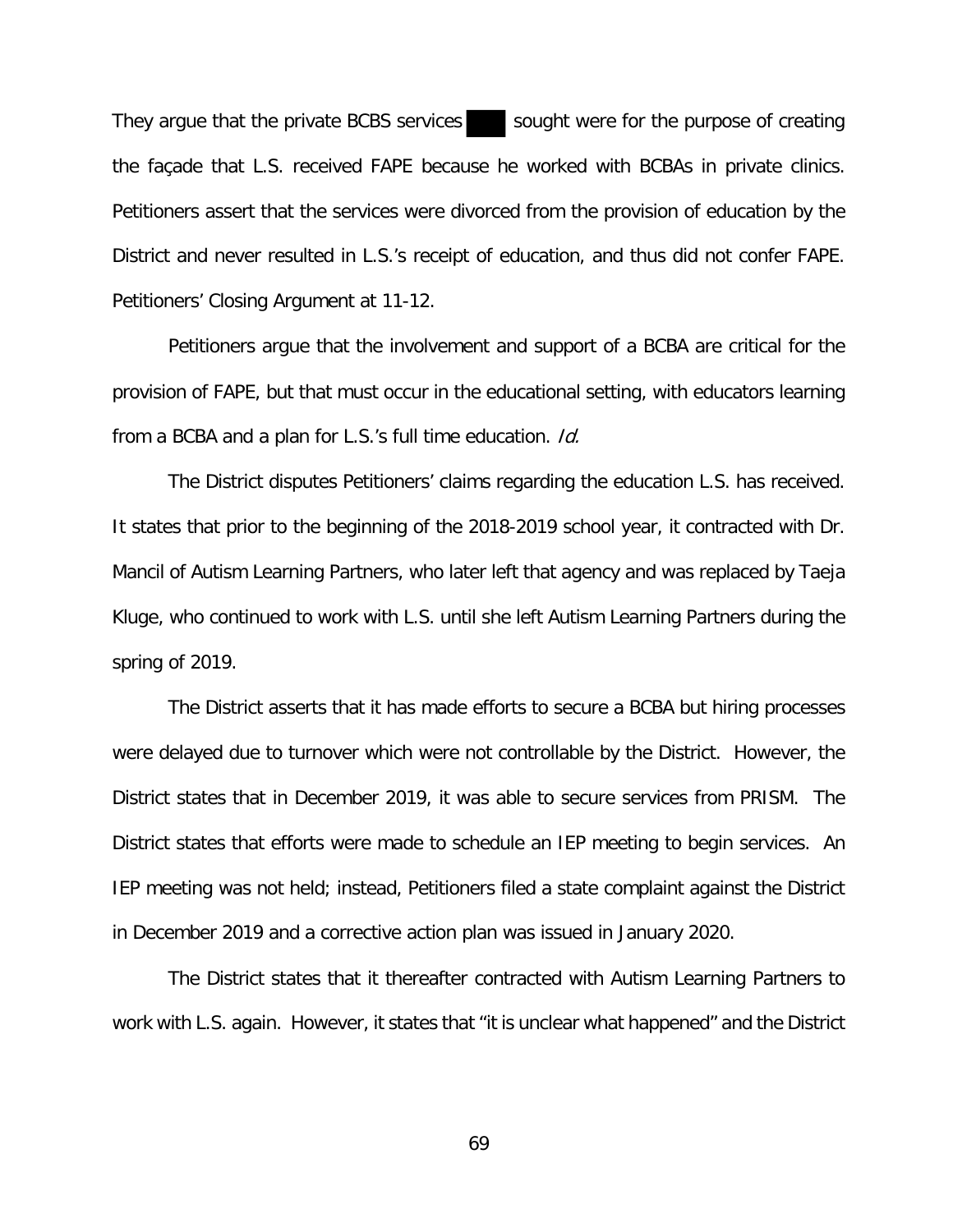turned to PRISM again. Written Closing Argument at 5. PRISM was scheduled to work with L.S. after spring break 2020. The District states that it was thereafter shut down and did not return to school campuses for the rest of the school year.

Continuing the chronology of educational services, the District states that during the summer of 2020 it provided SLP services and other ancillary services along with functional skills in a remote fashion. Finally, the District states that upon the start of the 2020-2021 school year, the Student was offered ancillary services: speech, BCBA services, and access to classroom services in the CEL program.

The District acknowledges that there were gaps in the provision of services; they argue that the gaps were the result of lack of BCBA support services and availability and parental demands that anything short of a full school day was not acceptable. The District argues that it made "every effort to secure what the IEP team determined was the best support services for the student and throughout offered services either remotely or when safe in person. Written Closing Argument at 5.

It appears likely that ancillary services for L.S. should continue. However, the precise contours of those services are dependent in part on the recommendations arising out of the individual education assessment ordered by the DPHO.

# Remedy for Denial Under FAPE

Petitioners note that the last comprehensive evaluation of L.S. took place in 2014; with the addition of some more current information related to communication and technology in the Assistive Technology evaluation in 2018 as part of the due process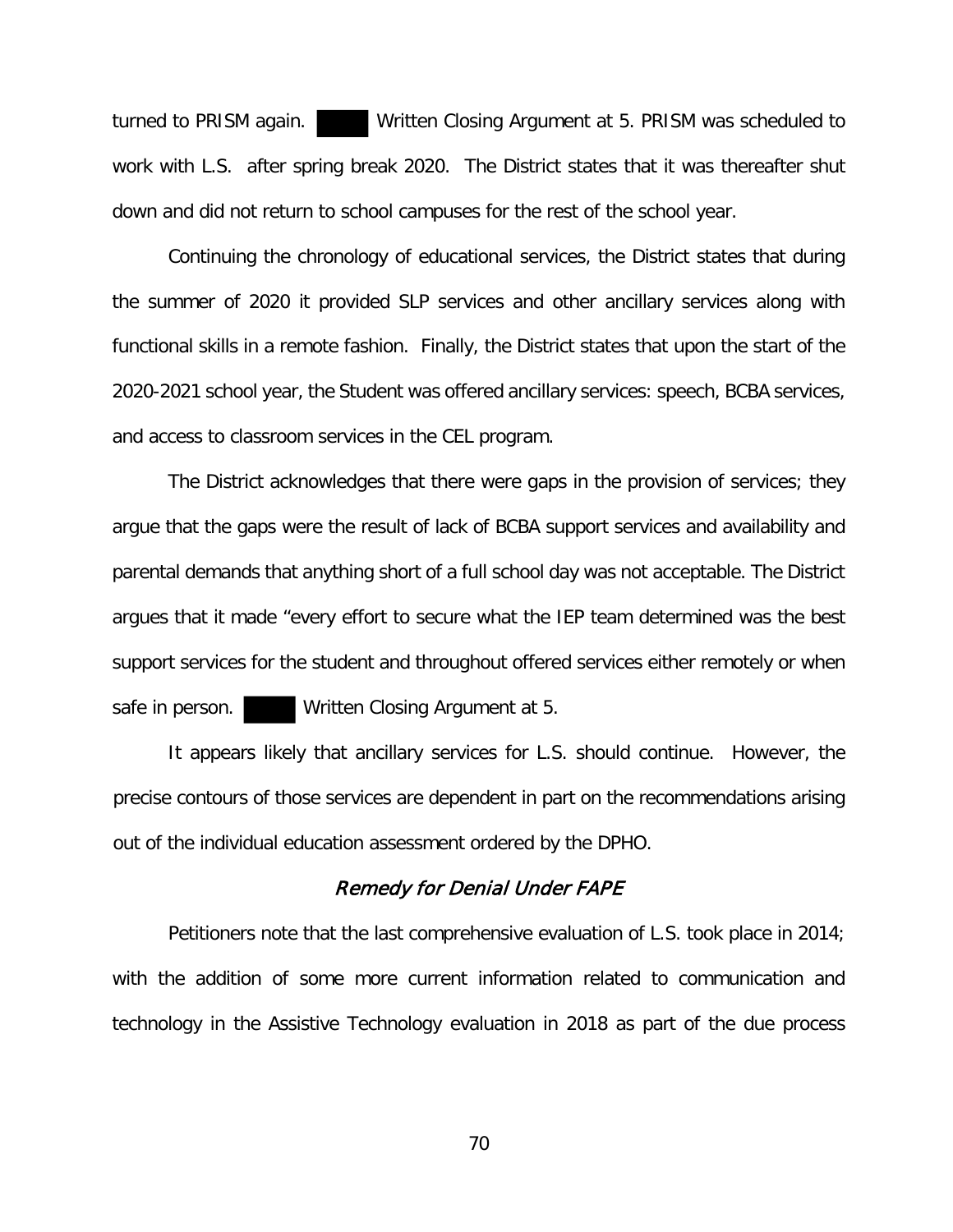settlement in 2017. Thus, Petitioners argue that what is needed is more current information about L.S. from persons with expertise in his disability of Angelman Syndrome in order to devise and implement an informed and supported educational program. They argue that what is needed is an AS expert to work directly with L.S. to assess and write up descriptive and accurate information about his current educational needs, splinter skills, assets, and challenges, and include observations of L.S. in a school environment. Petitioners' Closing Argument at 12-15.

Petitioners argue that the DPHO has the power to order an assessment by an AS expert under 20 U.S.C. § 1415(b)(1) and 34 CFR § 300.502(d). Petitioners request that the DPHO make findings of fact and conclusions of law that L.S. was denied a FAPE, but that information about his current needs is lacking and a plan to develop school district infrastructure is lacking and necessary. Thus, Petitioners seek an order from the DPHO that obtain an evaluation of the L.S.'s current needs by an expert in AS and education for students with AS to report on L.S.'s current profile as a learner, and what the staff, support, and school environment are necessary to meet his needs. Petitioners' Closing Argument at 12-15.

Petitioners further argue that the District should contract with PRISM to design a plan for staff to obtain RBT training and demonstrate competence in basic ABA principles, and then work with PRISM staff at The School with L.S. in attendance on a schedule that can be managed by Parent, once the AS expert report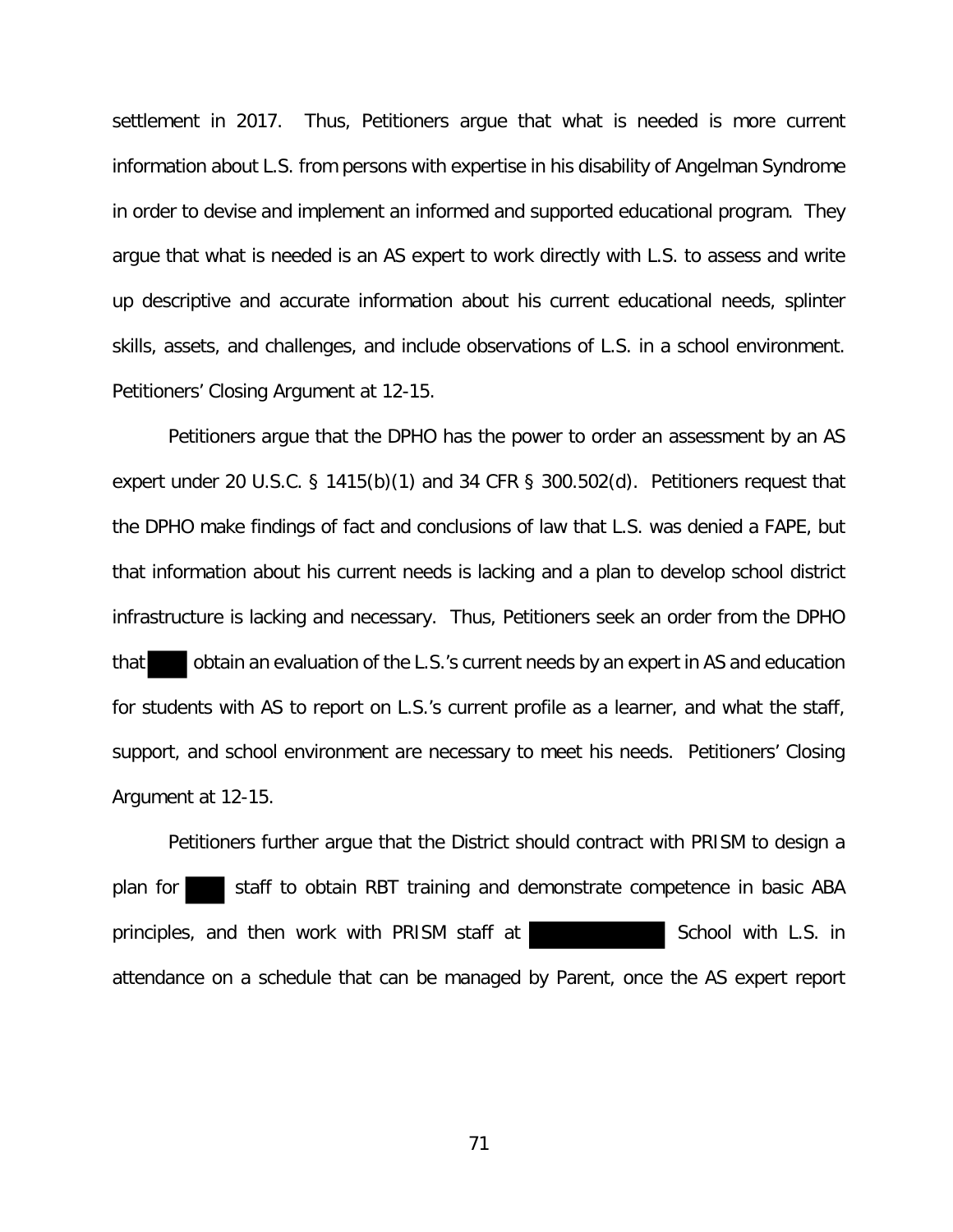makes recommendations and the DPHO issues a final order on remedy. Petitioners' Closing Argument at 12-15.

The District disputes Petitioners' claims that L.S. should be receiving in-person education in a classroom setting. The District argues that L.S. has a significant disabling condition, with a significant cognitive impairment as well as adaptive behavior skills which are far below average. It argues that placement in a general education setting without supports or even with supports would not be appropriate, and that L.S. would be best served in a classroom know as community enhanced learning (CEL). Tr. At 573-574.

The District argues that the evidence shows that the family was interested in receiving services at a time convenient for them. It argues that this is indicated for example when the Student was kept at home due to a medical procedure. The District states that it was told the removal would be for only a few weeks. However, the Student was not returned, and no reason was given. The family also took a vacation in the summer of 2021 and so the Student was not available to begin any form of educational programming until September despite the opportunity to begin in August like the other students. The District also argues that there was no effort to access any of the academic work offered in the CEL class during the 2020-2021 school by the Parents. The District notes that the class at its maximum size would have included 20 children with 7-9 adults for students to receive support in the educational program.

Thus, District argues, if there is a deficiency in the Student's education program, his attendance issues and its adverse impact on his performance must be considered. The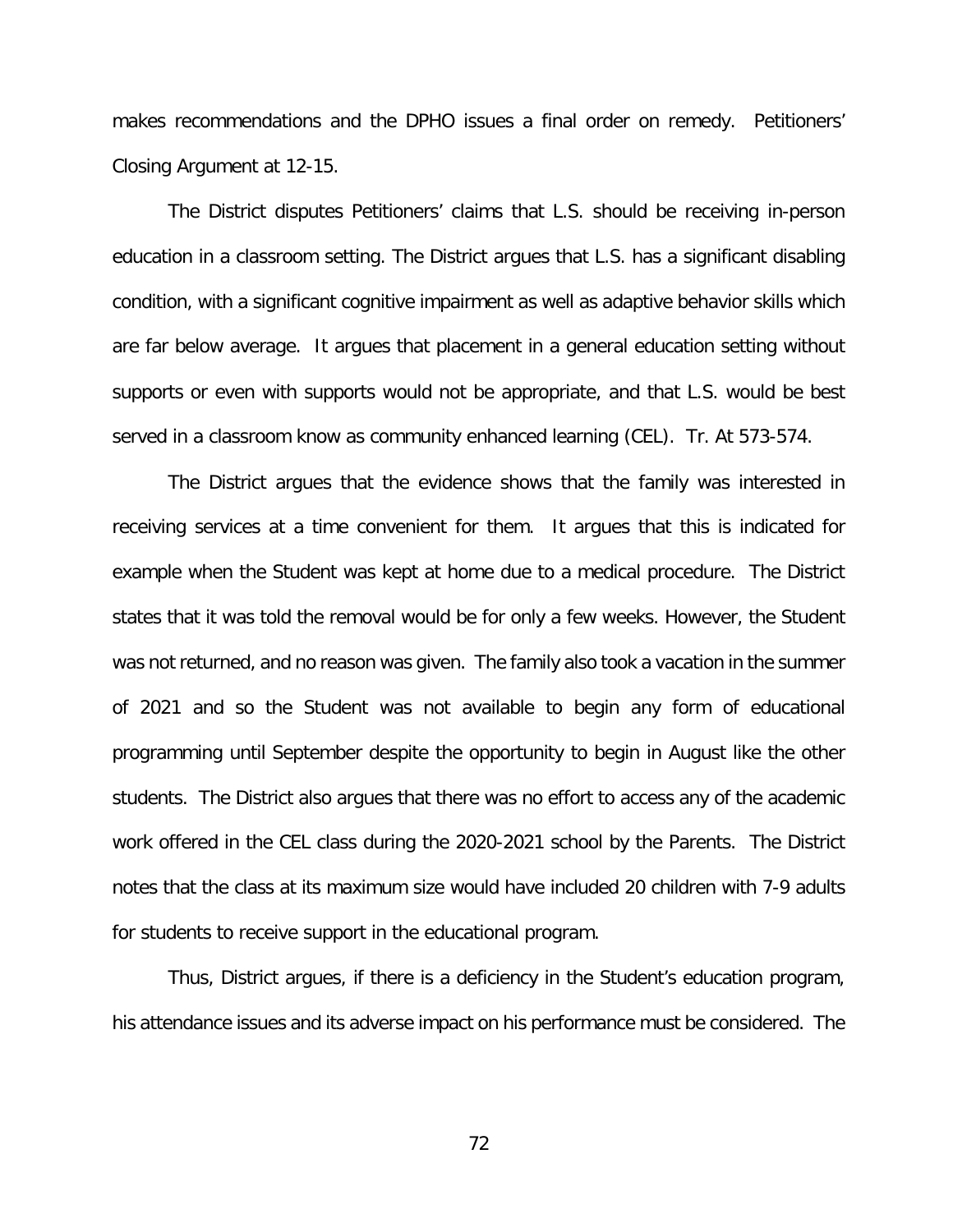District argues that the unchallenged opinion of the educational personnel was that the lack of attendance can and has had a detrimental effect on the Student's performance and progress. It further notes that even when students were invited back to school there were no response from the family despite repeated notifications of the reopening of the schools from several sources.

The District asserts that the dispute in this matter is one of choice of method in providing services as well as where those services should take place. It notes that the Parents seek full day, full time attendance, as well as the option to take the Student out of school for undetermined amounts of time to engage in family-related matters.

The District argues that it has proposed a gradual reentry into school, with a need for consistency in attendance and response to behaviors and level of skills. The District argues that the dispute in this matter has given rise to the Student's removal from school by the Parents, despite the filing of a previous due process case and a state complaint, with a resolution to each, and the District making efforts to fulfill those obligations. The District further argues that BCBA supports are an ancillary service intended to support a student's education program and that personnel and methodology decisions are left to the District. It argues that case law supports the argument that parental preference cannot be the basis alone for compelling a school district to provide a particular educational plan for a child with disabilities. Id. at 10.

The District asserts that the IDEA requires that placement:

1) Be based upon the child's IEP;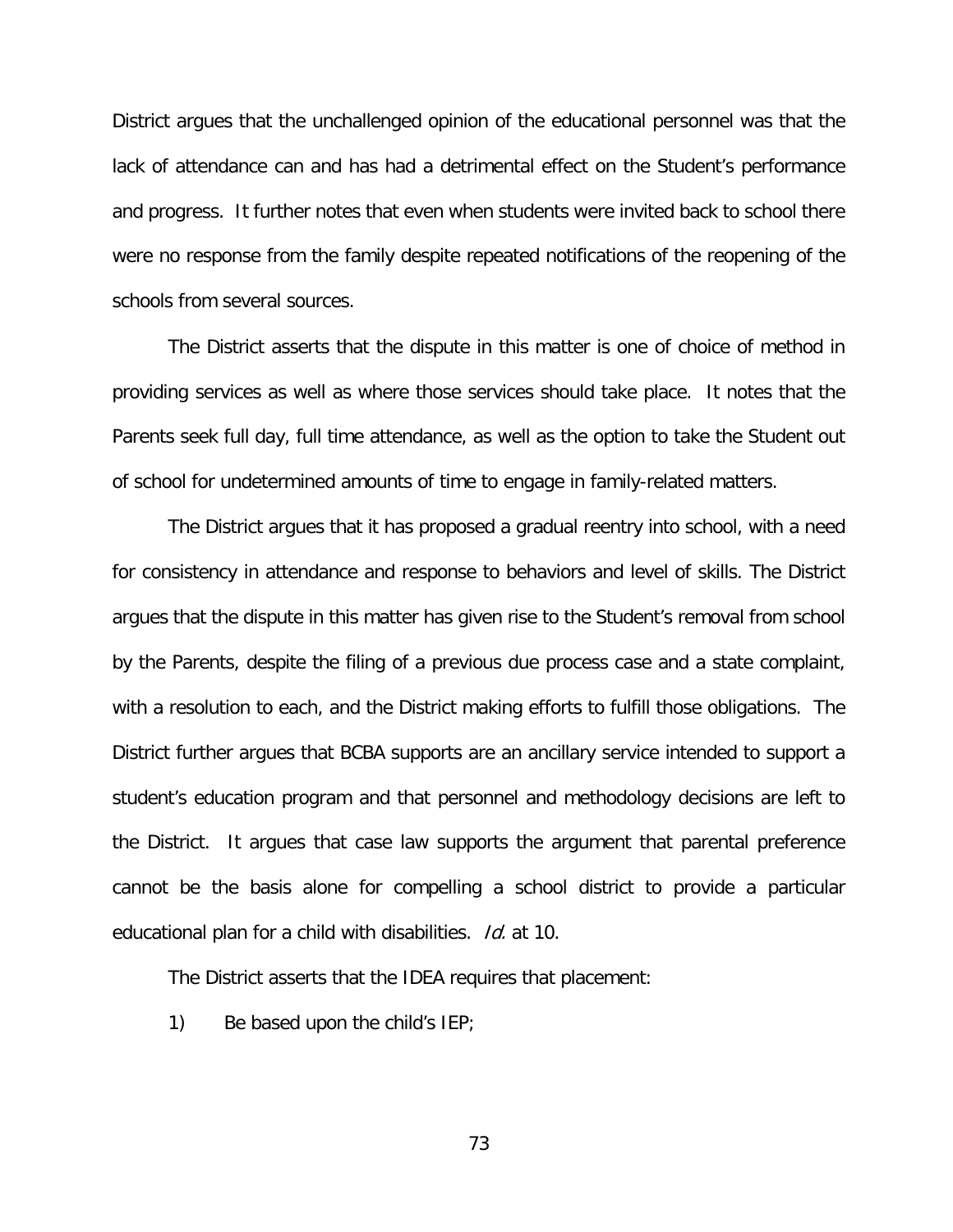2) Allow for the implementation of the IEP;

3) Be as close as possible to the child's home;

4) Is, to the extent appropriate, in the age-appropriate general education setting;

5) Is in the least restrictive environment;

6) Is, unless the IEP requires another arrangement, in the school that he or she would attend if not disabled.

34 CFR § 300.116(b)(2) and 34 CFR § 300.114(a)(2).

The District argues that it may consider the category and significance of the child's disability, the availability of special education and related services, the configuration of the service delivery system, the availability of space, and administrative convenience, but it may not allow such concerns to dictate the child's placement on the LRE continuum. See citations, *Id.* at 11-12.

The District cites 34 CFR § 300.116(a)-(e) for the proposition that, in determining educational placement of a child with disability, the public agency must ensure that (1) the placement decision is made by a group of people, including the parents and others, who are knowledgeable about the child, the meaning of the evaluation data, and the placement options inconformity with the LRE provisions of the CFRs; (2) the placement decision is determined at least annually, based on the child's IEP, and is as close as possible to the child's home; (3) the child is educated in the school that he or she would attend if nondisabled, unless the child's IEP indicates otherwise; (4) consideration is given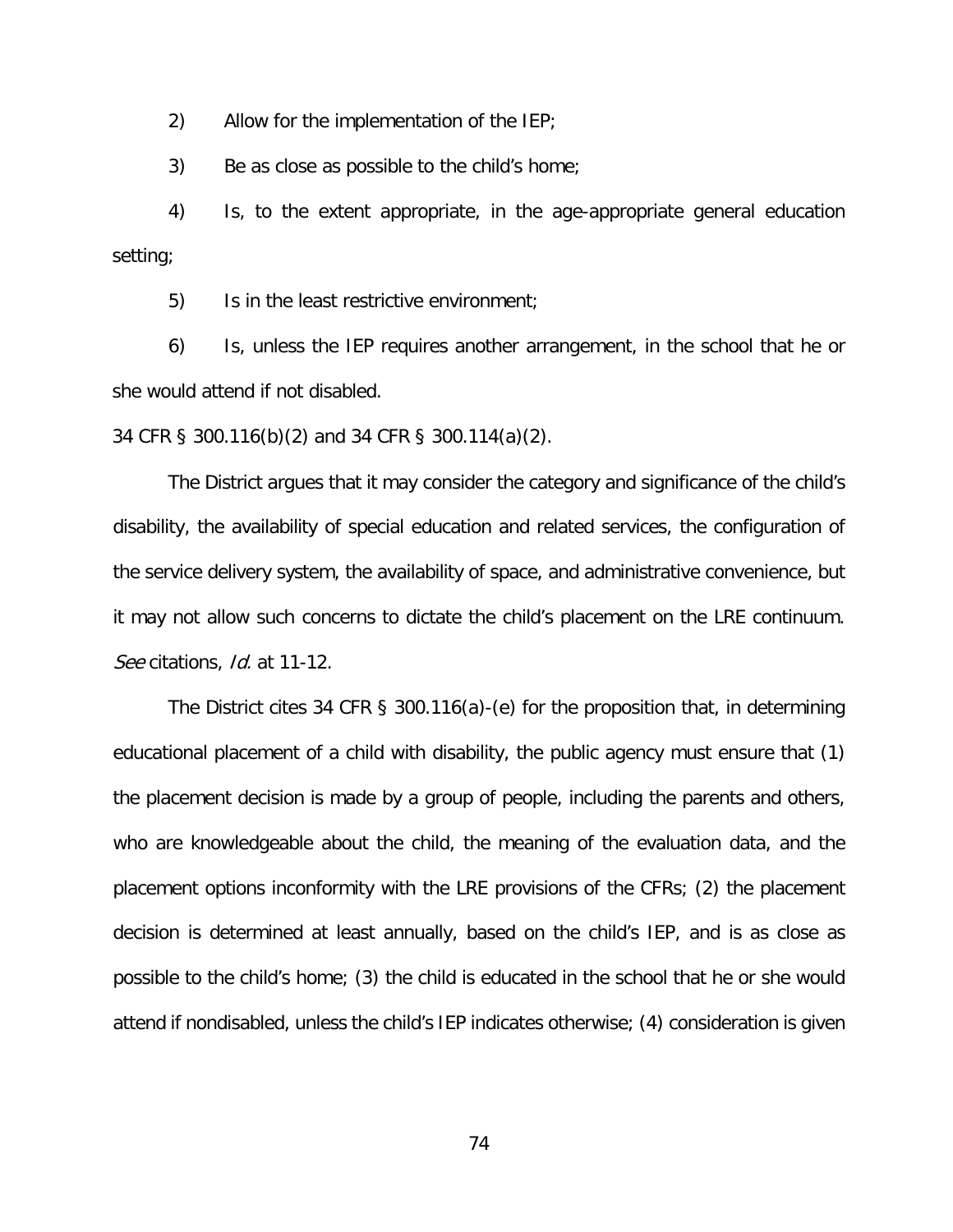to any potential harmful effect on the child or on the quality of services that the child needs; and (5) the child is not removed from education in age-appropriate regular classroom solely because of needed modifications in the general education curriculum.

The District also states that school districts must offer a continuum of alternate placements for students who require special education. It argues that the continuum should provide the range of potential placements in which the child's IEP can be implemented, beginning with the regular classroom, and getting more restrictive at each placement on the continuum, citing 34 CFR § 300.115(a). The District argues that the IEP team for L.S. considered the level of services needed for him and the programs available to him and determined that his current placement was appropriate in light of the intervening factors, including securing a BCBA and school closure due to COVID.

The District argues that while parental preference is a factor in considering placement, it is not the overriding or predominant factor. However, it also argues that a district must show that it came to the IEP meeting with an open mind and was receptive and responsive to the parents' position. See Closing Argument at 13-14. The District also argues that hearing officer, as well as courts, "must defer to the judgment of education experts who craft and review a child's IEP so long as the child receives some educational benefit and is educated alongside his non-disabled classmates to the maximum extent possible. See Gill v. Columbia 93 School Dist., 217 F.3d 1027, 1038 (8<sup>th</sup> Cir. 2000).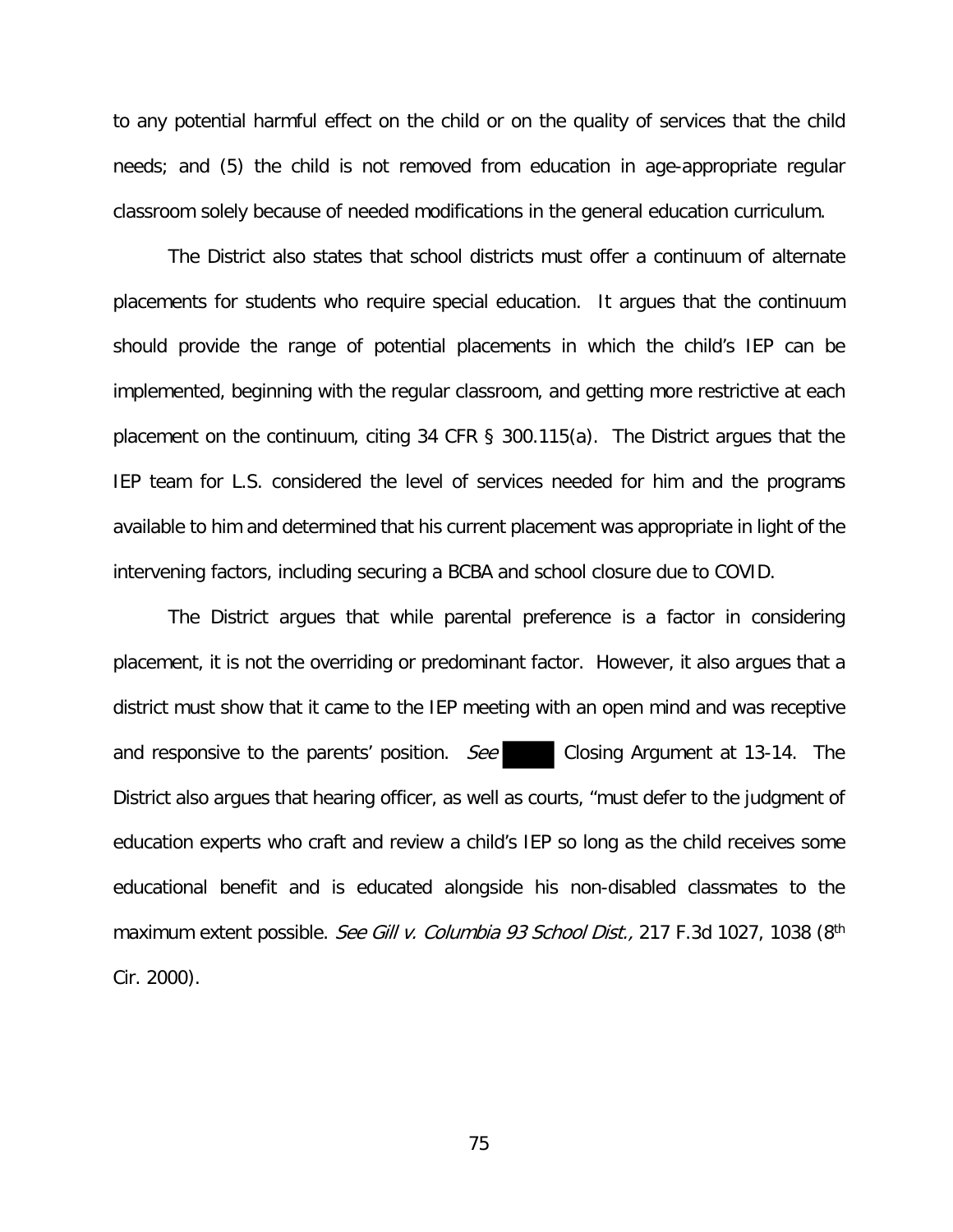The District argues that related services are services that are required to assist a child with a disability to benefit from special education, citing 34 CFR § 300.34(a). It argues that while the Parents may have a methodological present for a therapeutic type of service, their preferences neither define nor supplant legal requirements. The District argues that it has the right to select a program and service provider, as long as they are able to meet the child's needs, and IDEA does not authorize the parents to make unilateral decisions about programs funded by the public. See citations in Written Closing Argument at 15-16.

The District argues that the holding of *Deal v. Hamilton County Dept. of Education*, 259 F.Supp. 2d 687, 46 IDELR 45 (E.D. Tenn. 2006) should govern this matter, and includes the following points:

- A court's job is not to resolve issues of methodology;
- Evidence of progress in a home-based ABA program does not establish that ABA is the only way for a student to be educated, or that it is unreasonable to suppose that a student could receive meaningful benefits from a program that does not include ABA.
- The question under IDEA is not whose expert opinions are more reasonable, or whose program is better in some ultimate sense. The question is whether the school district's proposed IEP was reasonably calculated to provide meaningful educational benefits to the student.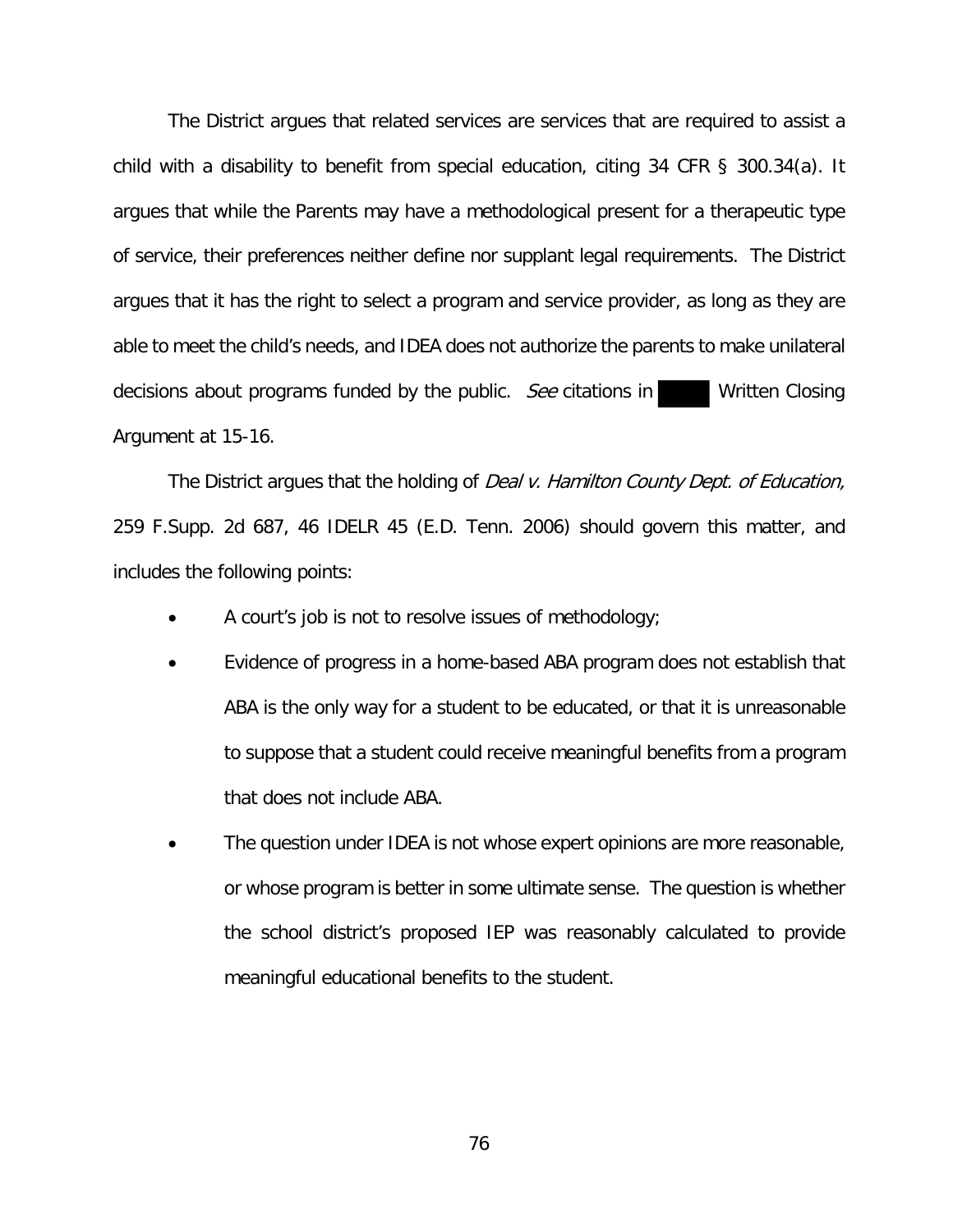• Local educators deserve latitude in determining the IEP most appropriate to a child with disabilities, and great deference must be paid to the educators who develop the IEP.

Finally, the District notes that the court in *Deal* declined to review the appropriateness of the parents' program, because it found the district's program appropriate, stating: "Were [the district's] programs as good as the education programs the parents developed for [the student], which included significant hours of one-on-one intensive ABA instruction? Perhaps nt. But that is not the relevant question."

In conclusion, the District argues that before an IEP can be set aside, there must be some rational basis to believe that procedural inadequacies compromised the pupil's right to an appropriate education, seriously hampered the parents' opportunity to participate in the formulation process or caused a deprivation of educational benefit." Citing O'Toole v. Olathe District Schools Unified School District No. 233, 144 F.3d 692, 707 (10<sup>th</sup> Cir. 1998). Further, it argues that technical deviations do not render an IEP entirely invalid, and to hold otherwise would exalt form over substance. Id.

The DPHO has considered the arguments of counsel regarding the issue of relief and finds that the approach proposed by Petitioners, with respect to the goal of returning the Student to a classroom setting, has the most merit. The preponderance of the evidence indicates that significant efforts need to be made to return L.S. to a classroom experience. It is clear, given the lack of comprehensive evaluation of this Student since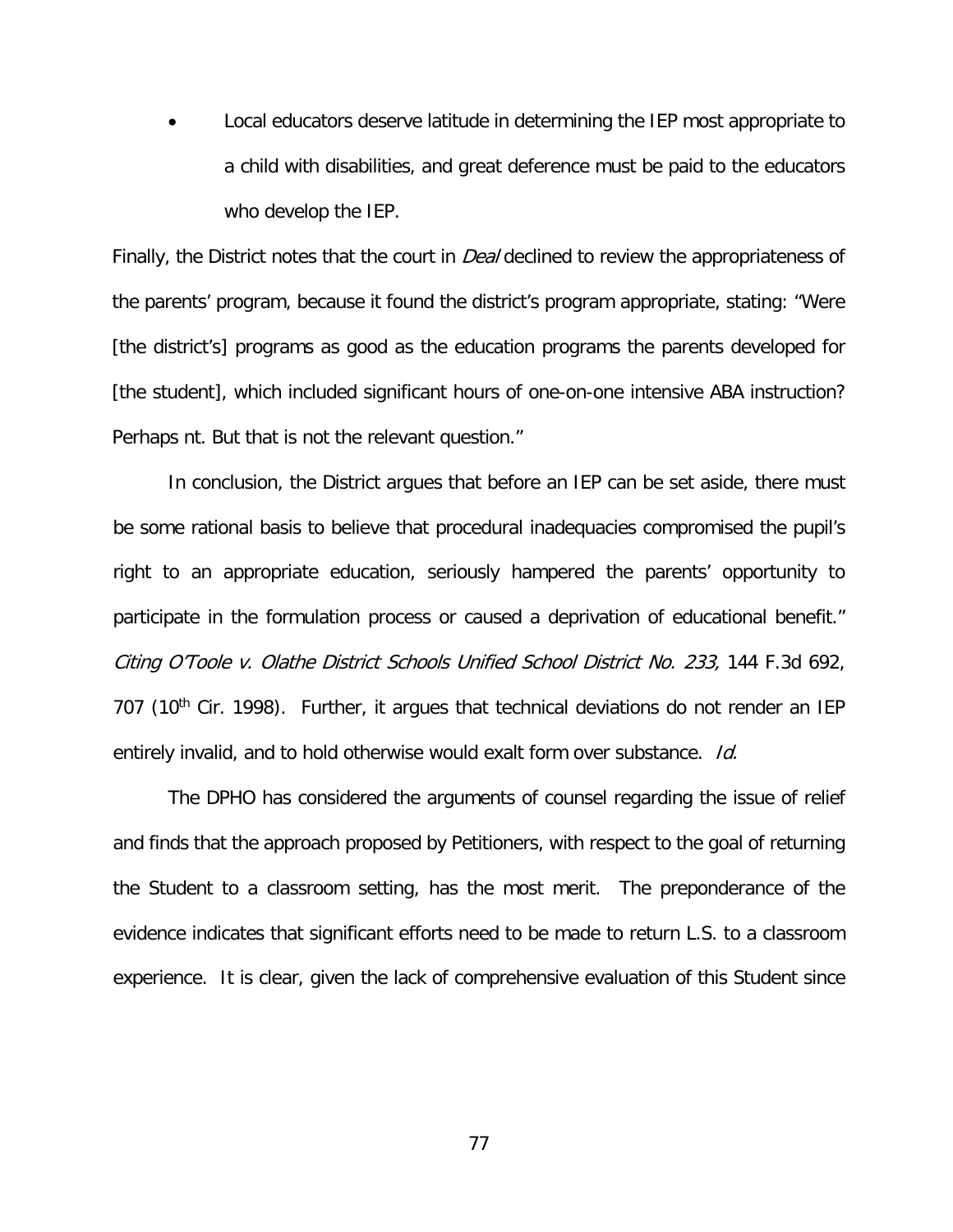2014, that it is important that he be evaluated now in order, prior to this hearing officer making a decision on final remedy.

Taking into consideration the arguments of the parties, the DPHO hereby finds as follows:

The DPHO agrees that a comprehensive evaluation of L.S. be performed by a person with expertise in Angelman Syndrome and education in order to develop an appropriate educational program for L.S. The District argues that parental preference should not be the only factor in determining an expert to work with the Student. The DPHO recognizes that principal. Parental preference is not the only factor here. The record in this matter makes it clear that Angelman Syndrome is a significant factor in the challenges faced in providing FAPE to the Student. It is also clear that AS is a little-known condition and that many of the people involved in L.S.'s life have had little or no experience with it prior to their experience with L.S.

Thus, the DPHO, pursuant to 20 U.S.C. § 1415(b)(1) and 34 CFR § 300.502(d), will order (as set forth below in the Order at page 78, that an independent educational evaluation be performed at the cost of the LEA.

Significant efforts should be made to return L.S. to a classroom setting. Those efforts should include the specific provisions designed to achieve that goal, as set forth in the Order section of this Decision below.

Other equitable remedies requested by the Petitioners that are not disposed of in this Decision and Order should be deemed denied.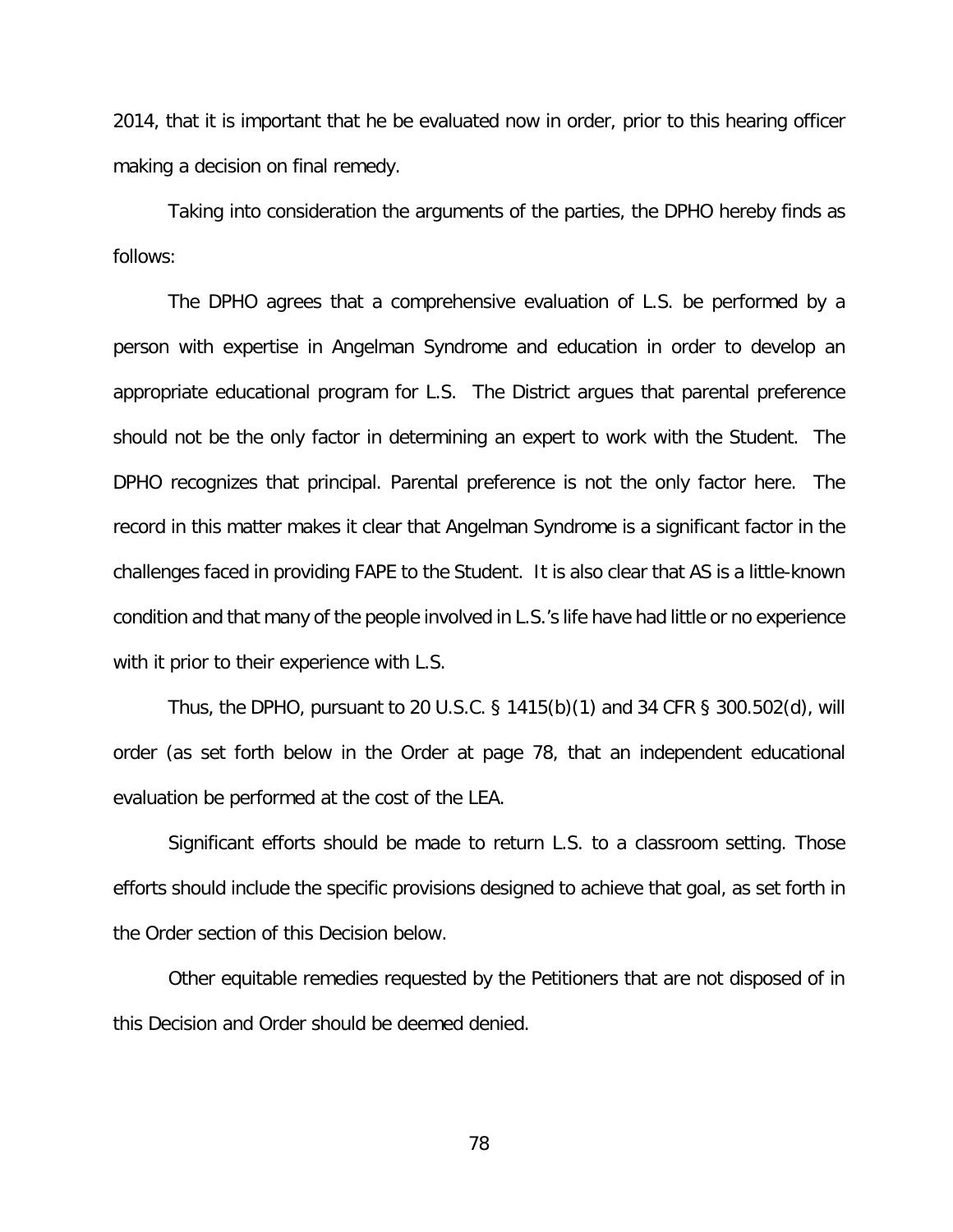## **Conclusions of Law**

1. Schools denied L.S. a FAPE for the 2017-18, 2018-19, 2019-20, 2020-21 school years by failing to develop an appropriately ambitious plan to return L.S. to in-person classroom education, and that denial of FAPE is continuing.

2. The failure to conduct an IEP by May 1, 2021 was a violation of 34 CFR § 300.323(a).

3. The DPHO has the authority pursuant to 20 U.S.C. § 1415(b)(1) and 34 CFR § 300.502(d) to order an independent educational evaluation of L.S.

4. Exception under 20 U.S.C. § 1415(f)(3)(D)(i) to the 2-year statute of limitations found in 20 U.S.C. § 1415(f)(3)(C) exists based on the School District's misrepresentations to Parents about its intentions and commitments in the original DPH Settlement Agreement (Petitioners' Exhibit 6).

5. The Hearing Officer has the authority to order relief against the District if the Hearing Officer finds violations that warrant relief.

6. NMPED, pursuant to its general supervisory responsibility under 34 CFR §§300.149 and 300.600, must ensure that the District implements the hearing officer's decision in a timely manner, unless either party appeals the decision.

7. Compensatory education for a period of 4 school years is due and should consist of the District taking all steps required (direction and consultation from experts; collaboration between AS expert, BCBA and SLP knowledgeable about Proloquo2Go and L.S., IEPs which reflect knowledge about L.S. and appropriate academic and functional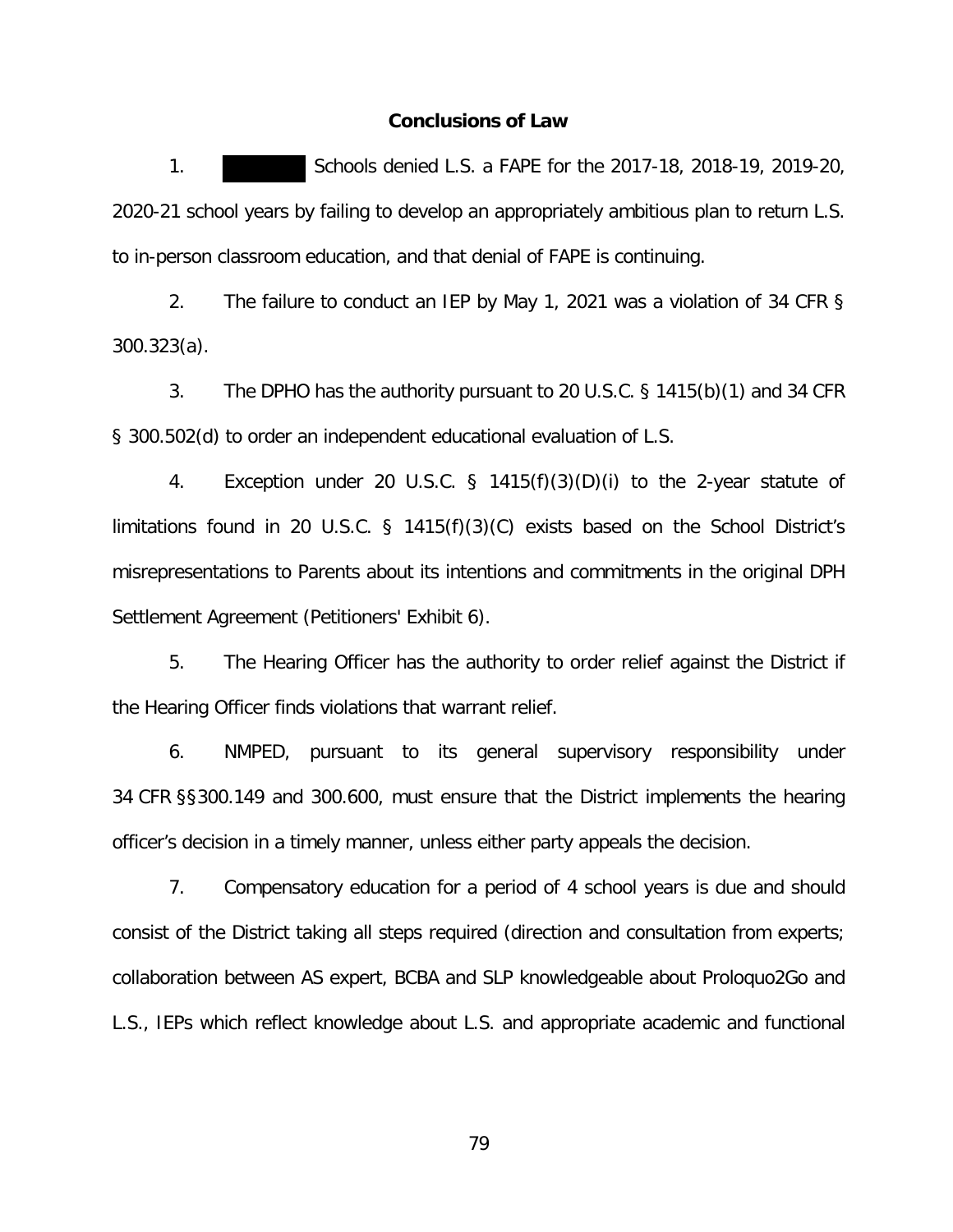goals) to provide L.S. with appropriate specialized instruction and related services on a school campus with peers, for full school day/full school year attendance.

## **ORDER**

Therefore, for the foregoing reasons, the Petitioners' Request for Due Process Hearing Against the LEA  $\left($  is hereby granted in part, as follows:

1. A denial of FAPE occurred because failed to make reasonable efforts to provide in-person classroom education to L.S. over the last four plus years.

2. The DPHO orders that a comprehensive independent educational evaluation (IEE) of L.S. be performed, pursuant to 20 U.S.C. § 1415(b)(1) and 34 CFR § 300.502(a) and (d) by a person with expertise in Angelman Syndrome and education in order to develop and recommend an appropriate educational program for L.S. This evaluation should be conducted without unnecessary delay, within 30 days of notice from the District of the independent educational evaluation process.

3. Notice of the evaluation will be provided within 30 days of this Decision.

4. will, without unnecessary delay, provide Petitioners with information about where and with who the IEE will be obtained. See 34 CFR § 300.502(a)(2).

5. The IEE will be conducted by a qualified examiner not employed by pursuant to 34 CFR § 300.502(a)(3)(i).

6. The independent educational evaluation shall be paid for by the LEA, pursuant to 34 CFR § 300.502(a)(3)(ii).

7. The IEE will be provided to the parties.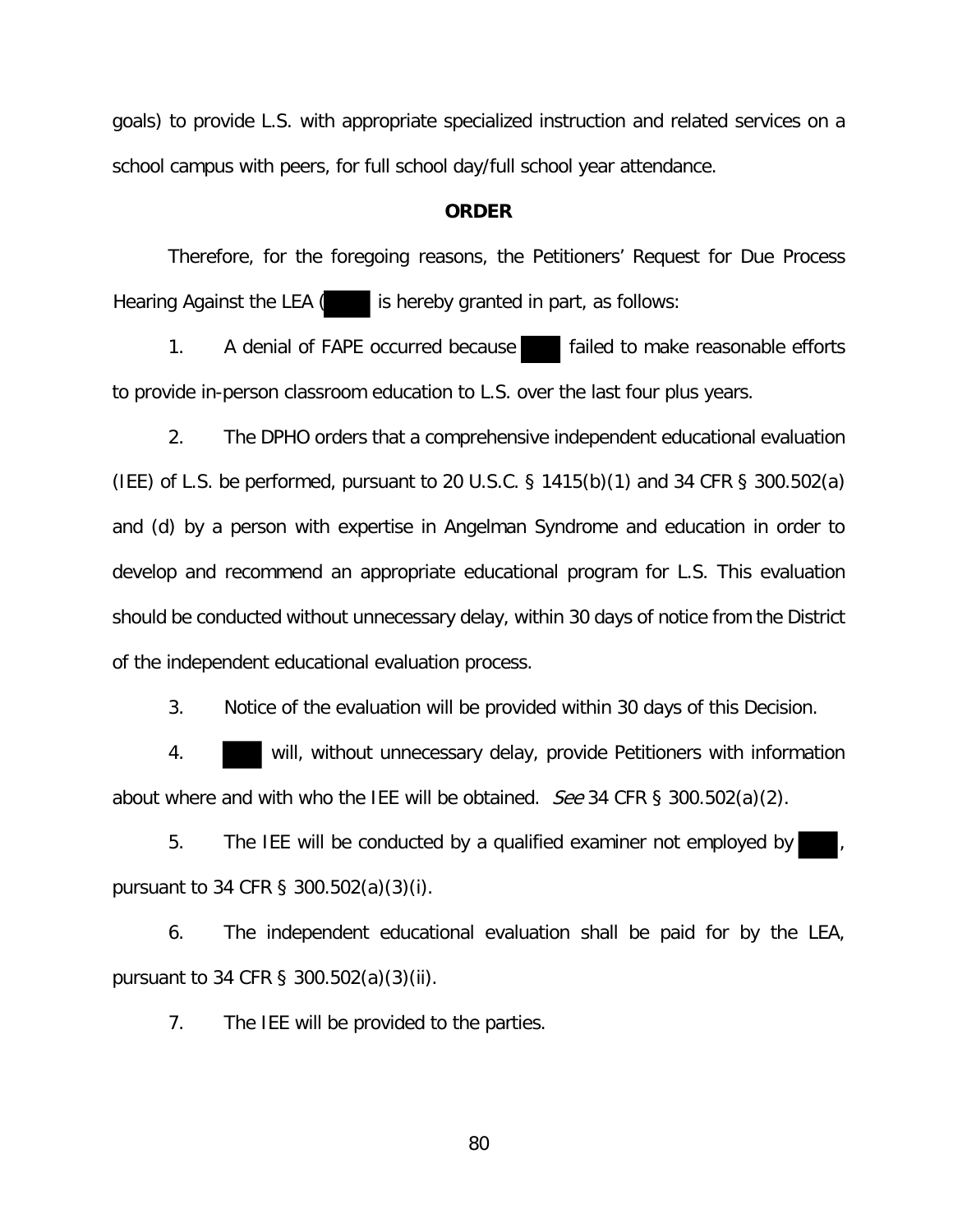8. An IEP should be completed without undue delay after completion of the independent educational evaluation.

9. Compensatory education services shall be provided for four years by the District for the lack of appropriate services over the last four years, and the Student's eligibility for IDEA services shall be extended beyond age 22.

10. The placement of the Student should be based upon the IEE report.

11. The IEP should be facilitated by the expert who performs the IEE.

12. The District shall hire a full-time BCBA and a Registered Behavior Technician and other needed personnel to work with the Student in the school setting to ensure that the Student has the support needed to successfully transition and attend school full-time.

13. The District shall provide training by experts for school staff, including in Angelman Syndrome and Proloquo2Go.

14. The District shall provide Proloquo2Go software to the Student and staff who work with him.

## **REVIEW**

 Any party aggrieved by this decision has the right to bring a civil action in a court of competent jurisdiction pursuant to 20 U.S.C. § 1415(i), 34 C.F.R. § 300.516, and §6.31.2.13(I)(24) NMAC (2009). Any such action must be filed within 30 days of receipt of the hearing officer's decision by the appealing party.